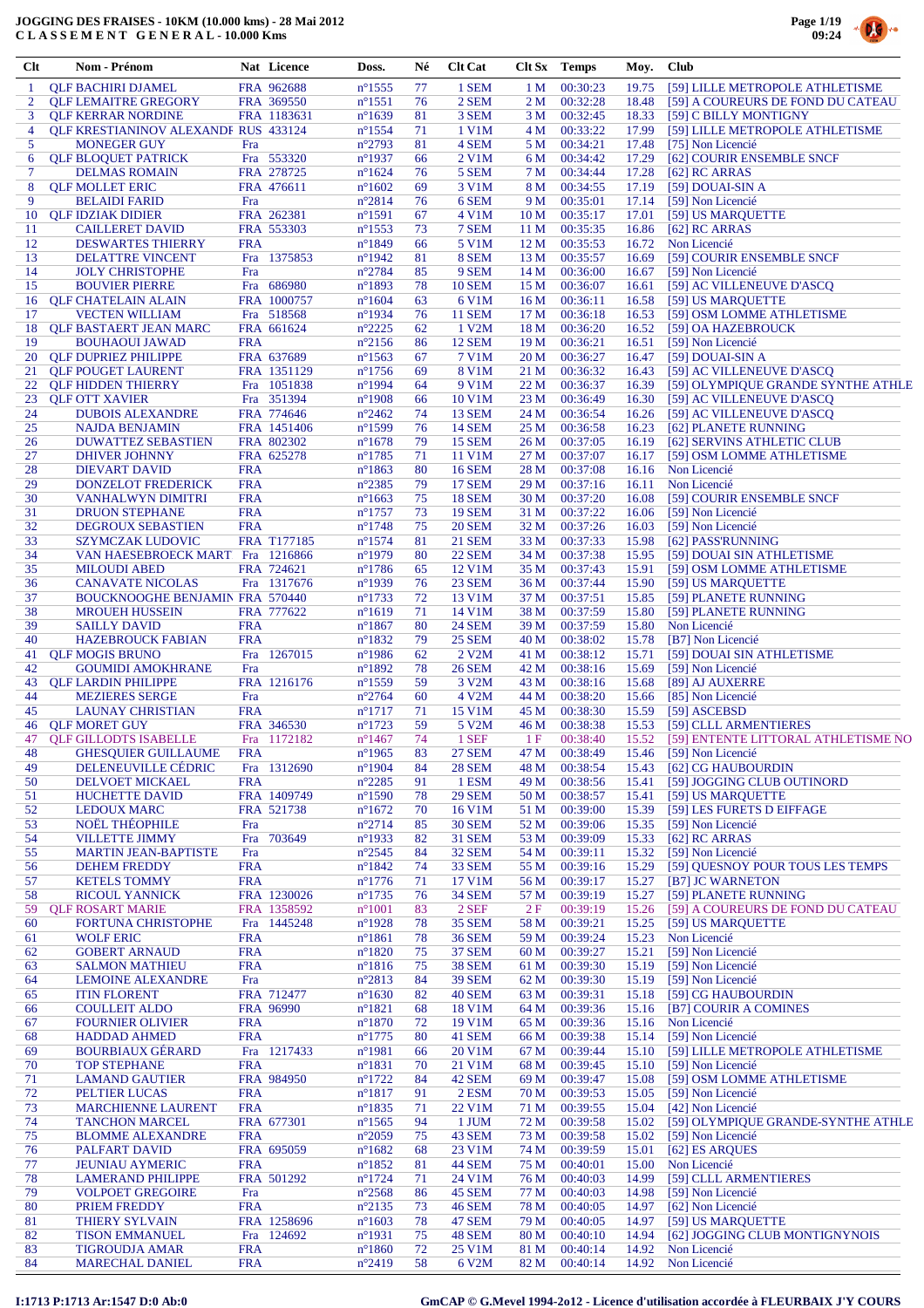

| Clt        | Nom - Prénom                                                      |                   | Nat Licence                | Doss.                              | Né       | <b>Clt Cat</b>                     | Clt Sx                               | <b>Temps</b>         | Moy.           | <b>Club</b>                                            |
|------------|-------------------------------------------------------------------|-------------------|----------------------------|------------------------------------|----------|------------------------------------|--------------------------------------|----------------------|----------------|--------------------------------------------------------|
| 85         | <b>SCHRICKE VINCENT</b>                                           | <b>FRA</b>        |                            | $n^{\circ}1696$                    | 74       | 49 SEM                             | 83 M                                 | 00:40:20             | 14.88          | [59] JEUNESSE CAPPELLOISE                              |
| 86         | <b>GHESTEM SEBASTIEN</b>                                          |                   | FRA T176825                | $n^{\circ}1674$                    | 73       | <b>50 SEM</b>                      | 84 M                                 | 00:40:20             | 14.88          | [59] THALES                                            |
| 87         | <b>BROCQUET FABIEN</b>                                            | <b>FRA</b>        |                            | $n^{\circ}1607$                    | 73       | <b>51 SEM</b>                      | 85 M                                 | 00:40:25             | 14.85          | [59] LAMY LUTTI                                        |
| 88<br>89   | <b>TILLIE SIMON</b><br><b>QLF RICHARD DANIEL</b>                  |                   | FRA 1220632<br>FRA 655511  | $n^{\circ}1825$<br>$n^{\circ}1726$ | 91<br>50 | 3 ESM<br>1 V3M                     | 86 M<br>87 M                         | 00:40:28<br>00:40:29 | 14.83<br>14.82 | [59] OSM LOMME ATHLETISME<br>[59] CLLL ARMENTIERES     |
| 90         | <b>MICHELON DOMINIQUE</b>                                         |                   | FRA 1367878                | $n^{\circ}1671$                    | 66       | 26 V1M                             | 88 M                                 | 00:40:33             | 14.80          | [59] JOGGING ET ATHLETISME FRETIN                      |
| 91         | <b>EVENO PIERRE</b>                                               | Fra               |                            | $n^{\circ}2684$                    | 80       | <b>52 SEM</b>                      | 89 M                                 | 00:40:41             | 14.75          | [59] Non Licencié                                      |
| 92         | <b>MELCHIOR CYRILLE</b>                                           | <b>FRA</b>        |                            | $n^{\circ}1851$                    | 82       | <b>53 SEM</b>                      | 90 M                                 | 00:40:42             | 14.75          | Non Licencié                                           |
| 93<br>94   | <b>BISIAUX LIONEL</b><br><b>NUYTTENS FRANCK</b>                   | <b>FRA</b>        | FRA 1454865                | $n^{\circ}1737$<br>$n^{\circ}1673$ | 72<br>70 | 27 V1M<br>28 V1M                   | 91 M<br>92 M                         | 00:40:42<br>00:40:42 | 14.74<br>14.74 | [59] PLANETE RUNNING<br>[59] Non Licencié              |
| 95         | <b>WAILLY SIMON</b>                                               | Fra               |                            | $n^{\circ}$ 1958                   | 84       | <b>54 SEM</b>                      | 93 M                                 | 00:40:43             | 14.74          | [59] Non Licencié                                      |
| 96         | <b>CALLEWAERT MICKAEL</b>                                         |                   | FRA 1222354                | $n^{\circ}1830$                    | 74       | <b>55 SEM</b>                      | 94 M                                 | 00:40:49             | 14.70          | [59] US MARQUETTE                                      |
| 97         | <b>HOUZET JEAN BAPTISTE</b>                                       | Fra               |                            | $n^{\circ}2537$                    | 68       | 29 V1M                             | 95 M                                 | 00:40:51             | 14.69          | [59] Non Licencié                                      |
| 98<br>99   | <b>URRU MANUEL</b><br><b>MAINE PHILIPPE</b>                       |                   | Fra 1115222<br>FRA 1288812 | $n^{\circ}1913$                    | 73<br>70 | <b>56 SEM</b><br>30 V1M            | 96 M<br>97 M                         | 00:40:53             | 14.68<br>14.65 | [59] CG HAUBOURDIN                                     |
| 100        | <b>FIAUDRIN FABRICE</b>                                           | <b>FRA</b>        |                            | $n^{\circ}1761$<br>$n^{\circ}2115$ | 70       | 31 V1M                             | 98 M                                 | 00:40:58<br>00:41:00 | 14.64          | [59] OSM LOMME ATHLETISME<br>[59] Non Licencié         |
| 101        | NEDELEC MATHIEU                                                   | <b>FRA</b>        |                            | $n^{\circ}1850$                    | 85       | <b>57 SEM</b>                      | 99 M                                 | 00:41:03             | 14.62          | Non Licencié                                           |
| 102        | <b>ROKIA VALERY</b>                                               | Fra               | 1216475                    | $n^{\circ}$ 1980                   | 74       | <b>58 SEM</b>                      | 100 M                                | 00:41:05             | 14.61          | [59] AC VILLENEUVE D'ASCQ                              |
| 103        | <b>LESPINE MATHIEU</b>                                            | Fra               |                            | $n^{\circ}$ 1946                   | 78       | <b>59 SEM</b>                      | 101 <sub>M</sub>                     | 00:41:07             | 14.60          | [59] Non Licencié                                      |
| 104<br>105 | <b>CHAOU MOHAMED</b><br><b>LABIS HERVE</b>                        | <b>FRA</b><br>Fra |                            | $n^{\circ}2002$<br>$n^{\circ}2538$ | 69<br>71 | 32 V1M<br>33 V1M                   | 102 <sub>M</sub><br>103 <sub>M</sub> | 00:41:08<br>00:41:09 | 14.59<br>14.58 | [59] Non Licencié<br>[59] Non Licencié                 |
| 106        | <b>BLIN FRÉDÉRIC</b>                                              | Fra               |                            | $n^{\circ}2746$                    | 72       | 34 V1M                             | 104 <sub>M</sub>                     | 00:41:12             | 14.57          | [59] Non Licencié                                      |
| 107        | <b>DUTHOIT NICOLAS</b>                                            | <b>FRA</b>        |                            | $n^{\circ}2485$                    | 73       | 60 SEM                             | 105 <sub>M</sub>                     | 00:41:12             | 14.56          | [59] LILLE TRIATHLON                                   |
| 108        | <b>MARTEEL KEVIN</b>                                              | Fra               |                            | $n^{\circ}2636$                    | 89       | 61 SEM                             | 106 <sub>M</sub>                     | 00:41:13             | 14.56          | [59] club Chambéry Triathlon.                          |
| 109<br>110 | <b>MONDOU PASCAL</b><br><b>MARTEL CYRIL</b>                       | <b>FRA</b>        | FRA 1383102                | $n^{\circ}1789$<br>$n^{\circ}1681$ | 71<br>71 | 35 V1M<br>36 V1M                   | 107 <sub>M</sub><br>108 M            | 00:41:13<br>00:41:15 | 14.56<br>14.55 | [59] Non Licencié<br>[62] ES AROUES                    |
| 111        | <b>QLF DEFROMONT SYLVIE</b>                                       |                   | FRA 120306                 | $n^{\circ}1085$                    | 64       | 1 V1F                              | 3 F                                  | 00:41:19             | 14.53          | [62] RC ARRAS                                          |
| 112        | <b>HUNKELER ALAIN</b>                                             |                   | Fra 1457042                | $n^{\circ}$ 1945                   | 71       | 37 V1M                             | 109 M                                | 00:41:19             | 14.52          | [59] PLANETE RUNNING                                   |
| 113        | <b>BERLEZ FRANCK</b>                                              | <b>FRA</b>        |                            | $n^{\circ}1815$                    | 72       | 38 V1M                             | 110 <sub>M</sub>                     | 00:41:19             | 14.52          | [59] Non Licencié                                      |
| 114        | <b>DANET LAURENT</b>                                              |                   | FRA 1317576                | $n^{\circ}1719$                    | 67       | 39 V1M                             | 111 M                                | 00:41:21             | 14.52          | [59] OA HAZEBROUCK                                     |
| 115<br>116 | HOLLEBECQUE FREDERIC FRA 1294596<br><b>AERNOUDTS THIERRY</b>      | <b>FRA</b>        |                            | $n^{\circ}1813$<br>$n^{\circ}1693$ | 71<br>73 | 40 V1M<br>62 SEM                   | 112 M<br>113 M                       | 00:41:21<br>00:41:22 | 14.51<br>14.51 | [59] OSM LOMME ATHLETISME<br>[59] JEUNESSE CAPPELLOISE |
| 117        | <b>MONVILLE GABRIEL</b>                                           | <b>FRA</b>        |                            | $n^{\circ}2020$                    | 75       | 63 SEM                             | 114M                                 | 00:41:22             | 14.51          | [59] Non Licencié                                      |
| 118        | <b>COCHEZ CLEMENT</b>                                             | <b>FRA</b>        |                            | $n^{\circ}2061$                    | 87       | 64 SEM                             | 115 M                                | 00:41:22             | 14.50          | [59] Non Licencié                                      |
| 119        | <b>LEBON CHRISTIAN</b>                                            |                   | FRA 976443                 | $n^{\circ}1739$                    | 62       | 7 V2M                              | 116M                                 | 00:41:28             | 14.48          | [59] PLANETE RUNNING                                   |
| 120<br>121 | DEPIERRE JEAN-MICHEL<br><b>BAILLIE ALEX</b>                       | Fra               | FRA T233690                | $n^{\circ}1581$<br>$n^{\circ}2819$ | 67<br>74 | 41 V1M<br>65 SEM                   | 117 M<br>118M                        | 00:41:32<br>00:41:33 | 14.45<br>14.44 | [59] CE TRANSPOLE SECTION JOGGING<br>[59] Non Licencié |
| 122        | <b>COURTI PIERRE</b>                                              | Fra               |                            | n°2839                             | 85       | <b>66 SEM</b>                      | 119 <sub>M</sub>                     | 00:41:33             | 14.44          | [59] Non Licencié                                      |
| 123        | <b>BEHAGUE Olivier</b>                                            | <b>FRA</b>        |                            | $n^{\circ}2311$                    | 77       | 67 SEM                             | 120 M                                | 00:41:33             | 14.44          | [59] Non Licencié                                      |
| 124        | <b>HALL GARY</b>                                                  |                   | GBR 1090822                | $n^{\circ}2346$                    | 70       | 42 V1M                             | 121 M                                | 00:41:36             | 14.42          | [59] LILLE METROPOLE ATHLETISME                        |
| 125        | <b>VALLÉ BENJAMIN</b>                                             | Fra               |                            | $n^{\circ}2682$                    | 87       | 68 SEM                             | 122 M                                | 00:41:37             | 14.42          | [59] Non Licencié                                      |
| 126<br>127 | <b>BERNARD CHRISTIAN</b><br><b>BERNIER SIMON</b>                  | <b>FRA</b><br>Fra |                            | $n^{\circ}2216$<br>$n^{\circ}2713$ | 63<br>80 | 43 V1M<br>69 SEM                   | 123 M<br>124M                        | 00:41:37<br>00:41:38 | 14.42<br>14.41 | [59] Non Licencié<br>[59] Non Licencié                 |
| 128        | <b>VANPOULLE CHRISTIAN</b>                                        |                   | Fra 1183035                | $n^{\circ}1914$                    | 56       | 8 V <sub>2</sub> M                 | 125 <sub>M</sub>                     | 00:41:39             | 14.41          | [59] US MARQUETTE                                      |
| 129        | <b>QLF BERTHE JESSICA</b>                                         |                   | FRA 1295129                | $n^{\circ}1078$                    | 83       | 3 SEF                              | 4 F                                  | 00:41:42             | 14.39          | [59] US MAROUETTE                                      |
| 130        | <b>QLF COBURN ELAINE</b>                                          |                   | FRA 706212                 | $n^{\circ}1075$                    | 75       | 4 SEF                              | 5F                                   | 00:41:42             | 14.39          | [59] US MARQUETTE                                      |
| 131<br>132 | <b>VOERMANS LEO</b><br><b>COUVREUR VINCENT</b>                    | <b>Bel</b>        | FRA 1362986                | $n^{\circ}2687$<br>$n^{\circ}1640$ | 77<br>75 | <b>70 SEM</b><br>71 SEM            | 126M<br>127 <sub>M</sub>             | 00:41:43<br>00:41:43 | 14.39<br>14.38 | [89] Non Licencié<br>[59] PHALEMPIN AC                 |
| 133        | <b>VERHAEGHE PATRICK</b>                                          |                   | <b>BEL 410169</b>          | $n^{\circ}1740$                    | 59       | 9 V <sub>2</sub> M                 | 128 <sub>M</sub>                     | 00:41:46             | 14.37          | [59] AC WAMBRECHIES                                    |
| 134        | <b>BÉNÉZECH JEAN</b>                                              | Fra               |                            | $n^{\circ}2766$                    | 94       | 2 JUM                              | 129 <sub>M</sub>                     | 00:41:48             | 14.36          | [59] Non Licencié                                      |
|            | 135 QLF BOULEUX JEAN MARC                                         | Fra               | 220932                     | $n^{\circ}$ 1985                   | 52       | 2 V3M                              | 130 M                                | 00:41:48             | 14.35          | [59] AC CAMBRAI                                        |
| 136<br>137 | <b>SAINT MACHIN PHILIPPE</b><br><b>LALANDE THOMAS</b>             | <b>FRA</b><br>Fra |                            | $n^{\circ}2376$<br>$n^{\circ}2651$ | 74<br>84 | <b>72 SEM</b><br><b>73 SEM</b>     | 131 M<br>132 M                       | 00:41:52<br>00:41:53 | 14.33<br>14.33 | [59] Non Licencié<br>[59] Non Licencié                 |
| 138        | <b>MINECCI SEBASTIEN</b>                                          | <b>FRA</b>        |                            | $n^{\circ}2487$                    | 76       | <b>74 SEM</b>                      | 133 M                                | 00:41:56             | 14.31          | [59] AS RUNNING LFB                                    |
| 139        | <b>DARTOIS DANIEL</b>                                             | <b>FRA</b>        |                            | $n^{\circ}2398$                    | 75       | <b>75 SEM</b>                      | 134 M                                | 00:42:07             | 14.25          | Non Licencié                                           |
| 140        | <b>LECLERCO CYRIL</b>                                             | <b>FRA</b>        |                            | $n^{\circ}2068$                    | 75       | <b>76 SEM</b>                      | 135 M                                | 00:42:08             | 14.25          | [59] Non Licencié                                      |
| 141<br>142 | <b>SLOMOWICZ BRUNO</b><br><b>DELECOURT ALAIN</b>                  | <b>FRA</b>        | FRA 1062268                | $n^{\circ}1661$<br>$n^{\circ}1633$ | 67<br>67 | 44 V1M<br>45 V1M                   | 136 M<br>137 M                       | 00:42:11<br>00:42:15 | 14.23<br>14.20 | [59] COURIR ENSEMBLE SNCF<br>[59] WATT FOOTING         |
| 143        | <b>CHARLES FRANCK</b>                                             | <b>FRA</b>        |                            | $n^{\circ}1582$                    | 72       | 46 V1M                             | 138 M                                | 00:42:16             | 14.20          | [59] CE TRANSPOLE SECTION JOGGING                      |
| 144        | <b>LEGRAND DAVID</b>                                              | <b>FRA</b>        |                            | $n^{\circ}$ 1845                   | 77       | <b>77 SEM</b>                      | 139 M                                | 00:42:25             | 14.15          | [59] Non Licencié                                      |
| 145        | <b>HAMERS CORENTIN</b>                                            | <b>FRA</b>        |                            | $n^{\circ}2190$                    | 91       | 4 ESM                              | 140 M                                | 00:42:28             | 14.13          | [59] Non Licencié                                      |
| 146<br>147 | <b>QLF SPETEBROODT CHRISTIAN FRA 192616</b><br>PONCHAUX CHRISTIAN |                   | FRA 481429                 | $n^{\circ}1592$<br>$n^{\circ}1729$ | 50<br>65 | 3 V3M<br>47 V1M                    | 141 M<br>142 M                       | 00:42:30<br>00:42:30 | 14.12<br>14.12 | [59] US MARQUETTE<br>[59] CLLL ARMENTIERES             |
| 148        | <b>CATOIRE JEAN-MARC</b>                                          |                   | FRA 424400                 | $n^{\circ}$ 1745                   | 56       | 10 V2M                             | 143 M                                | 00:42:32             | 14.11          | [59] AC WAMBRECHIES                                    |
| 149        | <b>LESCHAEVE FREDERIC</b>                                         | <b>FRA</b>        |                            | $n^{\circ}2243$                    | 75       | <b>78 SEM</b>                      | 144 M                                | 00:42:35             | 14.09          | [59] VERLINGHEM J'Y COURS                              |
| 150        | <b>COCHEZ JEAN FRANCOIS</b>                                       | <b>FRA</b>        |                            | $n^{\circ}1822$                    | 75       | <b>79 SEM</b>                      | 145 M                                | 00:42:36             | 14.08          | [59] Non Licencié                                      |
| 151        | <b>CARLIER MATHIEU</b>                                            | Fra               |                            | $n^{\circ}2790$                    | 78       | <b>80 SEM</b>                      | 146 M                                | 00:42:37             | 14.08          | [59] Non Licencié                                      |
| 152<br>153 | <b>DESOINDRE ERIC</b><br><b>HERMAN PHILIPPE</b>                   | Fra<br><b>FRA</b> |                            | $n^{\circ}2723$<br>$n^{\circ}1716$ | 73<br>56 | <b>81 SEM</b><br>11 V2M            | 147 M<br>148 M                       | 00:42:43<br>00:42:46 | 14.05<br>14.03 | [59] Non Licencié<br>[59] ASCEBSD                      |
| 154        | <b>FABRE BERTRAND</b>                                             | <b>FRA</b>        |                            | $n^{\circ}2122$                    | 60       | 12 V <sub>2</sub> M                | 149 M                                | 00:42:47             | 14.02          | [59] ALUMINIUM DUNKERQUE                               |
|            | 155 QLF CASTEL SABRINA                                            |                   | FRA 1307352                | $n^{\circ}1077$                    | 79       | 5 SEF                              | 6 F                                  | 00:42:48             | 14.02          | [59] US MARQUETTE                                      |
| 156        | <b>CATOIRE BASTIEN</b>                                            |                   | FRA 407295                 | $n^{\circ}1743$                    | 89       | <b>82 SEM</b>                      | 150 <sub>M</sub>                     | 00:42:48             | 14.02          | [59] AC WAMBRECHIES                                    |
| 157<br>158 | <b>MEURILLON DAVID</b><br><b>OLF FAJARDY ISABELLE</b>             | <b>FRA</b>        | FRA 611809                 | $n^{\circ}2026$<br>$n^{\circ}1072$ | 77<br>61 | <b>83 SEM</b><br>1 V <sub>2F</sub> | 151 M<br>7 F                         | 00:42:50<br>00:42:51 | 14.01<br>14.01 | [59] VERLINGHEM J'Y COURS<br>[59] US MARQUETTE         |
| 159        | <b>PAREIN BENOIT</b>                                              | <b>FRA</b>        |                            | $n^{\circ}1675$                    | 64       | 48 V1M                             | 152 M                                | 00:42:51             | 14.01          | [59] AJC FRELINGHIEN                                   |
| 160        | <b>SAINGIER ADRIEN</b>                                            | <b>FRA</b>        |                            | $n^{\circ}$ 1557                   | 92       | 5 ESM                              | 153 M                                | 00:42:51             | 14.00          | Non Licencié                                           |
| 161        | <b>FAUQUENOI FREDERIC</b>                                         |                   | FRA 307683                 | $n^{\circ}$ 1834                   | 64       | 49 V1M                             | 154 M                                | 00:42:51             | 14.00          | [59] LILLE METROPOLE ATHLETISME                        |
| 162        | <b>BOLLENGIER CHRISTIAN</b>                                       |                   | FRA 1369019                | $n^{\circ}1561$                    | 64       | 50 V1M<br><b>84 SEM</b>            | 155 M                                | 00:42:52<br>00:42:52 | 14.00<br>14.00 | [59] OA HAZEBROUCK                                     |
| 163<br>164 | <b>DELCROIX ARNAUD</b><br><b>DOURLENS MATHIEU</b>                 | Fra<br><b>FRA</b> |                            | $n^{\circ}2690$<br>$n^{\circ}2391$ | 80<br>85 | <b>85 SEM</b>                      | 156 M<br>157 M                       | 00:42:55             | 13.98          | [59] Non Licencié<br>Non Licencié                      |
| 165        | EL FATOUHI HAMID                                                  | Fra               |                            | $n^{\circ}2529$                    | 70       | 51 V1M                             | 158 M                                | 00:42:57             | 13.97          | [59] Non Licencié                                      |
| 166        | DEFEBVRE LUC                                                      | Fra               |                            | $n^{\circ}2601$                    | 63       | 52 V1M                             | 159 M                                | 00:42:57             | 13.97          | [59] Non Licencié                                      |
| 167        | <b>BRAEMS JEAN FRANCOIS</b>                                       | <b>FRA</b>        |                            | $n^{\circ}2155$                    | 72       | 53 V1M                             | 160 <sub>M</sub>                     | 00:42:58             | 13.97          | [59] Non Licencié                                      |
| 168        | DHALLUIN PIERRE MARIE                                             | <b>FRA</b>        |                            | $n^{\circ}1692$                    | 63       | 54 V1M                             | 161 M                                | 00:42:58             | 13.96          | [62] AS RUNNING LFB                                    |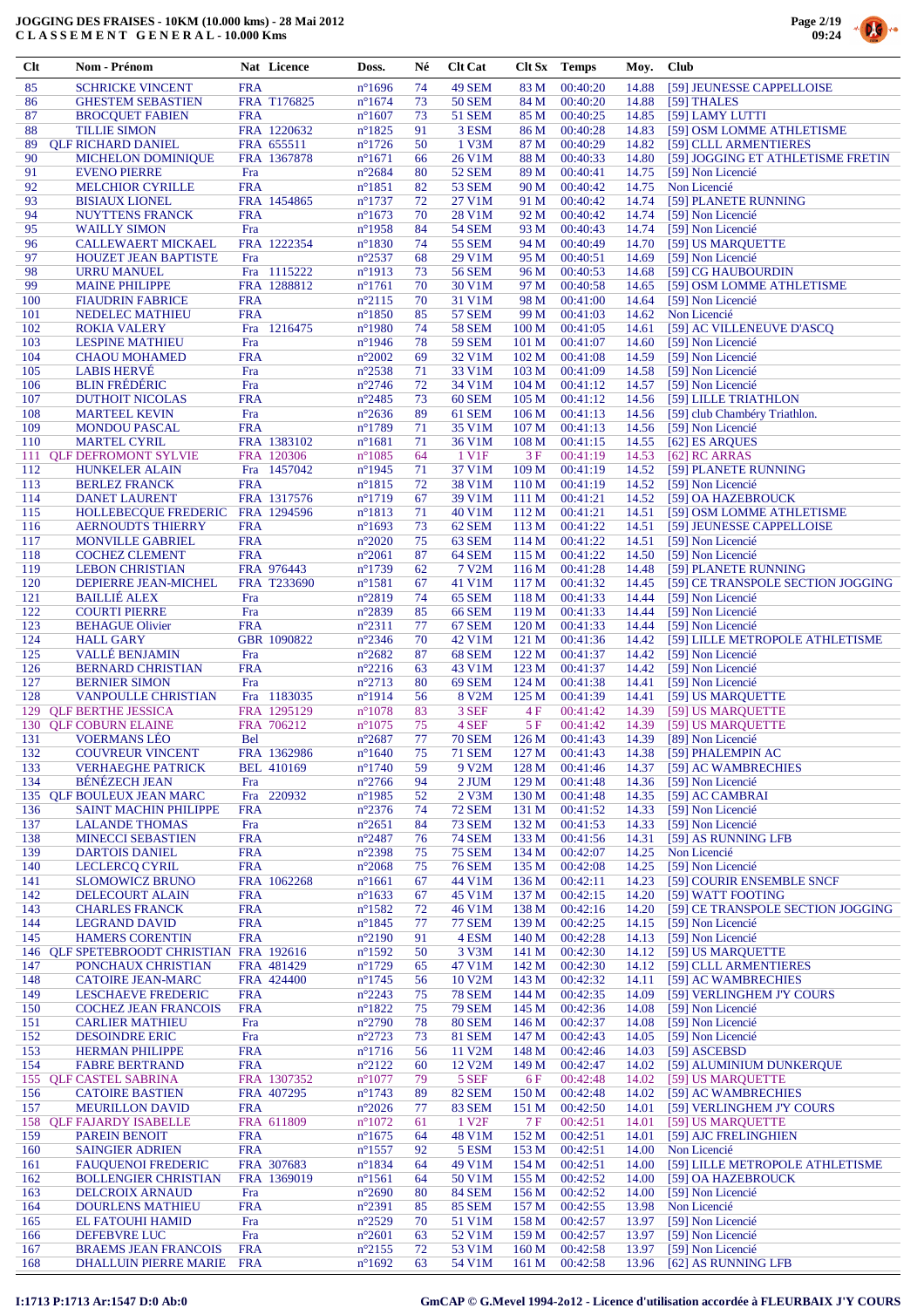



 $0.6 +$ 

| $Cl$       | Nom - Prénom                                         |                          | Nat Licence           | Doss.                               | Né       | <b>Clt Cat</b>                   |                    | Clt Sx Temps         | Moy.           | <b>Club</b>                                  |
|------------|------------------------------------------------------|--------------------------|-----------------------|-------------------------------------|----------|----------------------------------|--------------------|----------------------|----------------|----------------------------------------------|
| 169        | <b>LEFEBVRE ANTOINE</b>                              | <b>FRA</b>               |                       | $n^{\circ}1844$                     | 75       | <b>86 SEM</b>                    | 162 M              | 00:43:01             | 13.95          | [59] Non Licencié                            |
| 170        | <b>SAVARY VIANNEY</b>                                |                          | FRA 698518            | $n^{\circ}$ 1738                    | 79       | <b>87 SEM</b>                    | 163 M              | 00:43:02             | 13.94          | [59] AC VILLENEUVE D'ASCO                    |
| 171        | <b>BOUACHA ADRIEN</b>                                |                          | FRA 1065531           | $n^{\circ}1741$                     | 84       | <b>88 SEM</b>                    | 164 M              | 00:43:05             | 13.93          | [59] AC WAMBRECHIES                          |
| 172<br>173 | <b>VLAEMYNCK RÉMI</b><br><b>TITECA CHRISTOPHE</b>    | Fra<br><b>FRA</b>        |                       | $n^{\circ}2777$<br>$n^{\circ}1828$  | 83<br>66 | <b>89 SEM</b><br>55 V1M          | 165 M<br>166 M     | 00:43:05<br>00:43:08 | 13.93<br>13.91 | [59] Non Licencié<br>[B7] JC WARNETON        |
| 174        | <b>BRUNIAUX PASCAL</b>                               | Fra                      |                       | $n^{\circ}2681$                     | 75       | <b>90 SEM</b>                    | 167 <sub>M</sub>   | 00:43:08             | 13.91          | [59] Non Licencié                            |
| 175        | <b>DUBOIS DAVID</b>                                  |                          | FRA 613362            | $n^{\circ}$ 1587                    | 67       | 56 V1M                           | 168 M              | 00:43:10             | 13.90          | [59] JOGGING AVENTURE RONCQUOISE             |
| 176        | <b>TIGROUDJA RABAH</b>                               |                          | Fra 769768            | $n^{\circ}1912$                     | 61       | 13 V2M                           | 169 M              | 00:43:12             | 13.89          | [59] CG HAUBOURDIN                           |
| 177        | <b>DUCRON CHRISTOPHE</b>                             | <b>FRA</b>               |                       | $n^{\circ}2011$                     | 69       | 57 V1M                           | 170 M              | 00:43:15             | 13.87          | [59] Non Licencié                            |
| 178        | <b>GRANSART OLIVIER</b><br><b>NOVADIS JOSE</b>       | Fra                      |                       | $n^{\circ}2657$                     | 74       | <b>91 SEM</b>                    | 171 M<br>172 M     | 00:43:16<br>00:43:16 | 13.87          | [59] Non Licencié                            |
| 179<br>180 | <b>LADEN CHRISTOPHER</b>                             | <b>FRA</b><br>Fra        |                       | $n^{\circ}$ 1788<br>$n^{\circ}2603$ | 65<br>84 | 58 V1M<br><b>92 SEM</b>          | 173 M              | 00:43:17             | 13.87<br>13.87 | [59] Non Licencié<br>[59] Non Licencié       |
| 181        | DUBAR EDOUARD NICOLA! FRA 1255166                    |                          |                       | $n^{\circ}1576$                     | 60       | 14 V2M                           | 174 M              | 00:43:17             | 13.86          | [59] LILLE METROPOLE ATHLETISME              |
| 182        | <b>MULLET CHRISTOPHE</b>                             | <b>FRA</b>               |                       | $n^{\circ}2244$                     | 73       | <b>93 SEM</b>                    | 175 M              | 00:43:18             | 13.86          | [62] Non Licencié                            |
| 183        | <b>BERKANE MOHAMED</b>                               | <b>FRA</b>               |                       | $n^{\circ}2269$                     | 72       | 59 V1M                           | 176 M              | 00:43:18             | 13.86          | [59] Non Licencié                            |
| 184        | <b>BEAUREPAIRE PHILIPPE</b>                          |                          | FRA 439672            | $n^{\circ}1839$                     | 56       | 15 V2M                           | 177 M              | 00:43:21             | 13.85          | [59] CG HAUBOURDIN                           |
| 186        | 185 QLF DUBOCAGE CLAIRE<br><b>DELATTRE DAVID</b>     | <b>FRA</b>               | Fra 438798            | $n^{\circ}$ 1438<br>$n^{\circ}2102$ | 63<br>72 | 2 V1F<br>60 V1M                  | <b>8F</b><br>178 M | 00:43:21<br>00:43:21 | 13.84<br>13.84 | $[62]$ RC ARRAS<br>[59] Non Licencié         |
| 187        | <b>LOCUFIER YOANN</b>                                | <b>FRA</b>               |                       | $n^{\circ}2025$                     | 75       | <b>94 SEM</b>                    | 179 M              | 00:43:21             | 13.84          | [59] VERLINGHEM J Y COURS                    |
| 188        | <b>DELAVAL BENOIT</b>                                | <b>FRA</b>               |                       | $n^{\circ}1865$                     | 83       | <b>95 SEM</b>                    | 180 M              | 00:43:21             | 13.84          | Non Licencié                                 |
| 189        | <b>LANTOINE RÉMY</b>                                 |                          | Fra 704236            | $n^{\circ}1907$                     | 79       | <b>96 SEM</b>                    | 181 M              | 00:43:22             | 13.84          | [59] AC VILLENEUVE D'ASCQ                    |
| 190        | <b>PARENT FREDERIC</b>                               |                          | FRA 1227949           | $n^{\circ}1659$                     | 75       | <b>97 SEM</b>                    | 182 M              | 00:43:22             | 13.84          | [59] COURIR ENSEMBLE SNCF                    |
| 191        | <b>DEWULF BENJAMIN</b>                               | <b>FRA</b>               |                       | $n^{\circ}$ 1846                    | 82       | <b>98 SEM</b>                    | 183 M              | 00:43:23             | 13.83          | [59] Non Licencié                            |
| 192<br>193 | <b>MULOT FRANCK</b><br><b>LEFEVRE MARTIN</b>         | <b>FRA</b>               | FRA T176021           | $n^{\circ}2309$<br>$n^{\circ}1762$  | 72<br>84 | 61 V1M<br><b>99 SEM</b>          | 184 M<br>185 M     | 00:43:25<br>00:43:26 | 13.82<br>13.82 | [59] Non Licencié<br>[59] Non Licencié       |
| 194        | <b>ANDOUCHE RUDY</b>                                 | Fra                      |                       | $n^{\circ}2502$                     | 66       | 62 V1M                           | 186 M              | 00:43:26             | 13.81          | [59] Non Licencié                            |
| 195        | <b>MOREAU ERIC</b>                                   | Fra                      |                       | $n^{\circ}2596$                     | 71       | 63 V1M                           | 187 M              | 00:43:28             | 13.81          | [59] Non Licencié                            |
| 196        | <b>GOUDIER PHILIPPE</b>                              | Fra                      | 181399                | $n^{\circ}1920$                     | 76       | <b>100 SEM</b>                   | 188 M              | 00:43:28             | 13.81          | [59] CG HAUBOURDIN                           |
| 197        | <b>MOROSINI CLÉMENT</b>                              | Fra                      |                       | $n^{\circ}2718$                     | 82       | 101 SEM                          | 189 M              | 00:43:30             | 13.80          | [59] Non Licencié                            |
| 198        | <b>NOTTEAU FLORIAN</b>                               | <b>FRA</b>               |                       | $n^{\circ}2248$                     | 92       | 6ESM                             | 190 M              | 00:43:31             | 13.79          | [59] Non Licencié                            |
| 199<br>200 | SAINT VENANT BENJAMIN FRA<br><b>BOUDENOOT JULIEN</b> | <b>FRA</b>               |                       | $n^{\circ}$ 1836<br>$n^{\circ}1665$ | 74<br>76 | <b>102 SEM</b><br>103 SEM        | 191 M<br>192 M     | 00:43:31<br>00:43:32 | 13.79<br>13.78 | [B7] Non Licencié<br>[59] PGI NORDLYS        |
| 201        | <b>LEMAIRE PATRICK</b>                               |                          | Fra 676903            | $n^{\circ}$ 1984                    | 63       | 64 V1M                           | 193 M              | 00:43:32             | 13.78          | [59] AC VILLENEUVE D'ASCQ                    |
| 202        | <b>GLINKOWSKI LAURENT</b>                            |                          | FRA 1275050           | $n^{\circ}1606$                     | 70       | 65 V1M                           | 194 M              | 00:43:33             | 13.78          | [59] US MARQUETTE                            |
| 203        | <b>GUYADER CHRISTOPHE</b>                            | Fra                      |                       | $n^{\circ}$ 1895                    | 71       | 66 V1M                           | 195 M              | 00:43:33             | 13.78          | [59] Non Licencié                            |
| 204        | <b>ANDRE DAVID</b>                                   | <b>FRA</b>               |                       | $n^{\circ}$ 1868                    | 68       | 67 V1M                           | 196 M              | 00:43:34             | 13.78          | Non Licencié                                 |
| 205        | <b>DERYM FRANCOIS</b>                                | <b>FRA</b>               |                       | $n^{\circ}1806$                     | 77       | <b>104 SEM</b>                   | 197 M              | 00:43:34             | 13.77          | [59] POUR TOUS LES TEMPS                     |
| 206        | <b>THUILLIER GEORGES</b>                             | Fra                      |                       | $n^{\circ}2569$                     | 52       | 4 V3M                            | 198 M              | 00:43:36             | 13.76          | [59] Non Licencié                            |
| 207<br>208 | <b>MOENECLAEY CYRIL</b><br><b>DONZE ETIENNE</b>      | Fra                      | FRA 1455471           | $n^{\circ}2598$<br>$n^{\circ}1629$  | 73<br>76 | <b>105 SEM</b><br><b>106 SEM</b> | 199 M<br>200 M     | 00:43:37<br>00:43:37 | 13.76<br>13.76 | [59] Non Licencié<br>[59] HEM ATHLETIC CLUB  |
| 209        | <b>CHERPION NICOLAS</b>                              | <b>FRA</b>               |                       | $n^{\circ}2214$                     | 63       | 68 V1M                           | 201 M              | 00:43:38             | 13.75          | [59] Non Licencié                            |
| 210        | <b>DAMART FRANCK</b>                                 | <b>FRA</b>               |                       | $n^{\circ}2034$                     | 67       | 69 V1M                           | 202 M              | 00:43:39             | 13.75          | [59] Non Licencié                            |
| 211        | <b>RAVACHOL NICOLAS</b>                              | Fra                      |                       | $n^{\circ}2811$                     | 84       | <b>107 SEM</b>                   | 203 M              | 00:43:41             | 13.74          | [69] Non Licencié                            |
| 212        | <b>RAMETTE DENIS</b>                                 | Fra                      |                       | $n^{\circ}2702$                     | 81       | <b>108 SEM</b>                   | 204 M              | 00:43:41             | 13.74          | [59] Non Licencié                            |
| 213        | <b>VERMEERSCH ROMUALD</b>                            | <b>FRA</b>               |                       | $n^{\circ}2325$                     | 64       | 70 V1M                           | 205 M              | 00:43:42             | 13.74          | [59] Non Licencié                            |
| 214<br>215 | <b>JACOB NICOLAS</b><br><b>LAMBERT DELPHINE</b>      | <b>FRA</b><br><b>FRA</b> |                       | $n^{\circ}2404$<br>$n^{\circ}1238$  | 82<br>71 | <b>109 SEM</b><br>3 V1F          | 206 M<br>9F        | 00:43:42<br>00:43:43 | 13.73<br>13.73 | Non Licencié<br>[59] Non Licencié            |
| 216        | MONFILLIETTE GEOFFREY                                | Fra                      |                       | $n^{\circ}2779$                     | 83       | 110 SEM                          | 207 M              | 00:43:43             | 13.73          | [59] Non Licencié                            |
| 217        | PICQUART NICOLAS                                     |                          | FRA 196283            | $n^{\circ}1683$                     | 70       | 71 V1M                           | 208 M              | 00:43:43             | 13.72          | [62] ES AROUES                               |
| 218        | PROUVOST LIONEL                                      | Fra                      |                       | $n^{\circ}2633$                     | 76       | 111 SEM                          | 209 M              | 00:43:45             | 13.72          | [59] Non Licencié                            |
| 219        | <b>BAILLEUX THIERRY</b>                              | <b>FRA</b>               |                       | $n^{\circ}2345$                     | 69       | 72 V1M                           | 210 M              | 00:43:45             | 13.72          | [59] Non Licencié                            |
| 220        | DEMARET PHILIPPE                                     | <b>FRA</b>               |                       | $n^{\circ}2226$                     | 58       | 16 V2M                           | 211 M              | 00:43:46             | 13.71          | [59] Non Licencié                            |
| 221<br>222 | <b>DOUCHET SYLVAIN</b><br>LELEU ALEXANDRE            | <b>FRA</b><br><b>FRA</b> |                       | $n^{\circ}2402$<br>$n^{\circ}2241$  | 70<br>93 | 73 V1M<br>3 JUM                  | 212 M<br>213 M     | 00:43:48<br>00:43:49 | 13.70<br>13.70 | Non Licencié<br>[59] Non Licencié            |
| 223        | <b>DORIDOT JEANLOUIS</b>                             | Fra                      |                       | $n^{\circ}2823$                     | 80       | 112 SEM                          | 214 M              | 00:43:50             | 13.69          | [59] Non Licencié                            |
| 224        | <b>HIROUX SYLVAIN</b>                                | Fra                      |                       | $n^{\circ}2536$                     | 78       | 113 SEM                          | 215 M              | 00:43:51             | 13.68          | $[59]$ IT-CE                                 |
| 225        | <b>CARLIER GUILLAUME</b>                             | <b>FRA</b>               |                       | $n^{\circ}2370$                     | 72       | 74 V1M                           | 216 M              | 00:43:53             | 13.68          | [59] FRELINGHIEN                             |
| 226        | <b>PLANTEC MANUEL</b>                                | Fra                      |                       | $n^{\circ}2573$                     | 88       | 114 SEM                          | 217 M              | 00:43:53             | 13.67          | [59] Non Licencié                            |
| 227<br>228 | DELAMBRE JEAN PIERRE<br><b>MARTIN ERIC</b>           | <b>FRA</b><br><b>FRA</b> |                       | $n^{\circ}2220$<br>$n^{\circ}2143$  | 63<br>69 | 75 V1M<br>76 V1M                 | 218 M<br>219 M     | 00:43:54<br>00:43:55 | 13.67          | [59] Non Licencié<br>[62] Non Licencié       |
| 229        | <b>DURIEUX LAURENT</b>                               | Fra                      |                       | $n^{\circ}2786$                     | 84       | 115 SEM                          | 220 M              | 00:43:56             | 13.67<br>13.66 | [59] Non Licencié                            |
| 230        | <b>CUPIAL LAURENT</b>                                | Fra                      |                       | $n^{\circ}2514$                     | 72       | 77 V1M                           | 221 M              | 00:43:59             | 13.64          | [59] Non Licencié                            |
| 231        | <b>COQ GUY</b>                                       | Fra                      |                       | $n^{\circ}2797$                     | 67       | 78 V1M                           | 222 M              | 00:44:02             | 13.63          | [59] Non Licencié                            |
| 232        | DECONYNCK FRANCK                                     |                          | Fra T175830           | $n^{\circ}1919$                     | 66       | 79 V1M                           | 223 M              | 00:44:02             | 13.63          | [59] PASS'RUNNING                            |
| 233        | <b>QLF LALLEMANT FABIENNE</b>                        |                          | FRA 246662            | $n^{\circ}1206$                     | 68       | 4 V1F                            | 10F                | 00:44:04             | 13.62          | [59] AC WAMBRECHIES                          |
| 234        | <b>MORIVAL JIMMY</b>                                 |                          | FRA 1376562           | $n^{\circ}1600$                     | 74       | 116 SEM                          | 224 M              | 00:44:04             | 13.62          | [59] PLANETE RUNNING                         |
| 236        | 235 QLF RAOUL MARIE-LAURENCE<br>LONGUEPEE PASCAL     | Fra                      | FRA 1170251           | $n^{\circ}1218$<br>$n^{\circ}2808$  | 71<br>61 | 5 V1F<br>17 V2M                  | 11F<br>225 M       | 00:44:09<br>00:44:09 | 13.59<br>13.59 | [62] GOHELLE ATHLETISME<br>[59] Non Licencié |
| 237        | MEURISSE BENEDICTE                                   |                          | FRA 412408            | $n^{\circ}1012$                     | 89       | 6 SEF                            | 12F                | 00:44:10             | 13.59          | [59] DOUAI-SIN A                             |
| 238        | <b>MANIEZ RICHARD</b>                                |                          | FRA 134722            | $n^{\circ}1566$                     | 84       | 117 SEM                          | 226 M              | 00:44:10             | 13.59          | [59] OLYMPIQUE GRANDE-SYNTHE ATHLE           |
| 239        | <b>RAMON MAXIME</b>                                  | <b>FRA</b>               |                       | $n^{\circ}2427$                     | 87       | 118 SEM                          | 227 M              | 00:44:14             | 13.57          | Non Licencié                                 |
| 240        | <b>HAUTECOEUR STÉPHANE</b>                           | Fra                      |                       | $n^{\circ}2535$                     | 72       | 80 V1M                           | 228 M              | 00:44:15             | 13.56          | [59] Non Licencié                            |
| 241        | <b>LAMONT MELANIE</b>                                | Fra                      | 190615                | $n^{\circ}$ 1364                    | 74       | 7 SEF                            | 13F                | 00:44:16             | 13.56          | [59] LILLE METROPOLE ATHLETISME              |
| 242<br>243 | <b>PAGEL YVES</b><br><b>MALGORN FRANCK</b>           | <b>FRA</b><br><b>FRA</b> |                       | $n^{\circ}2336$<br>$n^{\circ}2242$  | 64<br>74 | 81 V1M<br>119 SEM                | 229 M<br>230 M     | 00:44:19<br>00:44:20 | 13.54<br>13.54 | [59] Non Licencié<br>[59] Non Licencié       |
| 244        | <b>BUYSSE CHRISTOPHE</b>                             | Fra                      |                       | $n^{\circ}2648$                     | 77       | <b>120 SEM</b>                   | 231 M              | 00:44:22             | 13.52          | [59] Non Licencié                            |
| 245        | <b>PAVY BRUNO</b>                                    | Fra                      |                       | $n^{\circ}2845$                     | 66       | 82 V1M                           | 232 M              | 00:44:23             | 13.52          | [59] Non Licencié                            |
| 246        | <b>BRIEZ ERIC</b>                                    | <b>FRA</b>               |                       | $n^{\circ}2212$                     | 62       | 18 V2M                           | 233 M              | 00:44:23             | 13.52          | [59] Non Licencié                            |
| 247        | <b>DELBE THIERRY</b>                                 |                          | FRA 498069            | $n^{\circ}1679$                     | 62       | 19 V2M                           | 234 M              | 00:44:23             | 13.52          | [62] ES ARQUES                               |
| 248        | <b>LAHOUSSE VINCENT</b>                              | <b>FRA</b>               |                       | n°2399                              | 82       | 121 SEM                          | 235 M              | 00:44:23             | 13.52          | Non Licencié                                 |
| 249        | <b>ZAVODSZKI ERIC</b>                                | Fra                      | 1421081               | $n^{\circ}1921$                     | 69       | 83 V1M                           | 236 M              | 00:44:25             | 13.51          | [59] CG HAUBOURDIN                           |
| 250<br>251 | <b>DESVAUX JORIS</b><br><b>HARDY ANTOINE</b>         | Fra                      | <b>FRA 364685FSGT</b> | $n^{\circ}2319$<br>$n^{\circ}2660$  | 79<br>87 | 122 SEM<br><b>123 SEM</b>        | 237 M<br>238 M     | 00:44:27<br>00:44:28 | 13.50<br>13.49 | [59] COURIR A COMINES<br>[62] Non Licencié   |
| 252        | <b>CONDETTE LUC</b>                                  | Fra                      |                       | $n^{\circ}$ 1952                    | 65       | 84 V1M                           | 239 M              | 00:44:30             | 13.49          | [59] Non Licencié                            |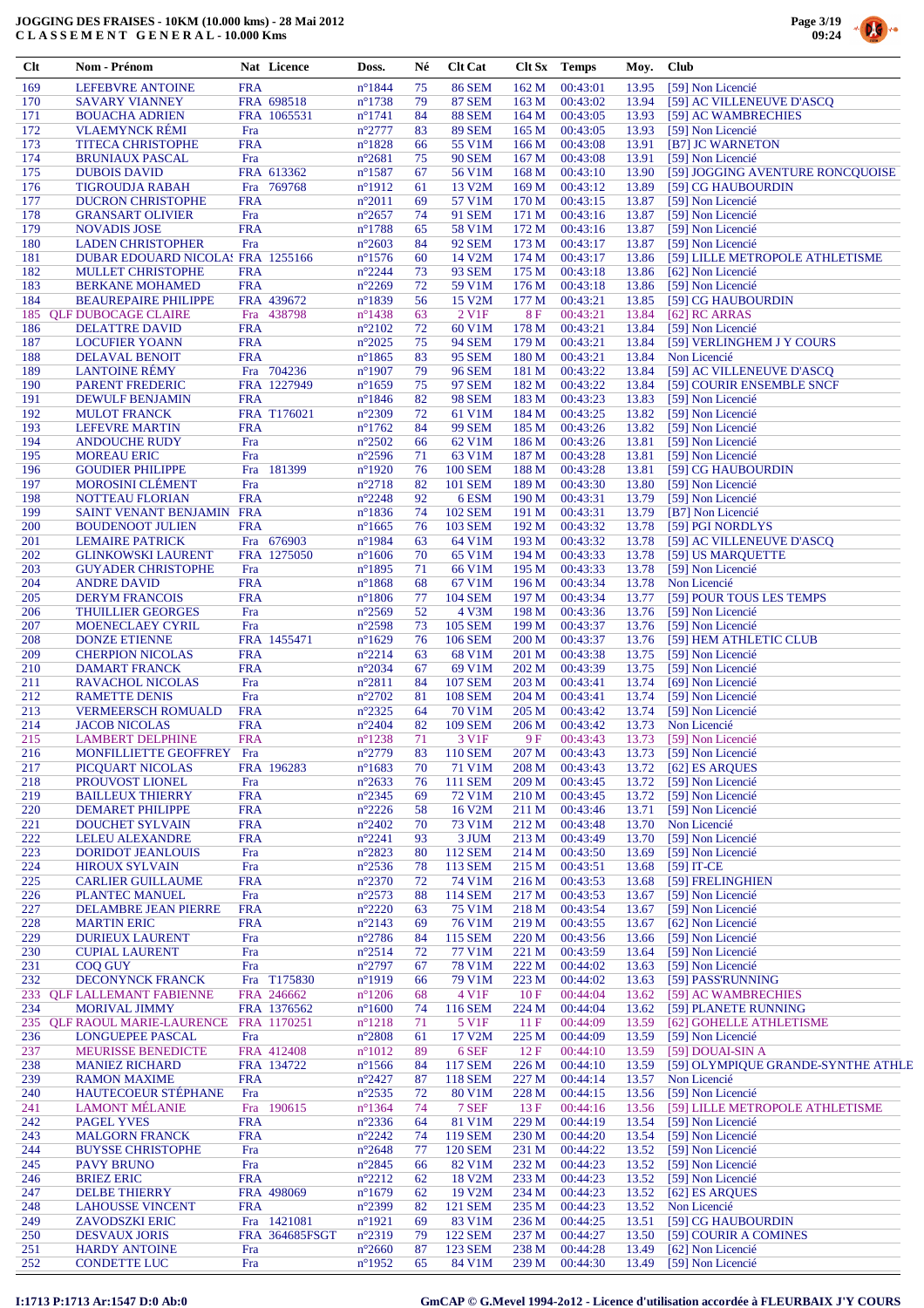



| $Cl$       | Nom - Prénom                                         |                          | Nat Licence                | Doss.                               | Né       | <b>Clt Cat</b>                   | Clt Sx         | <b>Temps</b>         | Moy.           | <b>Club</b>                                                    |
|------------|------------------------------------------------------|--------------------------|----------------------------|-------------------------------------|----------|----------------------------------|----------------|----------------------|----------------|----------------------------------------------------------------|
| 253        | <b>CORDENIER PHILIPPE</b>                            | Fra                      |                            | $n^{\circ}2838$                     | 57       | 20 V2M                           | 240 M          | 00:44:31             | 13.48          | [62] Non Licencié                                              |
| 254        | <b>DESMARECAUX FABRICE</b>                           | <b>FRA</b>               |                            | $n^{\circ}1710$                     | 65       | 85 V1M                           | 241 M          | 00:44:31             | 13.48          | [59] ASCEBSD                                                   |
| 255        | <b>VANNEUFVILLE ALAIN</b>                            | Fra                      |                            | $n^{\circ}2841$                     | 75       | <b>124 SEM</b>                   | 242 M          | 00:44:32             | 13.48          | [59] Non Licencié                                              |
| 256<br>257 | <b>FATRAS LAURENT</b><br><b>JOUY BRUNO</b>           |                          | FRA T233697<br>FRA 1223276 | $n^{\circ}1579$<br>$n^{\circ}1838$  | 65<br>65 | 86 V1M<br>87 V1M                 | 243 M<br>244 M | 00:44:33<br>00:44:33 | 13.47<br>13.47 | [59] CE TRANSPOLE SECTION JOGGING<br>[59] OSM LOMME ATHLETISME |
| 258        | <b>BEN BALLA OMAR</b>                                |                          | FRA 1288115                | $n^{\circ}1814$                     | 61       | 21 V2M                           | 245 M          | 00:44:36             | 13.46          | [59] AS ATHLETIQUE ONNAING                                     |
| 259        | <b>VANLERBERGHE MATHIEU FRA</b>                      |                          |                            | $n^{\circ}2078$                     | 73       | <b>125 SEM</b>                   | 246 M          | 00:44:36             | 13.45          | [59] Non Licencié                                              |
| 260        | <b>IDZIAK CEDRIC</b>                                 |                          | FRA 1381117                | $n^{\circ}$ 1597                    | 73       | <b>126 SEM</b>                   | 247 M          | 00:44:37             | 13.45          | [59] US MARQUETTE                                              |
| 261        | <b>MOROSINI BERNARD</b>                              | Fra                      |                            | $n^{\circ}2688$                     | 56       | 22 V <sub>2</sub> M              | 248 M          | 00:44:37             | 13.45          | [59] Non Licencié                                              |
| 262<br>263 | <b>GOUVERNEUR GERY</b><br><b>HERNIE JEAN-LUC</b>     |                          | FRA 1246311<br>FRA 179209  | $n^{\circ}1843$<br>$n^{\circ}1732$  | 76<br>62 | <b>127 SEM</b><br>23 V2M         | 249 M<br>250 M | 00:44:38<br>00:44:39 | 13.45<br>13.44 | [59] OSM LOMME ATHLETISME<br>[59] PLANETE RUNNING              |
| 264        | <b>HENNEBUTTE LUDOVIC</b>                            | <b>FRA</b>               |                            | $n^{\circ}2067$                     | 76       | <b>128 SEM</b>                   | 251 M          | 00:44:48             | 13.40          | [59] Non Licencié                                              |
| 265        | DESROUSSEAUX SEBASTIE FRA 406384                     |                          |                            | $n^{\circ}1841$                     | 73       | <b>129 SEM</b>                   | 252 M          | 00:44:49             | 13.39          | [59] COURIR A COMINES                                          |
| 266        | <b>DELVOET PATRICK</b>                               | <b>FRA</b>               |                            | $n^{\circ}2286$                     | 68       | <b>88 V1M</b>                    | 253 M          | 00:44:49             | 13.39          | [59] JOGGING CLUB OUTINORD                                     |
| 267        | <b>ROSSEEL YVES</b>                                  | <b>FRA</b>               |                            | $n^{\circ}2031$                     | 57       | 24 V2M                           | 254 M          | 00:44:51             | 13.38          | [59] Non Licencié                                              |
| 268<br>269 | <b>DESCAMPS XAVIER</b><br><b>AKONOM SAMUEL</b>       | <b>FRA</b><br>Fra        |                            | $n^{\circ}2073$<br>$n^{\circ}2611$  | 73<br>81 | <b>130 SEM</b><br>131 SEM        | 255 M<br>256 M | 00:44:52<br>00:44:56 | 13.38<br>13.36 | [59] Non Licencié<br>[75] Non Licencié                         |
| 270        | <b>LEROY LAURENCE</b>                                | Fra                      |                            | $n^{\circ}$ 1353                    | 72       | 6 V1F                            | 14F            | 00:44:56             | 13.36          | [59] Non Licencié                                              |
| 271        | <b>RINGOT STEPHANIE</b>                              | Fra                      |                            | $n^{\circ}1471$                     | 75       | 8 SEF                            | 15F            | 00:44:57             | 13.35          | $[62]$ a.c. outreau                                            |
| 272        | <b>POIRIER HENRI</b>                                 | Fra                      | 1218787                    | $n^{\circ}$ 1930                    | 65       | 89 V1M                           | 257 M          | 00:44:57             | 13.35          | [59] JOGGING AVENTURE RONCQUOISE                               |
| 273        | <b>LECOCQ DENIS</b>                                  | Fra                      |                            | $n^{\circ}2775$                     | 72       | 90 V1M                           | 258 M          | 00:44:57             | 13.35          | [62] Non Licencié                                              |
| 274<br>275 | <b>LOUCHART JULIEN</b><br><b>VASSAL NICOLAS</b>      | <b>FRA</b><br><b>FRA</b> |                            | $n^{\circ}1685$<br>$n^{\circ}1654$  | 86<br>81 | <b>132 SEM</b><br>133 SEM        | 259 M<br>260 M | 00:44:58<br>00:45:01 | 13.35<br>13.33 | [59] AS RUNNING LFB<br>[59] FOULEES SAINGHINOISES              |
| 276        | <b>PANI FABIEN</b>                                   | <b>FRA</b>               |                            | $n^{\circ}2076$                     | 74       | 134 SEM                          | 261 M          | 00:45:07             | 13.30          | [59] QUESNOY POUR TOUS LES TEMPS                               |
| 277        | PROVO VICTOR                                         | Fra                      |                            | $n^{\circ}$ 1978                    | 85       | <b>135 SEM</b>                   | 262 M          | 00:45:08             | 13.30          | [59] Non Licencié                                              |
| 278        | <b>WOORONS FRÉDÉRIC</b>                              | Fra                      |                            | $n^{\circ}1951$                     | 78       | 136 SEM                          | 263 M          | 00:45:08             | 13.30          | [59] Non Licencié                                              |
| 279        | <b>CHEVALIER LAURENT</b>                             | Fra                      |                            | $n^{\circ}2630$                     | 59       | 25 V2M                           | 264 M          | 00:45:08             | 13.29          | [59] Non Licencié                                              |
| 280<br>281 | <b>ZOWEZAK NICOLAS</b>                               | Fra                      |                            | $n^{\circ}1887$                     | 80<br>74 | <b>137 SEM</b><br><b>138 SEM</b> | 265 M          | 00:45:09             | 13.29          | [59] Non Licencié                                              |
| 282        | <b>DHELLEM TANGUY</b><br><b>VANDENBERGHE GEOFFRE</b> | Fra<br>Fra               |                            | $n^{\circ}$ 1993<br>$n^{\circ}2712$ | 86       | <b>139 SEM</b>                   | 266 M<br>267 M | 00:45:09<br>00:45:11 | 13.29<br>13.28 | [59] Non Licencié<br>[59] Non Licencié                         |
| 283        | <b>GALLEGO YOANN</b>                                 | Fra                      |                            | $n^{\circ}2769$                     | 85       | 140 SEM                          | 268 M          | 00:45:11             | 13.28          | [59] Non Licencié                                              |
| 284        | <b>SCOTTE SERGE</b>                                  | <b>FRA</b>               |                            | $n^{\circ}2055$                     | 57       | 26 V <sub>2</sub> M              | 269 M          | 00:45:14             | 13.27          | $[59]$ CLIC CAP                                                |
| 285        | POORTEMAN GILLES                                     | <b>FRA</b>               |                            | $n^{\circ}2117$                     | 61       | 27 V2M                           | 270 M          | 00:45:14             | 13.27          | [59] Non Licencié                                              |
| 286        | LAMARA MUSTAPHA                                      |                          | FRA 1185063                | $n^{\circ}$ 1746                    | 61       | 28 V <sub>2</sub> M              | 271 M          | 00:45:17             | 13.25          | [59] AC WAMBRECHIES                                            |
| 287<br>288 | <b>GAILLARD BENJAMIN</b><br><b>LESTAVEL FRANCK</b>   | Fra<br><b>FRA</b>        |                            | $n^{\circ}2659$<br>$n^{\circ}1616$  | 86<br>66 | 141 SEM<br>91 V1M                | 272 M<br>273 M | 00:45:20<br>00:45:22 | 13.24<br>13.23 | [59] Non Licencié<br>[59] THALES                               |
| 289        | <b>KELLER XAVIER</b>                                 |                          | FRA 1372493                | $n^{\circ}$ 1596                    | 75       | 142 SEM                          | 274 M          | 00:45:24             | 13.22          | [59] US MARQUETTE                                              |
| 290        | <b>STRECK ANTOINE</b>                                | <b>FRA</b>               |                            | $n^{\circ}2312$                     | 83       | 143 SEM                          | 275 M          | 00:45:26             | 13.21          | [59] Non Licencié                                              |
| 291        | <b>LEGROUX FREDERIC</b>                              | <b>FRA</b>               |                            | $n^{\circ}2192$                     | 63       | 92 V1M                           | 276 M          | 00:45:27             | 13.21          | [59] FRELINGHIEN                                               |
| 292        | LANGLET PASCAL BERNAR FRA 1426472                    |                          |                            | $n^{\circ}1625$                     | 57       | 29 V2M                           | 277 M          | 00:45:27             | 13.20          | [59] CG HAUBOURDIN                                             |
| 293<br>294 | <b>KIEKEN PHILIPPE</b><br><b>SURMONT REMI</b>        | <b>FRA</b><br><b>FRA</b> |                            | $n^{\circ}1694$<br>$n^{\circ}1697$  | 64<br>90 | 93 V1M<br>7 ESM                  | 278 M<br>279 M | 00:45:28<br>00:45:29 | 13.20<br>13.20 | [59] JEUNESSE CAPPELLOISE<br>[59] JEUNESSE CAPPELLOISE         |
| 295        | VANDENMESSYNCK CHRIS FRA                             |                          |                            | $n^{\circ}2075$                     | 75       | <b>144 SEM</b>                   | 280 M          | 00:45:31             | 13.19          | [59] Non Licencié                                              |
| 296        | <b>VACHER HERVE</b>                                  | Fra                      | 1454676                    | $n^{\circ}1916$                     | 73       | 145 SEM                          | 281 M          | 00:45:31             | 13.18          | [59] PLANETTE RUNNING                                          |
| 297        | <b>LION PHILIPPE</b>                                 | Fra                      | 808778                     | $n^{\circ}1923$                     | 75       | 146 SEM                          | 282 M          | 00:45:31             | 13.18          | [62] SERVINS ATHLETIC CLUB                                     |
| 298        | <b>STEFANSKI CHRISTOPHE</b>                          | <b>FRA</b>               |                            | $n^{\circ}2470$                     | 70       | 94 V1M                           | 283 M          | 00:45:31             | 13.18          | [62] COURS TOUJOURS LEFOREST                                   |
| 299<br>300 | <b>LEFEVRE VINCENT</b>                               | Fra                      |                            | $n^{\circ}2748$                     | 72<br>76 | 95 V1M<br>147 SEM                | 284 M<br>285 M | 00:45:31<br>00:45:32 | 13.18<br>13.18 | [59] Non Licencié                                              |
| 301        | <b>DEBACQ BENOIT</b><br><b>GUFFROY MARIA</b>         | FRA<br><b>FRA</b>        |                            | $n^{\circ}2176$<br>$n^{\circ}1277$  | 79       | 9 SEF                            | 16F            | 00:45:33             | 13.18          | [59] Non Licencié<br>[59] Non Licencié                         |
| 302        | <b>LANGLET MAXIME</b>                                |                          | FRA 1425893                | $n^{\circ}1676$                     | 89       | <b>148 SEM</b>                   | 286 M          | 00:45:33             | 13.18          | [59] CG HAUBOURDIN                                             |
| 303        | <b>LEITAO MICKAEL</b>                                | <b>FRA</b>               |                            | $n^{\circ}1818$                     | 78       | <b>149 SEM</b>                   | 287 M          | 00:45:33             | 13.17          | [59] Non Licencié                                              |
| 304        | <b>LAMPE BERNARD</b>                                 | <b>FRA</b>               |                            | $n^{\circ}2070$                     | 65       | 96 V1M                           | 288 M          | 00:45:34             | 13.17          | [59] Non Licencié                                              |
| 305<br>306 | <b>VISTICOT DAVID</b><br><b>LELLOU RUDY</b>          | <b>FRA</b><br>Fra        |                            | $n^{\circ}2284$<br>$n^{\circ}2760$  | 73<br>78 | <b>150 SEM</b><br>151 SEM        | 289 M<br>290 M | 00:45:34<br>00:45:35 | 13.17<br>13.16 | [59] Non Licencié<br>[59] Non Licencié                         |
| 307        | STEFANCZYK GAELLE                                    | <b>FRA</b>               |                            | $n^{\circ}1267$                     | 81       | <b>10 SEF</b>                    | 17F            | 00:45:35             | 13.16          | [62] Non Licencié                                              |
| 308        | <b>PARROT RÉMY</b>                                   | Fra                      |                            | $n^{\circ}2674$                     | 87       | <b>152 SEM</b>                   | 291 M          | 00:45:37             | 13.16          | [59] Non Licencié                                              |
| 309        | <b>CARON OLIVIER</b>                                 | <b>FRA</b>               |                            | $n^{\circ}1823$                     | 75       | <b>153 SEM</b>                   | 292 M          | 00:45:38             | 13.15          | [59] Non Licencié                                              |
| 310        | <b>CAZIN FABIEN</b>                                  |                          | Fra 1424437                | $n^{\circ}$ 1982                    | 84       | <b>154 SEM</b>                   | 293 M          | 00:45:39             | 13.15          | [59] AC VILLENEUVE D'ASCQ                                      |
| 311<br>312 | <b>DUMOULIN BRIEUC</b><br><b>LEGER SEBASTIEN</b>     | <b>FRA</b>               | FRA 1169530                | $n^{\circ}1804$<br>$n^{\circ}$ 1595 | 79<br>77 | <b>155 SEM</b><br><b>156 SEM</b> | 294 M<br>295 M | 00:45:39<br>00:45:41 | 13.14<br>13.14 | [59] Non Licencié<br>[59] US MARQUETTE                         |
| 313        | <b>KINNEN ERIC</b>                                   |                          | FRA 1312677                | $n^{\circ}1811$                     | 68       | 97 V1M                           | 296 M          | 00:45:43             | 13.13          | [59] AS ATHLETIQUE ONNAING                                     |
| 314        | <b>BERNARD FLORENTIN</b>                             | <b>FRA</b>               |                            | $n^{\circ}2221$                     | 94       | 4 JUM                            | 297 M          | 00:45:46             | 13.11          | [59] Non Licencié                                              |
| 315        | <b>CATOIRE FABRICE</b>                               | <b>FRA</b>               |                            | $n^{\circ}2291$                     | 60       | 30 V2M                           | 298 M          | 00:45:47             | 13.11          | [59] FRELINGHIEN                                               |
| 316        | <b>MONSOREZ JEAN PIERRE</b>                          | <b>FRA</b>               |                            | $n^{\circ}2147$                     | 58       | 31 V2M                           | 299 M          | 00:45:47             | 13.11          | [59] Non Licencié                                              |
| 317<br>318 | <b>GOSSET BARBARA</b><br>HAZEBROUCQ EMMANUEL Fra     |                          | FRA 1258690                | $n^{\circ}1282$<br>$n^{\circ}2759$  | 81<br>68 | <b>11 SEF</b><br>98 V1M          | 18F<br>300 M   | 00:45:48<br>00:45:48 | 13.10<br>13.10 | [59] ATHLETIC CLUB MARCQUOIS<br>[59] Non Licencié              |
| 319        | <b>LATRON VIANNEY</b>                                | Fra                      |                            | $n^{\circ}1974$                     | 95       | 1 CAM                            | 301 M          | 00:45:49             | 13.10          | [59] Non Licencié                                              |
| 320        | LEVEQUE CHRISTOPHE                                   |                          | FRA 187264                 | $n^{\circ}1669$                     | 67       | 99 V1M                           | 302 M          | 00:45:54             | 13.08          | [59] JOGGING ET ATHLETISME FRETIN                              |
| 321        | <b>DESERT ANAELLE</b>                                | Fra                      | 1179990                    | $n^{\circ}$ 1422                    | 82       | <b>12 SEF</b>                    | 19F            | 00:45:54             | 13.07          | [62] RC ARRAS                                                  |
| 322        | <b>LECOCQ ALINE</b>                                  | Fra                      |                            | $n^{\circ}$ 1368                    | 87       | <b>13 SEF</b>                    | 20 F           | 00:45:54             | 13.07          | [62] Non Licencié                                              |
| 323<br>324 | <b>DEVROUX ANTHONY</b>                               |                          | FRA 464789 FSGT            | $n^{\circ}1812$                     | 77       | <b>157 SEM</b><br><b>158 SEM</b> | 303 M          | 00:45:54<br>00:45:55 | 13.07          | [59] COURIR A COMINES<br>[59] Non Licencié                     |
| 325        | <b>ROGER LUDOVIC</b><br><b>VERSCHAEVE EMMANUEL</b>   | <b>FRA</b><br><b>Bel</b> |                            | $n^{\circ}1840$<br>$n^{\circ}$ 1915 | 73<br>70 | 100 V1M                          | 304 M<br>305 M | 00:45:55             | 13.07<br>13.07 | [77] Non Licencié                                              |
| 326        | <b>FARDEL DAVID</b>                                  | Fra                      |                            | $n^{\circ}2530$                     | 74       | <b>159 SEM</b>                   | 306 M          | 00:45:56             | 13.07          | [59] Non Licencié                                              |
| 327        | <b>CHABOWSKI AYMERIC</b>                             | Fra                      |                            | $n^{\circ}$ 1963                    | 82       | <b>160 SEM</b>                   | 307 M          | 00:45:56             | 13.06          | [59] Non Licencié                                              |
| 328        | <b>RUGGIERO MICHAEL</b>                              | <b>FRA</b>               |                            | $n^{\circ}2473$                     | 83       | 161 SEM                          | 308 M          | 00:45:57             | 13.06          | [59] COURS TOUJOURS LEFOREST                                   |
| 329        | <b>RUGUET PHILIPPE</b>                               |                          | FRA 395425                 | $n^{\circ}1721$                     | 58       | 32 V2M                           | 309 M          | 00:45:58             | 13.06          | [59] PHALEMPIN AC                                              |
| 330<br>331 | <b>DEWEZ EMMANUEL</b><br><b>DEGARDIN CEDRIC</b>      | <b>FRA</b><br>Fra        |                            | $n^{\circ}1783$<br>$n^{\circ}2584$  | 69<br>76 | 101 V1M<br><b>162 SEM</b>        | 310 M<br>311 M | 00:45:58<br>00:45:59 | 13.05<br>13.05 | [59] Non Licencié<br>[59] Non Licencié                         |
| 332        | <b>FAGOO BERTRAND</b>                                | <b>FRA</b>               |                            | $n^{\circ}2340$                     | 68       | 102 V1M                          | 312 M          | 00:46:02             | 13.04          | [59] Non Licencié                                              |
| 333        | <b>VANNESTE LAURENT</b>                              | <b>FRA</b>               |                            | $n^{\circ}2064$                     | 72       | 103 V1M                          | 313 M          | 00:46:06             | 13.02          | [59] Non Licencié                                              |
| 334        | <b>DOLLÉ CHRISTOPHE</b>                              | Fra                      |                            | $n^{\circ}2747$                     | 80       | 163 SEM                          | 314 M          | 00:46:07             | 13.01          | [62] Non Licencié                                              |
| 335        | <b>SAILLY LUCIEN</b>                                 | Fra                      |                            | $n^{\circ}$ 1964                    | 81       | 164 SEM                          | 315 M          | 00:46:07<br>00:46:10 | 13.01          | [59] Non Licencié                                              |
| 336        | <b>DIEUDONNE HUGUES</b>                              | <b>FRA</b>               |                            | $n^{\circ}2271$                     | 68       | 104 V1M                          | 316 M          |                      | 13.00          | [59] Non Licencié                                              |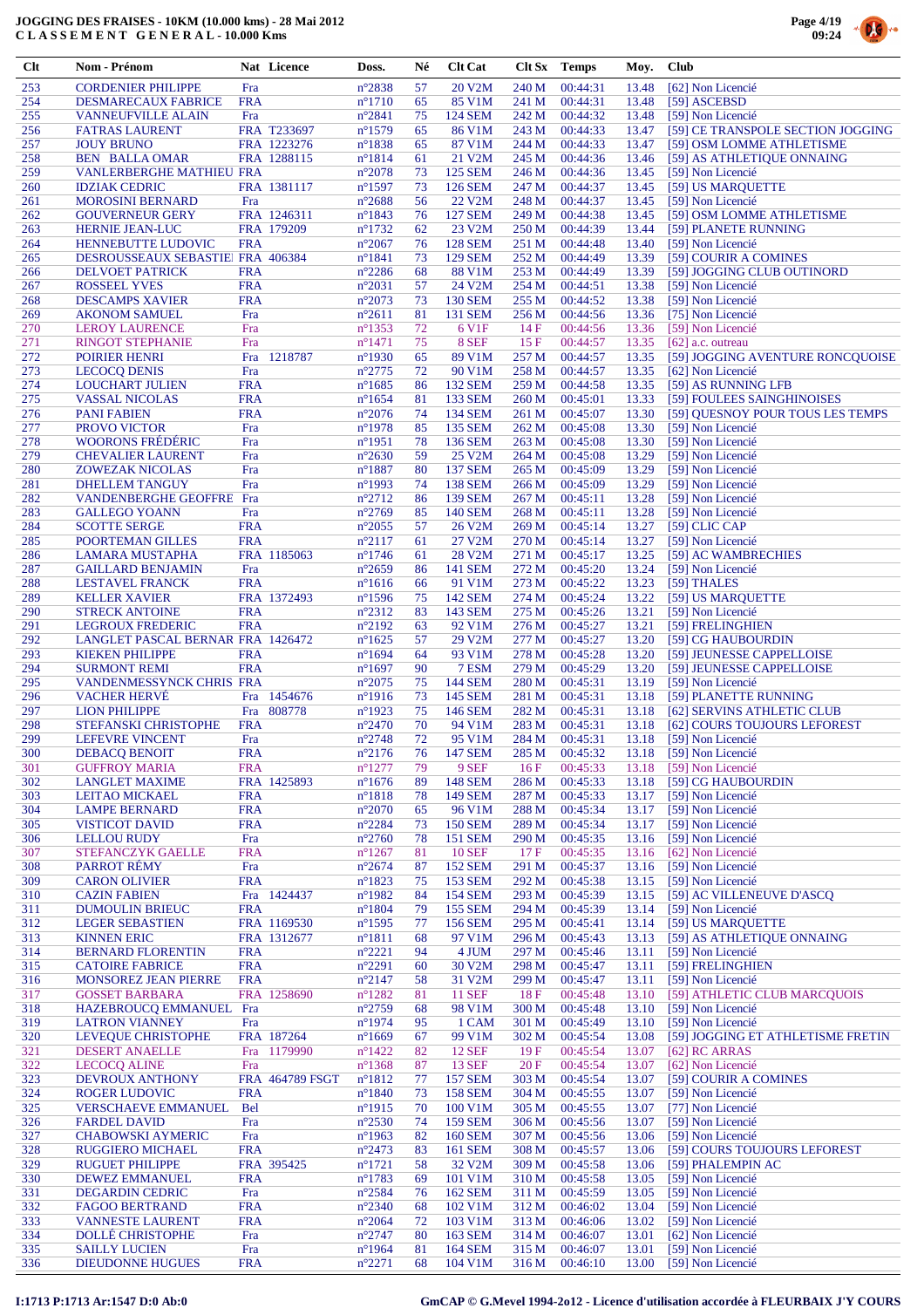

| <b>Clt</b> | <b>Nom - Prénom</b>                                |                          | Nat Licence | Doss.                               | Né       | <b>Clt Cat</b>                   |                | Clt Sx Temps         | Moy.           | <b>Club</b>                                       |
|------------|----------------------------------------------------|--------------------------|-------------|-------------------------------------|----------|----------------------------------|----------------|----------------------|----------------|---------------------------------------------------|
| 337        | <b>REMY AGATHE</b>                                 |                          | FRA 737811  | $n^{\circ}1208$                     | 94       | 1 JUF                            | 21F            | 00:46:11             | 12.99          | [59] AC WAMBRECHIES                               |
| 338        | <b>BODART JEAN CLAUDE</b>                          | <b>FRA</b>               |             | $n^{\circ}2425$                     | 67       | 105 V1M                          | 317 M          | 00:46:12             | 12.99          | Non Licencié                                      |
| 339        | <b>LEUPE BERNARD</b>                               | <b>FRA</b>               |             | $n^{\circ}$ 1558                    | 47       | 5 V3M                            | 318 M          | 00:46:13             | 12.98          | Non Licencié                                      |
| 340        | <b>MATHIEU JOFFREY</b>                             | <b>FRA</b>               |             | $n^{\circ}1759$                     | 83       | 165 SEM                          | 319 M          | 00:46:14             | 12.98          | [59] Non Licencié                                 |
| 341<br>342 | PERNET GUY<br><b>DEHEM THIERRY</b>                 | <b>FRA</b><br><b>FRA</b> |             | $n^{\circ}2008$<br>$n^{\circ}2056$  | 68<br>65 | 106 V1M<br>107 V1M               | 320 M<br>321 M | 00:46:14<br>00:46:16 | 12.98<br>12.97 | [59] Non Licencié<br>[59] ASSOCIATION RAVERSBERG  |
| 343        | <b>VILLETTE HENRI PIERRE</b>                       | <b>FRA</b>               |             | $n^{\circ}2371$                     | 69       | 108 V1M                          | 322 M          | 00:46:20             | 12.95          | [59] FRELINGHIEN                                  |
| 344        | <b>TERRIER THIERRY</b>                             |                          | FRA 1080521 | $n^{\circ}2338$                     | 69       | 109 V1M                          | 323 M          | 00:46:21             | 12.95          | [59] OSM LOMME ATHLETISME                         |
| 345        | <b>BRED ALAIN</b>                                  | Fra                      | 1377925     | $n^{\circ}1922$                     | 76       | 166 SEM                          | 324 M          | 00:46:21             | 12.95          | [62] SERVINS ATHLETIC CLUB                        |
| 346        | <b>LEVEOUE DAMIEN</b>                              | Fra                      |             | $n^{\circ}$ 1975                    | 79       | <b>167 SEM</b>                   | 325 M          | 00:46:22             | 12.94          | [59] Non Licencié                                 |
| 347<br>348 | <b>DUBOIS OLIVIER</b><br><b>TASSE PASCAL</b>       | Fra<br>Fra               |             | $n^{\circ}2615$<br>$n^{\circ}2807$  | 69<br>69 | 110 V1M<br>111 V1M               | 326 M<br>327 M | 00:46:23<br>00:46:23 | 12.94<br>12.94 | [59] Non Licencié<br>[59] Non Licencié            |
| 349        | PERRAULT STEPHANE                                  | <b>FRA</b>               |             | $n^{\circ}2168$                     | 71       | 112 V1M                          | 328 M          | 00:46:24             | 12.93          | [59] Non Licencié                                 |
| 350        | <b>CARLIER FRANCK</b>                              | <b>FRA</b>               |             | $n^{\circ}2293$                     | 77       | <b>168 SEM</b>                   | 329 M          | 00:46:24             | 12.93          | [59] Non Licencié                                 |
| 351        | <b>VILLERS BRUNO</b>                               | Fra                      | 1455459     | $n^{\circ}1929$                     | 62       | 33 V2M                           | 330 M          | 00:46:25             | 12.93          | [59] HEM ATHLETIC CLUB                            |
| 352        | <b>LORTHIOIR JONATHAN</b>                          | Fra                      |             | $n^{\circ}1891$                     | 78       | <b>169 SEM</b>                   | 331 M          | 00:46:25             | 12.93          | [62] Non Licencié                                 |
| 353        | <b>FAVIER FREDERIC</b>                             |                          | Fra 1234133 | $n^{\circ}1932$                     | 73       | <b>170 SEM</b>                   | 332 M          | 00:46:26             | 12.93          | [62] OLYMPIQUE AIRE-SUR-LA-LYS                    |
| 354<br>355 | <b>MASSE FLORIAN</b><br><b>CARDON LOUIS</b>        | <b>FRA</b>               | FRA 1299461 | $n^{\circ}1636$<br>$n^{\circ}2209$  | 95<br>94 | 2 CAM<br>5 JUM                   | 333 M<br>334 M | 00:46:27<br>00:46:27 | 12.92<br>12.92 | [59] OSM LOMME ATHLETISME<br>[59] Non Licencié    |
| 356        | <b>IOVLEFF SERGE</b>                               |                          | Fra 59045   | $n^{\circ}$ 1938                    | 63       | 113 V1M                          | 335 M          | 00:46:29             | 12.91          | [59] LILLE METROPOLE ATHLETISME                   |
| 357        | <b>COSTEUR CHRISTOPHE</b>                          | <b>FRA</b>               |             | $n^{\circ}2047$                     | 66       | 114 V1M                          | 336 M          | 00:46:29             | 12.91          | $[59]$ AS KIABI                                   |
| 358        | <b>DEHAINE PHILIPPE</b>                            | Fra                      |             | $n^{\circ}2782$                     | 82       | 171 SEM                          | 337 M          | 00:46:30             | 12.90          | [59] Non Licencié                                 |
| 359        | <b>FAVIÈRE AURÉLIEN</b>                            | Fra                      |             | $n^{\circ}2722$                     | 86       | 172 SEM                          | 338 M          | 00:46:30             | 12.90          | [59] Non Licencié                                 |
| 360        | <b>CAILLAU VINCENT</b>                             | Fra                      |             | $n^{\circ}2511$                     | 70       | 115 V1M                          | 339 M          | 00:46:30             | 12.90          | [59] Non Licencié                                 |
| 361<br>362 | <b>DEMOL PATRICIA</b><br>PACHNIK PATRICK           | <b>FRA</b><br><b>FRA</b> |             | $n^{\circ}1031$<br>$n^{\circ}2134$  | 61<br>58 | 2 V <sub>2F</sub><br>34 V2M      | 22F<br>340 M   | 00:46:31<br>00:46:33 | 12.90<br>12.89 | [59] HALLUIN TRIATHLON<br>[62] Non Licencié       |
| 363        | <b>VANHELSTRATEN HERVE</b>                         | <b>FRA</b>               |             | $n^{\circ}2361$                     | 68       | 116 V1M                          | 341 M          | 00:46:35             | 12.88          | [59] Non Licencié                                 |
| 364        | <b>LESAFFRE THEO</b>                               | <b>FRA</b>               |             | $n^{\circ}2272$                     | 96       | 3 CAM                            | 342 M          | 00:46:36             | 12.88          | [59] Non Licencié                                 |
| 365        | <b>MAES PATRICE</b>                                | <b>FRA</b>               |             | $n^{\circ}2251$                     | 61       | 35 V2M                           | 343 M          | 00:46:36             | 12.88          | [59] AJC FRELINGHIEN                              |
| 366        | <b>DEUEZ HERVE</b>                                 | <b>FRA</b>               |             | $n^{\circ}2151$                     | 59       | 36 V2M                           | 344 M          | 00:46:37             | 12.87          | [59] Non Licencié                                 |
| 367        | <b>SCHACHT GUILLAUME</b>                           | <b>FRA</b>               |             | $n^{\circ}1691$                     | 85       | 173 SEM                          | 345 M          | 00:46:38             | 12.87          | [59] AS RUNNING LFB                               |
| 368        | <b>MATON PIERRE</b>                                | <b>FRA</b>               |             | $n^{\circ}1774$                     | 81<br>83 | 174 SEM                          | 346 M<br>347 M | 00:46:39<br>00:46:40 | 12.86          | [B7] JC WARNETON                                  |
| 369<br>370 | <b>BAEZA ANTOINE</b><br><b>FEDJKHI BRAHIM</b>      | Fra<br>Fra               |             | $n^{\circ}1890$<br>$n^{\circ}$ 1949 | 67       | 175 SEM<br>117 V1M               | 348 M          | 00:46:40             | 12.86<br>12.86 | [62] Non Licencié<br>[59] Non Licencié            |
| 371        | <b>WILLERVAL FRANCK</b>                            | <b>FRA</b>               |             | $n^{\circ}2098$                     | 77       | 176 SEM                          | 349 M          | 00:46:40             | 12.86          | [59] Non Licencié                                 |
| 372        | SAINT-RAYMONDO MICKA FRA                           |                          |             | $n^{\circ}1799$                     | 76       | <b>177 SEM</b>                   | 350 M          | 00:46:43             | 12.85          | [59] Non Licencié                                 |
| 373        | <b>ROUSSEL SAMUEL</b>                              | <b>FRA</b>               |             | $n^{\circ}2082$                     | 75       | <b>178 SEM</b>                   | 351 M          | 00:46:43             | 12.85          | [59] Non Licencié                                 |
| 374        | <b>TOMEO GUILLAUME</b>                             | Fra                      |             | $n^{\circ}1991$                     | 76       | <b>179 SEM</b>                   | 352 M          | 00:46:43             | 12.84          | [62] Non Licencié                                 |
| 375        | <b>DESMEDT JOHNNY</b>                              | Fra                      |             | $n^{\circ}2736$                     | 78       | <b>180 SEM</b>                   | 353 M          | 00:46:44             | 12.84          | [59] Non Licencié                                 |
| 376<br>377 | <b>WATRY FRANCOIS</b><br><b>ROUX GUILLAUME</b>     | <b>FRA</b><br><b>FRA</b> |             | $n^{\circ}2107$<br>$n^{\circ}2108$  | 72<br>95 | 118 V1M<br>4 CAM                 | 354 M<br>355 M | 00:46:44<br>00:46:45 | 12.84<br>12.84 | [62] Non Licencié<br>[59] Non Licencié            |
| 378        | <b>CAREL JÉRÔME</b>                                | Fra                      |             | $n^{\circ}2802$                     | 75       | <b>181 SEM</b>                   | 356 M          | 00:46:45             | 12.83          | [59] Non Licencié                                 |
| 379        | DE REVIERE BENOIT                                  | Fra                      |             | $n^{\circ}$ 1998                    | 82       | <b>182 SEM</b>                   | 357 M          | 00:46:47             | 12.83          | [59] Non Licencié                                 |
| 380        | <b>GUIDEZ JEROME</b>                               | <b>FRA</b>               |             | $n^{\circ}2184$                     | 74       | <b>183 SEM</b>                   | 358 M          | 00:46:48             | 12.82          | [59] Non Licencié                                 |
| 381        | LEVEQUE FRANCOIS                                   |                          | FRA 602317  | $n^{\circ}1670$                     | 64       | 119 V1M                          | 359 M          | 00:46:49             | 12.82          | [59] JOGGING ET ATHLETISME FRETIN                 |
| 382        | <b>LUCAS DOMINIQUE</b>                             | <b>FRA</b>               |             | $n^{\circ}2152$                     | 68       | 120 V1M                          | 360 M          | 00:46:50             | 12.81          | [59] Non Licencié                                 |
| 383<br>384 | DELOBEL DAVID<br><b>DEWULF PATRICE</b>             | <b>FRA</b><br><b>FRA</b> |             | $n^{\circ}2276$<br>$n^{\circ}1711$  | 70<br>58 | 121 V1M<br>37 V2M                | 361 M<br>362 M | 00:46:51<br>00:46:52 | 12.81<br>12.80 | [59] LIDL LESOUIN S'OXYGENE<br>[59] ASCEBSD       |
| 385        | <b>DUFOURMONT MARTIN</b>                           | Fra                      |             | $n^{\circ}2725$                     | 96       | 5 CAM                            | 363 M          | 00:46:54             | 12.80          | [59] Non Licencié                                 |
| 386        | <b>VERSCHAEVE JEAN-BAPTIS</b>                      | Bel                      |             | $n^{\circ}2734$                     | 81       | <b>184 SEM</b>                   | 364 M          | 00:46:54             | 12.80          | [77] Non Licencié                                 |
| 387        | <b>VERSCHAEVE XAVIER</b>                           | <b>Bel</b>               |             | $n^{\circ}$ 1967                    | 74       | <b>185 SEM</b>                   | 365 M          | 00:46:54             | 12.80          | [77] Non Licencié                                 |
| 388        | <b>TONDEUX VINCENT</b>                             | <b>FRA</b>               |             | $n^{\circ}2394$                     | 62       | 38 V2M                           | 366 M          | 00:46:56             | 12.79          | Non Licencié                                      |
| 389        | <b>COLPAERT SAMUEL</b>                             | Fra<br><b>FRA</b>        | 1290800     | $n^{\circ}1927$<br>$n^{\circ}2252$  | 75       | <b>186 SEM</b>                   | 367 M          | 00:46:56             | 12.79          | [59] PLANETE RUNNING                              |
| 390<br>391 | <b>TISON FREDERIC</b><br><b>LECLERCQ CHRISTIAN</b> |                          | Fra 564312  | $n^{\circ}1896$                     | 75<br>56 | <b>187 SEM</b><br>39 V2M         | 368 M<br>369 M | 00:46:57<br>00:46:58 | 12.78<br>12.78 | [59] Non Licencié<br>[59] AS SOMAIN               |
| 392        | <b>MILLOT PATRICK</b>                              | <b>FRA</b>               |             | $n^{\circ}2218$                     | 57       | 40 V2M                           | 370 M          | 00:46:58             | 12.78          | [62] AG2R LA MONDIALE                             |
| 393        | <b>LEBACQ JULIE</b>                                |                          | Fra 571312  | $n^{\circ}$ 1348                    | 85       | <b>14 SEF</b>                    | 23F            | 00:46:59             | 12.77          | [59] CA AULNOY AYMERIES                           |
| 394        | <b>ALLAN FRANCOIS</b>                              |                          | FRA 1286156 | $n^{\circ}$ 1848                    | 63       | 122 V1M                          | 371 M          | 00:47:00             | 12.77          | [62] PLANETE RUNNING                              |
| 395        | <b>DECLERCQ GAETAN</b>                             | Fra                      |             | $n^{\circ}$ 1959                    | 94       | 6 JUM                            | 372 M          | 00:47:00             | 12.77          | [59] Non Licencié                                 |
| 396<br>397 | <b>HEROGUELLE SEBASTIEN</b><br><b>MEDO BENOIT</b>  | <b>FRA</b><br><b>FRA</b> |             | $n^{\circ}2245$<br>$n^{\circ}2380$  | 72<br>66 | 123 V1M<br>124 V1M               | 373 M<br>374 M | 00:47:01<br>00:47:02 | 12.77<br>12.76 | [59] Non Licencié<br>[59] JC WARNETON             |
| 398        | <b>MAERTEN STEPHANE</b>                            | <b>FRA</b>               |             | $n^{\circ}2342$                     | 69       | 125 V1M                          | 375 M          | 00:47:03             | 12.75          | [59] Non Licencié                                 |
| 399        | <b>BERTHELOT SEBASTIEN</b>                         | <b>FRA</b>               |             | $n^{\circ}1800$                     |          | <b>188 SEM</b>                   | 376 M          | 00:47:05             | 12.75          | [59] Non Licencié                                 |
| 400        | <b>DUBUS MÉLISSA</b>                               | Fra                      |             | $n^{\circ}$ 1352                    | 82       | <b>15 SEF</b>                    | 24 F           | 00:47:06             | 12.74          | [59] Non Licencié                                 |
| 401        | <b>MARTEEL PASCAL</b>                              | Fra                      |             | $n^{\circ}2849$                     | 60       | 41 V2M                           | 377 M          | 00:47:06             | 12.74          | [59] Non Licencié                                 |
| 402        | <b>BENEZECH PIERRE</b>                             | Fra                      |             | $n^{\circ}2697$                     | 92       | 8 ESM                            | 378 M          | 00:47:07             | 12.73          | [59] Non Licencié                                 |
| 403<br>404 | <b>RIGAUD OLIVIER</b><br><b>CORNET JEREMY</b>      | Fra<br><b>FRA</b>        |             | $n^{\circ}2641$<br>$n^{\circ}2474$  | 64<br>81 | 126 V1M<br><b>189 SEM</b>        | 379 M<br>380 M | 00:47:09<br>00:47:12 | 12.73<br>12.71 | [59] Non Licencié<br>[59] COURS TOUJOURS LEFOREST |
| 405        | <b>VANDEWALLE KARL</b>                             | <b>FRA</b>               |             | $n^{\circ}1805$                     | 72       | 127 V1M                          | 381 M          | 00:47:12             | 12.71          | [59] Non Licencié                                 |
| 406        | <b>DEFAUT FREDERIC</b>                             | <b>FRA</b>               |             | $n^{\circ}2475$                     | 74       | <b>190 SEM</b>                   | 382 M          | 00:47:13             | 12.71          | [59] THALES                                       |
| 407        | <b>THOMAS JEROME</b>                               | <b>FRA</b>               |             | $n^{\circ}1837$                     | 71       | 128 V1M                          | 383 M          | 00:47:15             | 12.70          | [59] Non Licencié                                 |
| 408        | <b>LELEU PHILIPPE</b>                              | <b>FRA</b>               |             | $n^{\circ}2158$                     | 66       | 129 V1M                          | 384 M          | 00:47:15             | 12.70          | [59] Non Licencié                                 |
| 409        | <b>SEDDAOUI AISSA</b>                              |                          | FRA T175315 | $n^{\circ}1575$                     | 66       | 130 V1M                          | 385 M          | 00:47:16             | 12.69          | [62] PASS'RUNNING                                 |
| 410        | <b>DELOBEL LAURENT</b>                             |                          | FRA 1454978 | $n^{\circ}1627$                     | 67       | 131 V1M                          | 386 M          | 00:47:18             | 12.69          | [59] HEM ATHLETIC CLUB                            |
| 411<br>412 | <b>SAINT AUBERT MICHEL</b><br><b>VERLEY SOPHIE</b> | <b>FRA</b><br>Fra        |             | $n^{\circ}1610$<br>$n^{\circ}1397$  | 45<br>77 | 6 V3M<br>16 SEF                  | 387 M<br>25 F  | 00:47:18<br>00:47:18 | 12.69<br>12.69 | [59] LAMY LUTTI<br>[59] Non Licencié              |
| 413        | <b>BOUDRY FREDDY</b>                               | <b>FRA</b>               |             | $n^{\circ}2161$                     | 70       | 132 V1M                          | 388 M          | 00:47:19             | 12.68          | [59] Non Licencié                                 |
| 414        | <b>DEPOORTERE BRUNO</b>                            | <b>FRA</b>               |             | $n^{\circ}2213$                     | 66       | 133 V1M                          | 389 M          | 00:47:19             | 12.68          | [59] Non Licencié                                 |
| 415        | <b>LECOINTE FREDERIC</b>                           | <b>FRA</b>               |             | $n^{\circ}$ 1758                    |          | <b>191 SEM</b>                   | 390 M          | 00:47:22             | 12.67          | [62] Non Licencié                                 |
| 416        | <b>HUYGHE THOMAS</b>                               | Fra                      |             | $n^{\circ}2628$                     | 80       | <b>192 SEM</b>                   | 391 M          | 00:47:23             | 12.66          | [59] AC SECLIN                                    |
| 417        | <b>FAVIER GUILLAUME</b>                            | <b>FRA</b>               |             | $n^{\circ}2348$                     | 77       | 193 SEM                          | 392 M          | 00:47:25             | 12.66          | [59] Non Licencié                                 |
| 418<br>419 | <b>TOPCZENSKI MAXIME</b><br><b>DUVAL SÉBASTIEN</b> | <b>FRA</b><br>Fra        |             | $n^{\circ}2181$<br>$n^{\circ}2649$  | 76<br>73 | <b>194 SEM</b><br><b>195 SEM</b> | 393 M<br>394 M | 00:47:27<br>00:47:28 | 12.65<br>12.64 | [59] Non Licencié<br>[62] Non Licencié            |
| 420        | <b>TIBERGHIEN FABRICE</b>                          | Fra                      |             | $n^{\circ}2756$                     | 66       | 134 V1M                          | 395 M          | 00:47:28             | 12.64          | [59] Non Licencié                                 |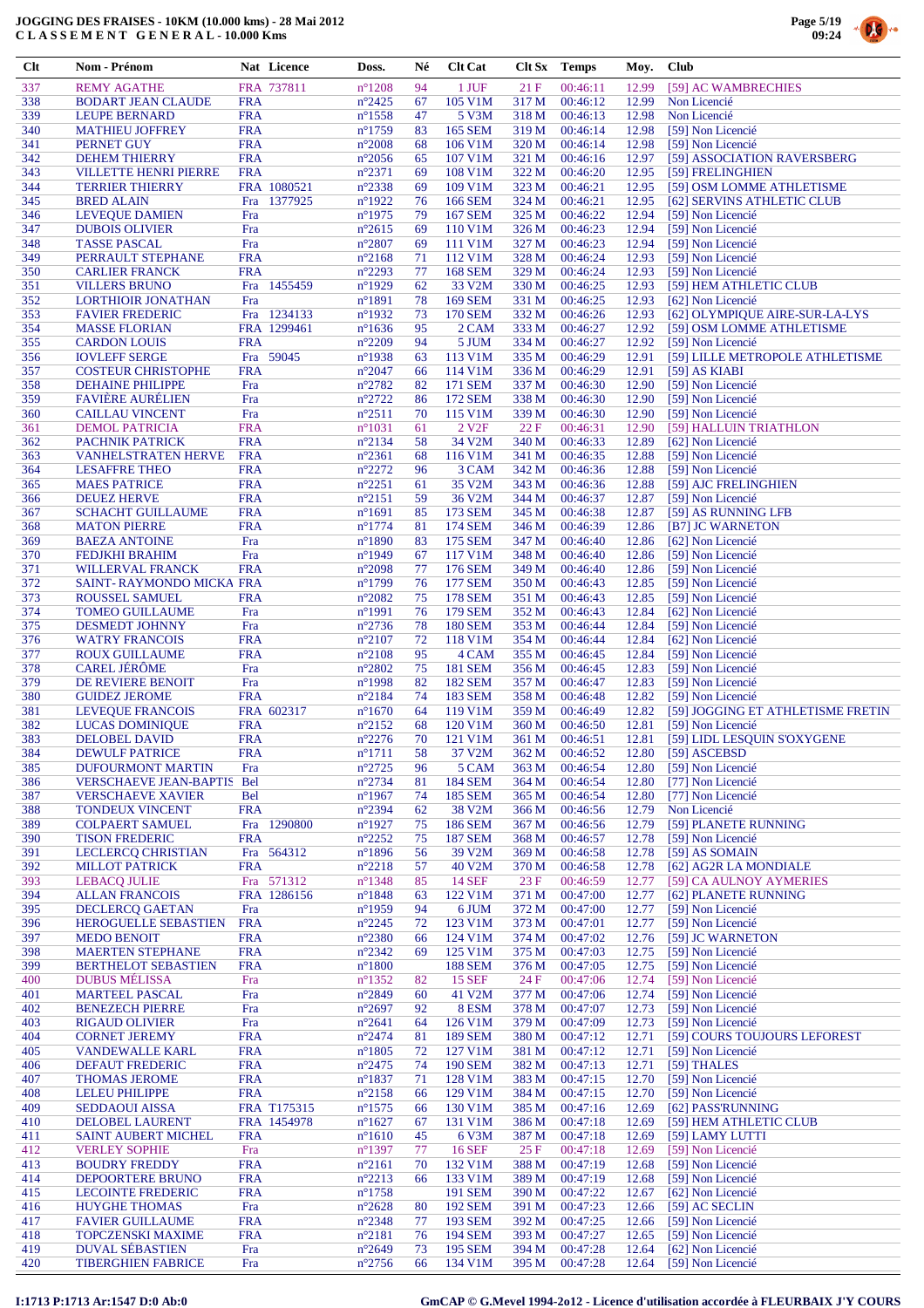

| Clt        | Nom - Prénom                                           |                          | Nat Licence | Doss.                               | Né       | <b>Clt Cat</b>            | Clt Sx         | <b>Temps</b>         | Moy.           | <b>Club</b>                                                          |
|------------|--------------------------------------------------------|--------------------------|-------------|-------------------------------------|----------|---------------------------|----------------|----------------------|----------------|----------------------------------------------------------------------|
| 421        | DELAHAYE VINCENT                                       | <b>FRA</b>               |             | $n^{\circ}2198$                     | 68       | 135 V1M                   | 396 M          | 00:47:32             | 12.62          | [59] BANQUE ACCORD                                                   |
| 422        | <b>DELCROIX RAPHAËL</b>                                | Fra                      |             | $n^{\circ}2521$                     | 69       | 136 V1M                   | 397 M          | 00:47:33             | 12.62          | [59] Non Licencié                                                    |
| 423        | <b>KOCYLA CHRISTOPHE</b>                               | <b>FRA</b>               |             | $n^{\circ}2267$                     | 77       | 196 SEM                   | 398 M          | 00:47:34             | 12.62          | [59] Non Licencié                                                    |
| 424        | <b>MARECHAL CHRISTIAN</b>                              | Fra                      |             | $n^{\circ}2719$                     | 58       | 42 V2M                    | 399 M          | 00:47:34             | 12.62          | [59] Non Licencié                                                    |
| 425        | <b>BERNARD CHARLES</b>                                 | <b>FRA</b>               |             | $n^{\circ}2105$                     | 81       | <b>197 SEM</b>            | 400 M          | 00:47:35             | 12.61          | [59] Non Licencié<br>[59] Non Licencié                               |
| 426<br>427 | <b>BALCEREK BERNARD</b><br>LEFEBVRE SYLVAIN            | Fra<br>Fra               |             | $n^{\circ}2505$<br>$n^{\circ}2737$  | 68<br>83 | 137 V1M<br><b>198 SEM</b> | 401 M<br>402 M | 00:47:36<br>00:47:37 | 12.61<br>12.60 | [62] Non Licencié                                                    |
| 428        | PADEYEN RICHARD                                        | Fra                      |             | $n^{\circ}$ 1944                    | 71       | 138 V1M                   | 403 M          | 00:47:37             | 12.60          | [59] Non Licencié                                                    |
| 429        | <b>POULET FLORIAN</b>                                  | <b>FRA</b>               |             | $n^{\circ}2374$                     | 71       | 139 V1M                   | 404 M          | 00:47:41             | 12.58          | [59] Non Licencié                                                    |
| 430        | <b>ITIN LEFEBVRE MARJORIE</b>                          |                          | FRA 261750  | $n^{\circ}1135$                     | 86       | <b>17 SEF</b>             | 26F            | 00:47:42             | 12.58          | [59] CG HAUBOURDIN                                                   |
| 431        | <b>LESAFFRE ERIC</b>                                   | <b>FRA</b>               |             | $n^{\circ}2060$                     | 67       | 140 V1M                   | 405 M          | 00:47:43             | 12.58          | [59] QUESNOY POUR TOUS LES TEMPS                                     |
| 432<br>433 | <b>LEJEUNE ERIC</b><br><b>KHIARI STEPHANE</b>          | <b>FRA</b><br><b>FRA</b> |             | $n^{\circ}2233$<br>$n^{\circ}2164$  | 69<br>70 | 141 V1M<br>142 V1M        | 406 M<br>407 M | 00:47:43<br>00:47:43 | 12.58<br>12.58 | [59] Non Licencié<br>[59] Non Licencié                               |
| 434        | <b>VERLOOVE GAUTIER</b>                                |                          | FRA 1381700 | $n^{\circ}1571$                     | 77       | <b>199 SEM</b>            | 408 M          | 00:47:43             | 12.57          | [62] US BIACHE-SAINT-VAAST                                           |
| 435        | <b>GHESTEM FRANCOIS</b>                                |                          | FRA 1295441 | $n^{\circ}1686$                     | 66       | 143 V1M                   | 409 M          | 00:47:44             | 12.57          | [59] AS RUNNING LFB                                                  |
| 436        | <b>VERMEERSCH DAVID</b>                                | <b>FRA</b>               |             | $n^{\circ}2097$                     | 76       | <b>200 SEM</b>            | 410 M          | 00:47:44             | 12.57          | [59] VERLINGHEM J Y COURS                                            |
| 437<br>438 | <b>LORTHIOS CATHERINE</b>                              | <b>FRA</b><br>Fra        |             | $n^{\circ}$ 1295<br>$n^{\circ}2677$ | 64<br>77 | 7 V1F<br><b>201 SEM</b>   | 27F<br>411 M   | 00:47:45<br>00:47:47 | 12.57<br>12.56 | Non Licencié<br>[59] Non Licencié                                    |
| 439        | <b>MARECHAL NICOLAS</b><br><b>BOBET ALEXANDRE</b>      | Fra                      |             | n°2788                              | 73       | <b>202 SEM</b>            | 412 M          | 00:47:48             | 12.55          | [59] Non Licencié                                                    |
| 440        | <b>ALLAIN FRANCK</b>                                   | Fra                      |             | $n^{\circ}2629$                     | 73       | <b>203 SEM</b>            | 413 M          | 00:47:48             | 12.55          | [59] Non Licencié                                                    |
| 441        | <b>FERNANDES JOAQUIM</b>                               | <b>FRA</b>               |             | $n^{\circ}2133$                     | 62       | 43 V2M                    | 414 M          | 00:47:50             | 12.55          | [59] Non Licencié                                                    |
| 442        | <b>LECLERCQ DOMINIQUE</b>                              | Fra                      |             | $n^{\circ}2541$                     | 59       | 44 V2M                    | 415 M          | 00:47:51             | 12.54          | [59] Non Licencié                                                    |
| 443<br>444 | <b>DHEDIN DAVID</b><br><b>MAES MARC</b>                | <b>FRA</b>               | FRA 585149  | $n^{\circ}1645$<br>n°2844           | 66<br>80 | 144 V1M<br><b>204 SEM</b> | 416 M<br>417 M | 00:47:52<br>00:47:52 | 12.54<br>12.54 | [59] CS IBM NORD NORMANDIE<br>[59] AG2R LA MONDIALE                  |
| 445        | VANHAMME JEAN LUC                                      | <b>FRA</b>               |             | $n^{\circ}1731$                     | 51       | 7 V3M                     | 418 M          | 00:47:57             | 12.52          | [59] LE RUN WARNETON                                                 |
| 446        | <b>DESCAMPS LAURENT</b>                                | <b>FRA</b>               |             | $n^{\circ}2112$                     | 63       | 145 V1M                   | 419 M          | 00:47:57             | 12.51          | [59] Non Licencié                                                    |
| 447        | <b>WIMEZ FREDERIC</b>                                  | Fra                      |             | $n^{\circ}2850$                     | 78       | <b>205 SEM</b>            | 420 M          | 00:47:59             | 12.51          | [62] Non Licencié                                                    |
| 448        | <b>THOREZ ARNAUD</b>                                   | Fra                      |             | $n^{\circ}2671$                     | 84       | <b>206 SEM</b>            | 421 M          | 00:48:00             | 12.50          | [59] Non Licencié                                                    |
| 449        | KUKLEWICZ RAYNALD                                      | <b>FRA</b>               |             | $n^{\circ}2317$                     | 80       | <b>207 SEM</b>            | 422 M          | 00:48:01             | 12.50          | [59] Non Licencié                                                    |
| 450<br>451 | <b>KINDT PIERRE</b><br><b>HOUCKE Philippe</b>          | <b>FRA</b><br><b>FRA</b> |             | $n^{\circ}$ 1833<br>$n^{\circ}2080$ | 83<br>58 | <b>208 SEM</b><br>45 V2M  | 423 M<br>424 M | 00:48:01<br>00:48:02 | 12.50<br>12.49 | [59] Non Licencié<br>[62] Non Licencié                               |
| 452        | <b>BEREAUX EDDIE</b>                                   | <b>FRA</b>               |             | $n^{\circ}2019$                     | 57       | 46 V2M                    | 425 M          | 00:48:02             | 12.49          | [59] Non Licencié                                                    |
| 453        | <b>BLONDEL JOELLE</b>                                  | <b>FRA</b>               |             | $n^{\circ}1209$                     | 54       | 3 V <sub>2F</sub>         | 28F            | 00:48:05             | 12.48          | [59] ASSO CPAM FLANDRES                                              |
| 454        | <b>MYLLER ROMAIN</b>                                   | Fra                      |             | $n^{\circ}2589$                     | 75       | <b>209 SEM</b>            | 426 M          | 00:48:05             | 12.48          | [59] Non Licencié                                                    |
| 455        | <b>DAEL MICHEL</b>                                     | <b>FRA</b>               |             | $n^{\circ}2341$                     | 65       | 146 V1M                   | 427 M          | 00:48:05             | 12.48          | [59] Non Licencié                                                    |
| 456<br>457 | <b>HECIAK BRUNO</b><br><b>BENEZECH THIERRY</b>         | <b>FRA</b><br>Fra        |             | $n^{\circ}2215$<br>$n^{\circ}2696$  | 60<br>59 | 47 V2M<br>48 V2M          | 428 M<br>429 M | 00:48:05<br>00:48:06 | 12.48<br>12.47 | [59] Non Licencié<br>[59] Non Licencié                               |
| 458        | KUKLEWICZ LAURENCE                                     |                          | FRA 1103424 | $n^{\circ}$ 1245                    | 66       | 8 V1F                     | 29F            | 00:48:06             | 12.47          | [59] AC WAMBRECHIES                                                  |
| 459        | <b>ALLAIN JEAN-YVES</b>                                | Fra                      |             | $n^{\circ}$ 1989                    | 67       | 147 V1M                   | 430 M          | 00:48:07             | 12.47          | [62] Non Licencié                                                    |
| 460        | DERIBREU GUILLAUME                                     | <b>FRA</b>               |             | $n^{\circ}2382$                     | 74       | <b>210 SEM</b>            | 431 M          | 00:48:08             | 12.47          | [59] Non Licencié                                                    |
| 461        | PORET SEBASTIEN                                        | Fra                      |             | $n^{\circ}2675$                     | 75       | 211 SEM                   | 432 M          | 00:48:09             | 12.46          | [59] Non Licencié                                                    |
| 462<br>463 | <b>PAUX GREGORY</b><br><b>SMAIL ALI</b>                | <b>FRA</b><br><b>FRA</b> |             | $n^{\circ}2016$<br>$n^{\circ}2469$  | 72<br>58 | 148 V1M<br>49 V2M         | 433 M<br>434 M | 00:48:09<br>00:48:13 | 12.46<br>12.45 | [59] Non Licencié<br>[59] Non Licencié                               |
| 464        | <b>HUMEAU BERTRAND</b>                                 | <b>FRA</b>               |             | $n^{\circ}2048$                     | 72       | 149 V1M                   | 435 M          | 00:48:13             | 12.45          | $[59]$ AS KIABI                                                      |
| 465        | <b>LANGLOIS PIERRE FRANCC FRA</b>                      |                          |             | $n^{\circ}2154$                     | 91       | 9 ESM                     | 436 M          | 00:48:13             | 12.45          | [59] Non Licencié                                                    |
| 466        | <b>RAMON VIVIEN</b>                                    | Fra                      |             | $n^{\circ}2560$                     | 86       | 212 SEM                   | 437 M          | 00:48:14             | 12.44          | [59] Non Licencié                                                    |
| 467        | <b>BOILEUX ANTHONY</b>                                 | <b>FRA</b>               |             | n°2483                              | 84       | 213 SEM                   | 438 M          | 00:48:15             | 12.44          | [59] LES ATREBATES DE VERLINGHEM                                     |
| 468<br>469 | <b>GARRIGUE PHILIPPE</b><br><b>BRACQ AURELIEN</b>      | <b>FRA</b><br><b>FRA</b> |             | $n^{\circ}1614$<br>$n^{\circ}$ 1707 | 72<br>73 | 150 V1M<br>214 SEM        | 439 M<br>440 M | 00:48:15<br>00:48:15 | 12.44<br>12.44 | [59] THALES<br>[59] ASCEBSD                                          |
| 470        | <b>DEFER PIERRE YVES</b>                               | <b>FRA</b>               |             | n°2373                              | 59       | 50 V2M                    | 441 M          | 00:48:16             | 12.44          | [59] Non Licencié                                                    |
| 471        | <b>DESSEIN MAXIME</b>                                  | Fra                      |             | n°2525                              | 87       | <b>215 SEM</b>            | 442 M          | 00:48:17             | 12.43          | [62] Non Licencié                                                    |
| 472        | LENGRAND LAURENT                                       | Fra                      |             | $n^{\circ}$ 1968                    | 78       | 216 SEM                   | 443 M          | 00:48:21             | 12.41          | [59] Non Licencié                                                    |
| 473        | <b>FIEVET AUGUSTIN</b>                                 | <b>FRA</b>               |             | $n^{\circ}2303$                     | 85       | 217 SEM                   | 444 M          | 00:48:25             | 12.40          | [59] Non Licencié                                                    |
| 474<br>475 | <b>BAUDLOT FREDERIC</b><br>HANCQUART GEORGES FR. FRA   | <b>FRA</b>               |             | $n^{\circ}2277$<br>$n^{\circ}2249$  | 81<br>62 | <b>218 SEM</b><br>51 V2M  | 445 M<br>446 M | 00:48:26<br>00:48:27 | 12.39<br>12.39 | [59] LIDL LESQUIN S'OXYGENE<br>[59] RUN SANTE                        |
| 476        | <b>LECLUSE THEO</b>                                    | Fra                      |             | $n^{\circ}2836$                     | 95       | 6 CAM                     | 447 M          | 00:48:27             | 12.38          | [59] Non Licencié                                                    |
| 477        | PORTOLAN ROMAIN                                        | <b>FRA</b>               |             | $n^{\circ}2091$                     | 80       | <b>219 SEM</b>            | 448 M          | 00:48:28             | 12.38          | [59] Non Licencié                                                    |
| 478        | <b>VALDES CHRISTOPHE</b>                               | <b>FRA</b>               |             | $n^{\circ}2033$                     | 68       | 151 V1M                   | 449 M          | 00:48:28             | 12.38          | [59] Non Licencié                                                    |
| 479        | <b>CAUDERLIER PASCAL</b>                               | Fra                      |             | $n^{\circ}2834$                     | 81       | <b>220 SEM</b>            | 450 M          | 00:48:33             | 12.36          | [59] Non Licencié                                                    |
| 480<br>481 | PETIT ERIC<br><b>GRASSELLI SYLVIO</b>                  | <b>FRA</b><br>Fra        |             | $n^{\circ}2169$<br>$n^{\circ}2800$  | 69<br>71 | 152 V1M<br>153 V1M        | 451 M<br>452 M | 00:48:33<br>00:48:34 | 12.36<br>12.36 | [59] RUN SANTE<br>[59] Non Licencié                                  |
| 482        | <b>BONTE SOPHIE</b>                                    |                          | FRA 1347556 | $n^{\circ}1133$                     | 74       | <b>18 SEF</b>             | 30 F           | 00:48:34             | 12.36          | [62] RC ARRAS                                                        |
| 483        | <b>CHOWANSKI JULIEN</b>                                | Fra                      |             | $n^{\circ}2716$                     | 84       | <b>221 SEM</b>            | 453 M          | 00:48:35             | 12.35          | [59] Non Licencié                                                    |
| 484        | <b>BASCHER CHRISTOPHE</b>                              |                          | FRA 1454976 | $n^{\circ}1626$                     | 68       | 154 V1M                   | 454 M          | 00:48:36             | 12.35          | [59] HEM ATHLETIC CLUB                                               |
| 485        | DELAHOCHE ARNAUD                                       | <b>FRA</b>               |             | $n^{\circ}2084$                     | 73       | <b>222 SEM</b>            | 455 M          | 00:48:38             | 12.34          | [59] Non Licencié                                                    |
| 486<br>487 | <b>HAZE NADEGE</b><br><b>GELLENS SAMUEL</b>            | <b>FRA</b><br><b>FRA</b> |             | $n^{\circ}$ 1178<br>$n^{\circ}2211$ | 71<br>87 | 9 V1F<br><b>223 SEM</b>   | 31F<br>456 M   | 00:48:38<br>00:48:38 | 12.34<br>12.34 | [59] AC CHAPELLOIS<br>[59] Non Licencié                              |
| 488        | PEULMEULE EMILIE                                       | Fra                      |             | n°1396                              | 78       | <b>19 SEF</b>             | 32 F           | 00:48:38             | 12.34          | [59] Non Licencié                                                    |
| 489        | <b>CARETTE PATRICK</b>                                 | <b>FRA</b>               |             | n°2435                              | 64       | 155 V1M                   | 457 M          | 00:48:38             | 12.34          | Non Licencié                                                         |
| 490        | <b>LAIEB ABDEL NASSER</b>                              | Fra                      |             | $n^{\circ}2770$                     | 74       | <b>224 SEM</b>            | 458 M          | 00:48:39             | 12.34          | [59] Non Licencié                                                    |
| 491        | <b>CHARTON GREGORY</b>                                 | <b>FRA</b>               |             | $n^{\circ}2471$                     | 78       | <b>225 SEM</b>            | 459 M          | 00:48:40             | 12.33          | [62] COURS TOUJOURS LEFOREST                                         |
| 492<br>493 | <b>DESTOMBES VIRGINIE</b><br><b>DEBLIECK SEBASTIEN</b> | <b>FRA</b>               | FRA 173139  | $n^{\circ}1052$<br>$n^{\circ}1705$  | 66<br>77 | 10 V1F<br><b>226 SEM</b>  | 33 F<br>460 M  | 00:48:40<br>00:48:43 | 12.33<br>12.32 | [59] JOGGING AVENTURE RONCQUOISE<br>[59] LES ATREBATES DE VERLINGHEM |
| 494        | <b>SYS PATRICK</b>                                     | <b>FRA</b>               |             | $n^{\circ}$ 1752                    | 65       | 156 V1M                   | 461 M          | 00:48:44             | 12.31          | [59] Non Licencié                                                    |
| 495        | <b>CATRICE FREDERIQUE</b>                              |                          | FRA 1455457 | $n^{\circ}1131$                     | 69       | 11 V1F                    | 34 F           | 00:48:45             | 12.31          | [59] HEM ATHLETIC CLUB                                               |
| 496        | YSMAL ARNAUD                                           | <b>FRA</b>               |             | $n^{\circ}1700$                     | 85       | <b>227 SEM</b>            | 462 M          | 00:48:47             | 12.30          | [59] LES ATREBATES DE VERLINGHEM                                     |
| 497        | <b>SEGARD JEROME</b>                                   | <b>FRA</b>               |             | n°2397                              | 74       | <b>228 SEM</b>            | 463 M          | 00:48:47             | 12.30          | Non Licencié                                                         |
| 498<br>499 | <b>DECLERCK PASCAL</b>                                 | Fra                      |             | $n^{\circ}2518$                     | 59<br>62 | 52 V <sub>2</sub> M       | 464 M          | 00:48:48             | 12.30          | [59] SANS PERDRE HALLENNES                                           |
| 500        | <b>LEROY PIERRE</b><br>DELBAERE SAMUEL                 | Fra<br><b>FRA</b>        |             | $n^{\circ}2610$<br>$n^{\circ}2022$  | 76       | 53 V2M<br><b>229 SEM</b>  | 465 M<br>466 M | 00:48:48<br>00:48:49 | 12.30<br>12.29 | [59] Non Licencié<br>[59] Non Licencié                               |
| 501        | <b>LEFEVRE XAVIER</b>                                  | <b>FRA</b>               |             | $n^{\circ}1760$                     | 72       | 157 V1M                   | 467 M          | 00:48:50             | 12.29          | [59] Non Licencié                                                    |
| 502        | <b>BONNET DOMINIQUE</b>                                | <b>FRA</b>               |             | $n^{\circ}2130$                     | 66       | 158 V1M                   | 468 M          | 00:48:50             | 12.29          | [59] Non Licencié                                                    |
| 503        | DESCRYVE JÉRÔME                                        | Fra                      |             | $n^{\circ}2683$                     | 72       | 159 V1M                   | 469 M          | 00:48:50             | 12.29          | [59] Non Licencié                                                    |
| 504        | <b>DEWANCKER PHILIPPE</b>                              | <b>FRA</b>               |             | $n^{\circ}2136$                     | 63       | 160 V1M                   | 470 M          | 00:48:51             | 12.29          | [59] Non Licencié                                                    |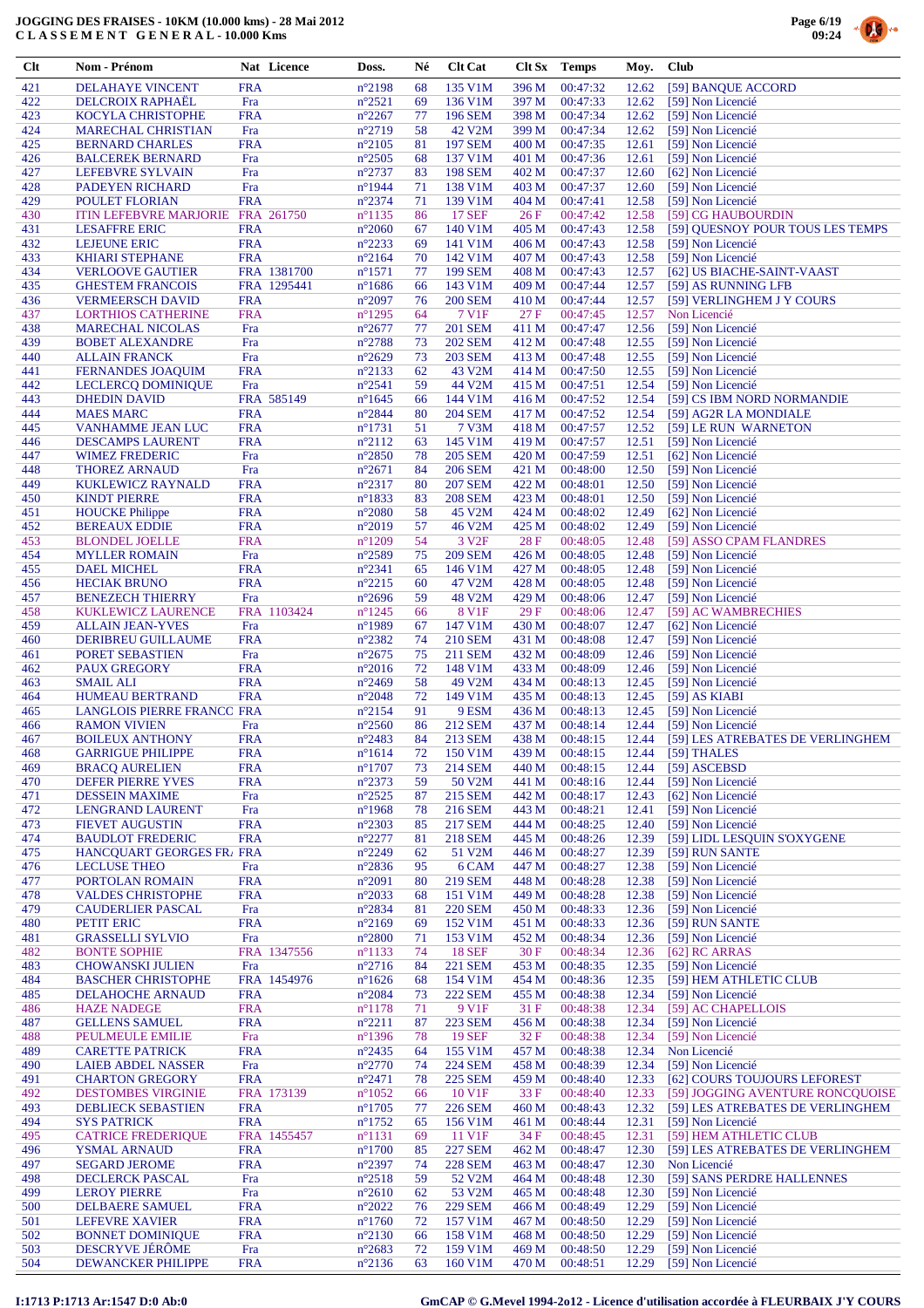

| $Cl$       | Nom - Prénom                                     |                          | Nat Licence | Doss.                              | Né       | <b>Clt Cat</b>            |                | Clt Sx Temps         | Moy.           | <b>Club</b>                             |
|------------|--------------------------------------------------|--------------------------|-------------|------------------------------------|----------|---------------------------|----------------|----------------------|----------------|-----------------------------------------|
| 505        | <b>BARBEZ CHARLES</b>                            | Fra                      |             | $n^{\circ}2582$                    | 88       | <b>230 SEM</b>            | 471 M          | 00:48:51             | 12.29          | [59] Non Licencié                       |
| 506        | <b>LOISEL MAXIME</b>                             | <b>FRA</b>               |             | $n^{\circ}2420$                    | 77       | 231 SEM                   | 472 M          | 00:48:51             | 12.28          | Non Licencié                            |
| 507        | <b>BODDAERT PHILIPPE</b>                         | Fra                      |             | $n^{\circ}2571$                    | 79       | <b>232 SEM</b>            | 473 M          | 00:48:52             | 12.28          | [59] Non Licencié                       |
| 508        | <b>DESCAMPS OLIVIER</b>                          | Fra                      |             | $n^{\circ}2523$                    | 65       | 161 V1M                   | 474 M          | 00:48:53             | 12.28          | [59] Non Licencié                       |
| 509        | POIRET PATRICK                                   | Fra                      |             | $n^{\circ}2776$                    | 61       | 54 V2M                    | 475 M          | 00:48:53             | 12.28          | [59] Non Licencié                       |
| 510        | DELPLANQUE THIBAULT                              | <b>FRA</b>               |             | $n^{\circ}2387$                    | 77       | <b>233 SEM</b>            | 476 M          | 00:48:57             | 12.26          | Non Licencié                            |
| 511        | <b>CHUDY SEBASTIEN</b>                           | <b>FRA</b>               |             | $n^{\circ}1699$                    | 81       | <b>234 SEM</b>            | 477 M          | 00:48:57             | 12.26          | [59] LES ATREBATES DE VERLINGHEM        |
| 512        | <b>SAWREI DANIEL</b>                             |                          | FRA 1000755 | $n^{\circ}1701$                    | 73       | <b>235 SEM</b>            | 478 M          | 00:48:57             | 12.26          | [62] LES ATREBATES DE VERLINGHEM        |
| 513        | <b>LELIEVRE SEBASTIEN</b>                        | <b>FRA</b>               |             | $n^{\circ}2472$                    | 78       | <b>236 SEM</b>            | 479 M          | 00:48:59             | 12.25          | [62] COURS TOUJOURS LEFOREST            |
| 514        | <b>DIERYCKX ELISE</b>                            |                          | FRA 1274958 | $n^{\circ}1225$                    | 75       | <b>20 SEF</b>             | 35 F           | 00:49:00             | 12.25          | [59] ATHLE HALLUIN-VAL-DE-LYS           |
| 515        | <b>ROUSSEL LOUIS</b>                             | <b>FRA</b>               |             | $n^{\circ}2428$                    | 91       | <b>10 ESM</b>             | 480 M          | 00:49:00             | 12.25          | Non Licencié                            |
| 516        | <b>DEJONGHE AURELIE</b>                          | <b>Bel</b>               |             | $n^{\circ}$ 1323                   | 84       | <b>21 SEF</b>             | 36F            | 00:49:02             | 12.24          | [77] TEAM GOFAST TRIATHLON              |
| 517        | <b>BROVIDA MAXIME</b>                            | <b>FRA</b>               |             | $n^{\circ}2077$                    | 86       | <b>237 SEM</b>            | 481 M          | 00:49:04             | 12.23          | [62] Non Licencié                       |
| 518        | POISSONNIER VINCENT                              | Fra                      |             | $n^{\circ}2555$                    | 84       | <b>238 SEM</b>            | 482 M          | 00:49:04             | 12.23          | [59] Non Licencié                       |
| 519        | <b>BAILLEUL ALEXANDRE</b>                        | Fra                      |             | $n^{\circ}2613$                    | 79       | <b>239 SEM</b>            | 483 M          | 00:49:05             | 12.22          | [59] Non Licencié                       |
| 520<br>521 | <b>LEIGNEL JEAN FRANCOIS</b>                     | <b>FRA</b><br><b>FRA</b> |             | $n^{\circ}1770$<br>$n^{\circ}2199$ | 64<br>80 | 162 V1M<br><b>240 SEM</b> | 484 M          | 00:49:06<br>00:49:06 | 12.22          | [59] Non Licencié                       |
| 522        | <b>VERSTRAET DAVID</b><br><b>DELCROIX ADRIEN</b> | Fra                      |             | $n^{\circ}2810$                    | 85       | <b>241 SEM</b>            | 485 M<br>486 M | 00:49:07             | 12.22<br>12.22 | [59] BANQUE ACCORD<br>[59] Non Licencié |
| 523        | <b>VERGUET CHRISTOPHE</b>                        | Fra                      |             | $n^{\circ}$ 1953                   | 81       | <b>242 SEM</b>            | 487 M          | 00:49:09             | 12.21          | [59] Non Licencié                       |
| 524        | POUTRAIN FRANCK                                  | <b>FRA</b>               |             | $n^{\circ}2145$                    | 69       | 163 V1M                   | 488 M          | 00:49:10             | 12.21          | [59] Non Licencié                       |
| 525        | <b>ASTEZAN FANNY</b>                             | Fra                      |             | $n^{\circ}$ 1444                   | 79       | <b>22 SEF</b>             | 37 F           | 00:49:10             | 12.21          | [59] Non Licencié                       |
| 526        | <b>DEVASEYNE THIERRY</b>                         | <b>FRA</b>               |             | $n^{\circ}2421$                    | 67       | 164 V1M                   | 489 M          | 00:49:12             | 12.20          | Non Licencié                            |
| 527        | <b>SPAGNOL JEAN</b>                              | <b>FRA</b>               |             | $n^{\circ}2383$                    | 64       | 165 V1M                   | 490 M          | 00:49:12             | 12.20          | [59] Non Licencié                       |
| 528        | <b>LEMAN GATIEN</b>                              | <b>FRA</b>               |             | $n^{\circ}2183$                    | 72       | 166 V1M                   | 491 M          | 00:49:12             | 12.20          | [59] HUMANIS                            |
| 529        | VANHALWYN ADELAIDE                               | <b>FRA</b>               |             | $n^{\circ}1152$                    | 74       | 23 SEF                    | 38F            | 00:49:13             | 12.19          | [59] COURIR ENSEMBLE SNCF               |
| 530        | <b>DAHLMANN JEREMY</b>                           |                          | FRA 1289579 | $n^{\circ}1727$                    | 76       | 243 SEM                   | 492 M          | 00:49:13             | 12.19          | [59] CLLL ARMENTIERES                   |
| 531        | <b>PANI STEPHANE</b>                             | <b>FRA</b>               |             | $n^{\circ}2381$                    | 76       | 244 SEM                   | 493 M          | 00:49:13             | 12.19          | [59] Non Licencié                       |
| 532        | <b>FRANCHOIS MICHEL</b>                          | <b>FRA</b>               |             | $n^{\circ}2210$                    | 59       | 55 V2M                    | 494 M          | 00:49:14             | 12.19          | [62] Non Licencié                       |
| 533        | <b>LAMBLIN JEAN-JOEL</b>                         |                          | FRA 437193  | $n^{\circ}1744$                    | 43       | 8 V3M                     | 495 M          | 00:49:14             | 12.19          | [59] AC WAMBRECHIES                     |
| 534        | <b>DELDICQUE BENOIT</b>                          | <b>FRA</b>               |             | $n^{\circ}2283$                    | 74       | <b>245 SEM</b>            | 496 M          | 00:49:15             | 12.18          | [59] Non Licencié                       |
| 535        | <b>RIPA TONY</b>                                 | Fra                      |             | $n^{\circ}2711$                    | 85       | <b>246 SEM</b>            | 497 M          | 00:49:16             | 12.18          | [62] Non Licencié                       |
| 536        | <b>VASSEUR DAVID</b>                             | Fra                      |             | $n^{\circ}2566$                    | 71       | 167 V1M                   | 498 M          | 00:49:17             | 12.18          | [59] Non Licencié                       |
| 537        | <b>TROUILLET PHILIPPE</b>                        | Fra                      |             | $n^{\circ}2767$                    | 68       | 168 V1M                   | 499 M          | 00:49:18             | 12.17          | [59] Non Licencié                       |
| 538        | <b>BAK JEAN FRANCOIS</b>                         | <b>FRA</b>               |             | $n^{\circ}2099$                    | 58       | 56 V2M                    | 500 M          | 00:49:19             | 12.17          | [59] Non Licencié                       |
| 539        | <b>LEFEBVRE RONAN</b>                            | <b>FRA</b>               |             | $n^{\circ}2255$                    | 74       | <b>247 SEM</b>            | 501 M          | 00:49:24             | 12.15          | [59] AC CHAPELLOIS                      |
| 540        | DI BARTOLO ALEXANDRE                             | Fra                      |             | $n^{\circ}2827$                    | 70       | 169 V1M                   | 502 M          | 00:49:26             | 12.14          | [59] Non Licencié                       |
| 541        | <b>BERTIER BENOIT</b>                            | Fra                      | 1376607     | $n^{\circ}1902$                    | 66       | 170 V1M                   | 503 M          | 00:49:27             | 12.13          | [59] PLANETTE RUNNING                   |
| 542<br>543 | <b>SIMOM JEAN-LUC</b>                            | <b>FRA</b><br><b>FRA</b> |             | $n^{\circ}2292$<br>$n^{\circ}2304$ | 63<br>60 | 171 V1M<br>57 V2M         | 504 M<br>505 M | 00:49:28<br>00:49:29 | 12.13<br>12.13 | [59] Non Licencié                       |
| 544        | DEHUYSSER JEAN LUC<br>PELISSIER ERIC             | <b>FRA</b>               |             | $n^{\circ}1862$                    | 67       | 172 V1M                   | 506 M          | 00:49:30             | 12.12          | [59] Non Licencié<br>Non Licencié       |
| 545        | <b>HUS MARIE ODILE</b>                           | <b>FRA</b>               |             | $n^{\circ}$ 1305                   | 90       | 1 ESF                     | 39 F           | 00:49:30             | 12.12          | [59] VERLINGHEM J Y COURS               |
| 546        | ROUSSEAU JULIEN                                  | <b>FRA</b>               |             | $n^{\circ}2021$                    | 78       | <b>248 SEM</b>            | 507 M          | 00:49:31             | 12.12          | [59] Non Licencié                       |
| 547        | <b>DAVID JEREMY</b>                              | <b>FRA</b>               |             | $n^{\circ}2431$                    | 76       | <b>249 SEM</b>            | 508 M          | 00:49:33             | 12.11          | Non Licencié                            |
| 548        | <b>LONGCHAMP HERVE</b>                           | <b>FRA</b>               |             | $n^{\circ}1658$                    | 72       | 173 V1M                   | 509 M          | 00:49:33             | 12.11          | [59] COURIR ENSEMBLE SNCF               |
| 549        | <b>SERGENT ELODIE</b>                            | <b>FRA</b>               |             | $n^{\circ}1183$                    | 72       | 12 V1F                    | 40 F           | 00:49:33             | 12.11          | [59] AS RUNNING LFB                     |
| 550        | <b>IGNOUX CHRISTOPHE</b>                         | <b>FRA</b>               |             | $n^{\circ}2114$                    | 71       | 174 V1M                   | 510 M          | 00:49:33             | 12.11          | [62] Non Licencié                       |
| 551        | <b>DUHAUT FREDERIC</b>                           | <b>FRA</b>               |             | $n^{\circ}1632$                    | 62       | 58 V2M                    | 511 M          | 00:49:33             | 12.11          | [59] WATT FOOTNG                        |
| 552        | TIRLEMONT BRUNO                                  | <b>FRA</b>               |             | $n^{\circ}1611$                    | 60       | 59 V2M                    | 512 M          | 00:49:35             | 12.10          | [59] LAMY LUTTI                         |
| 553        | <b>CAVAGNON THOMAS</b>                           | Fra                      |             | $n^{\circ}2792$                    | 86       | <b>250 SEM</b>            | 513 M          | 00:49:36             | 12.10          | [59] Non Licencié                       |
| 554        | <b>CAEYSEELE MATHIEU</b>                         | Fra                      |             | $n^{\circ}2787$                    | 86       | <b>251 SEM</b>            | 514 M          | 00:49:36             | 12.10          | [59] Non Licencié                       |
| 555        | <b>DESPRINGRE MAXIME</b>                         | <b>FRA</b>               |             | $n^{\circ}2223$                    | 94       | 7 JUM                     | 515 M          | 00:49:38             | 12.09          | [59] Non Licencié                       |
| 556        | <b>JOUAS SANDRINE</b>                            |                          | FRA 1047004 | $n^{\circ}1074$                    | 77       | <b>24 SEF</b>             | 41 F           | 00:49:39             | 12.09          | [59] US MARQUETTE                       |
| 557        | VANDENKERCKHOVE STEP FRA                         |                          |             | $n^{\circ}2138$                    | 70       | 175 V1M                   | 516 M          | 00:49:40             | 12.08          | [59] Non Licencié                       |
| 558        | <b>QUENYIN GILLES</b>                            | Fra                      |             | $n^{\circ}2740$                    | 78       | <b>252 SEM</b>            | 517 M          | 00:49:41             | 12.08          | [59] Non Licencié                       |
| 559        | NICOLAS PHILIPPE                                 | <b>FRA</b>               |             | $n^{\circ}2318$                    | 65       | 176 V1M                   | 518 M          | 00:49:41             | 12.08          | [59] Non Licencié                       |
| 560        | <b>BONNART PIERRE</b><br><b>DESEURE BENOIT</b>   | <b>FRA</b><br><b>FRA</b> |             | $n^{\circ}2142$<br>$n^{\circ}2240$ | 79       | <b>253 SEM</b><br>177 V1M | 519 M          | 00:49:42<br>00:49:42 | 12.08          | [59] CE BOMBARDIER                      |
| 561<br>562 | COCQUEEL MARC ANTOINI FRA                        |                          |             | $n^{\circ}2457$                    | 71<br>78 | <b>254 SEM</b>            | 520 M<br>521 M | 00:49:44             | 12.07<br>12.07 | [59] Non Licencié<br>[59] Non Licencié  |
| 563        | <b>MALVACHE CHARLES</b>                          | Fra                      |             | $n^{\circ}$ 1955                   | 58       | 60 V2M                    | 522 M          | 00:49:46             | 12.06          | [62] Non Licencié                       |
| 564        | <b>VERSCHEURE ELODIE</b>                         | Fra                      |             | $n^{\circ}$ 1371                   | 85       | <b>25 SEF</b>             | 42 F           | 00:49:46             | 12.06          | [59] Non Licencié                       |
| 565        | <b>DELATTRE THIERRY</b>                          | <b>FRA</b>               |             | $n^{\circ}2332$                    | 62       | 61 V2M                    | 523 M          | 00:49:47             | 12.05          | [59] Non Licencié                       |
| 566        | <b>NOREILLE PHILIPPE</b>                         | <b>FRA</b>               |             | $n^{\circ}2270$                    | 62       | 62 V2M                    | 524 M          | 00:49:49             | 12.05          | [59] Non Licencié                       |
| 567        | DELAHOUSSE FREDERIC                              | Fra                      |             | n°2833                             | 67       | 178 V1M                   | 525 M          | 00:49:50             | 12.04          | [59] Non Licencié                       |
| 568        | <b>HUYGHE FABIENNE</b>                           | <b>FRA</b>               |             | $n^{\circ}1312$                    | 69       | 13 V1F                    | 43 F           | 00:49:50             | 12.04          | [59] Non Licencié                       |
| 569        | ROHAUT CHRISTOPHE                                | <b>FRA</b>               |             | $n^{\circ}2378$                    | 72       | 179 V1M                   | 526 M          | 00:49:51             | 12.04          | [59] Non Licencié                       |
| 570        | <b>DUVAL PIERRE-MARIE</b>                        | Fra                      |             | $n^{\circ}$ 1988                   | 81       | <b>255 SEM</b>            | 527 M          | 00:49:51             | 12.04          | [59] Non Licencié                       |
| 571        | <b>DORNE STEPHANE</b>                            | <b>FRA</b>               |             | $n^{\circ}2259$                    | 64       | 180 V1M                   | 528 M          | 00:49:51             | 12.04          | [62] Non Licencié                       |
| 572        | <b>LOSFELD AYMERIC</b>                           | Fra                      |             | $n^{\circ}$ 1888                   | 73       | <b>256 SEM</b>            | 529 M          | 00:49:51             | 12.04          | [59] Non Licencié                       |
| 573        | <b>BOULANGUE PIERRE</b>                          | <b>FRA</b>               |             | $n^{\circ}1827$                    | 66       | 181 V1M                   | 530 M          | 00:49:53             | 12.03          | [59] Non Licencié                       |
| 574        | <b>KIECKEN JEAN FRANCOIS</b>                     | <b>FRA</b>               |             | n°2339                             | 71       | 182 V1M                   | 531 M          | 00:49:53             | 12.03          | [59] Non Licencié                       |
| 575        | <b>LESCANNE YANNICK</b>                          | Fra                      |             | $n^{\circ}2707$                    | 66       | 183 V1M                   | 532 M          | 00:49:55             | 12.02          | [59] Non Licencié                       |
| 576        | <b>CREPEL CHRISTOPHE</b>                         | <b>FRA</b>               |             | $n^{\circ}2109$                    | 71       | 184 V1M                   | 533 M          | 00:49:56             | 12.02          | [59] Non Licencié                       |
| 577        | <b>DENYS ANTHONY</b>                             | <b>FRA</b>               |             | $n^{\circ}2088$                    | 91       | <b>11 ESM</b>             | 534 M          | 00:49:56             | 12.02          | [59] Non Licencié                       |
| 578        | <b>WILLEMS BENOIT</b>                            | <b>FRA</b>               |             | $n^{\circ}2281$                    | 83       | <b>257 SEM</b>            | 535 M          | 00:49:57             | 12.02          | [59] LIDL LESQUIN S'OXYGENE             |
| 579        | <b>VERDONCK PASCAL</b>                           | <b>FRA</b>               |             | $n^{\circ}1631$                    | 57       | 63 V2M                    | 536 M          | 00:49:57             | 12.02          | [59] WATT FOOTNG                        |
| 580        | <b>FIEVET THOMAS</b>                             | <b>FRA</b>               |             | $n^{\circ}2129$                    | 88       | <b>258 SEM</b>            | 537 M          | 00:49:58             | 12.01          | [59] Non Licencié                       |
| 581        | <b>WILLAERT FRANCOIS</b>                         | <b>FRA</b>               |             | $n^{\circ}2331$                    | 73       | <b>259 SEM</b>            | 538 M          | 00:49:58             | 12.01          | [59] Non Licencié                       |
| 582<br>583 | <b>BOURREAU EMMANUEL</b><br><b>SMAL HERVE</b>    | Fra<br><b>FRA</b>        |             | $n^{\circ}2510$<br>$n^{\circ}1560$ | 73<br>58 | <b>260 SEM</b><br>64 V2M  | 539 M<br>540 M | 00:49:58<br>00:50:01 | 12.01<br>12.00 | [59] Non Licencié<br>Non Licencié       |
| 584        | <b>DUCROQUET OLIVIER</b>                         | Fra                      |             | $n^{\circ}2801$                    | 83       | <b>261 SEM</b>            | 541 M          | 00:50:01             | 12.00          | [59] Non Licencié                       |
| 585        | <b>DESASY THOMAS</b>                             | <b>FRA</b>               |             | $n^{\circ}2362$                    | 83       | <b>262 SEM</b>            | 542 M          | 00:50:02             | 11.99          | [59] Non Licencié                       |
| 586        | <b>DAVID BRUNO</b>                               | <b>FRA</b>               |             | $n^{\circ}2294$                    | 60       | 65 V2M                    | 543 M          | 00:50:02             | 11.99          | [59] Non Licencié                       |
| 587        | <b>SERIEN MATTHIEU</b>                           | <b>FRA</b>               |             | $n^{\circ}2027$                    | 70       | 185 V1M                   | 544 M          | 00:50:03             | 11.99          | [59] VERLINGHEM J'Y COURS               |
| 588        | PLAYS GRÉGORY                                    | Fra                      |             | $n^{\circ}2553$                    | 71       | 186 V1M                   | 545 M          | 00:50:03             | 11.99          | [59] Non Licencié                       |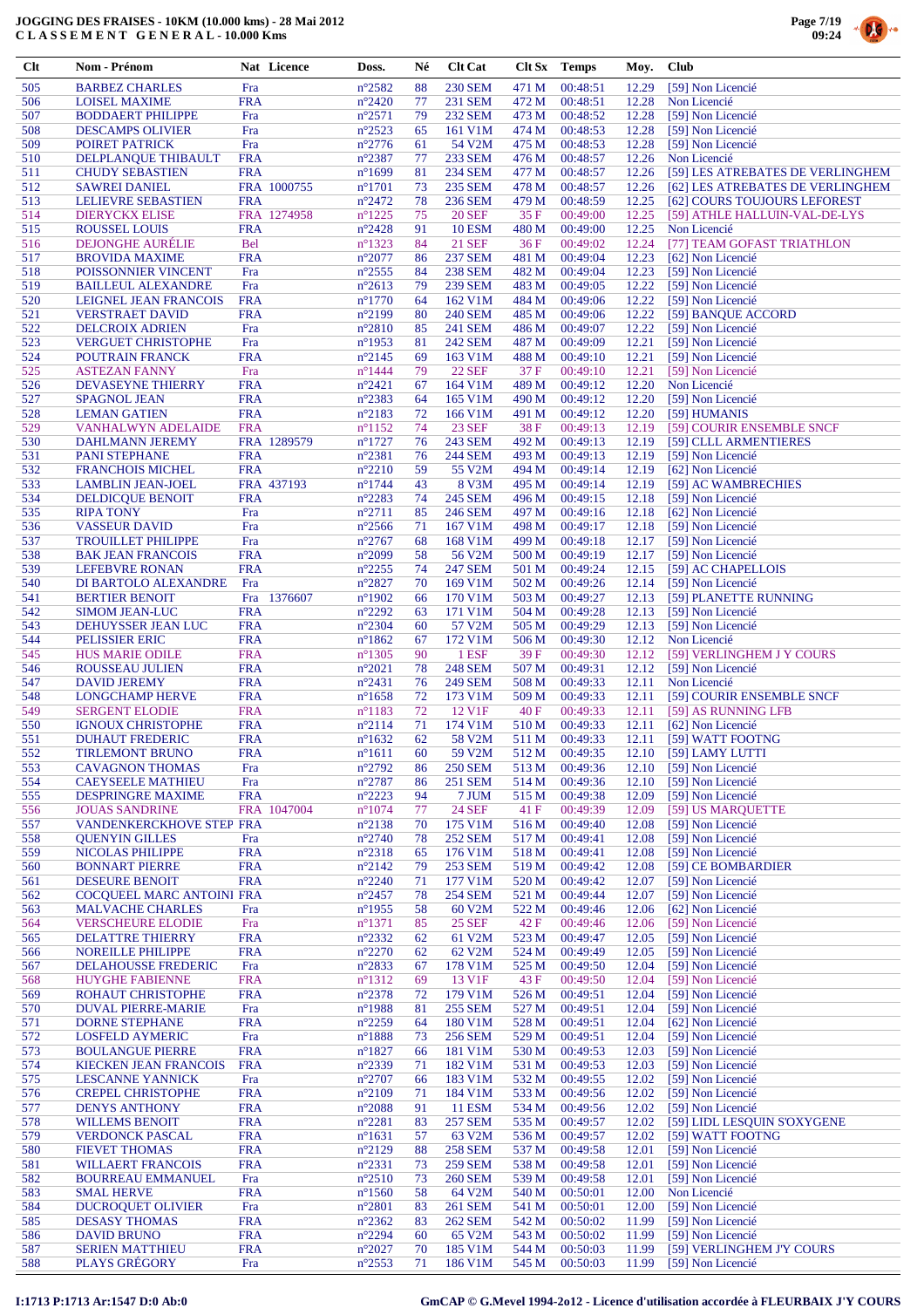



| $Cl$       | Nom - Prénom                                      |                          | Nat Licence | Doss.                              | Né       | <b>Clt Cat</b>            | Clt Sx         | <b>Temps</b>         | Moy.           | <b>Club</b>                               |
|------------|---------------------------------------------------|--------------------------|-------------|------------------------------------|----------|---------------------------|----------------|----------------------|----------------|-------------------------------------------|
| 589        | <b>GERVOIS ERIC</b>                               | <b>FRA</b>               |             | $n^{\circ}2256$                    | 75       | 263 SEM                   | 546 M          | 00:50:04             | 11.98          | [59] Non Licencié                         |
| 590        | <b>DEMARET GAETAN</b>                             | <b>FRA</b>               |             | $n^{\circ}1807$                    | 92       | <b>12 ESM</b>             | 547 M          | 00:50:05             | 11.98          | [59] Non Licencié                         |
| 591        | <b>DELCLOY NICOLAS</b>                            |                          | FRA 1333704 | $n^{\circ}1650$                    | 65       | 187 V1M                   | 548 M          | 00:50:06             | 11.98          | [59] FOULEES SAINGHINOISES                |
| 592        | <b>MONVILLE CHRISTOPHER</b>                       | Fra                      |             | $n^{\circ}1941$                    | 86       | <b>264 SEM</b>            | 549 M          | 00:50:07             | 11.97          | [59] Non Licencié                         |
| 593        | <b>BEAUVOIS SYLVAIN</b>                           |                          | FRA 1378000 | $n^{\circ}1649$                    | 70       | 188 V1M                   | 550 M          | 00:50:09             | 11.97          | [59] CS IBM NORD NORMANDIE                |
| 594        | MORTREUX JEAN PAUL                                | <b>FRA</b>               |             | n°2234                             | 54       | 66 V2M                    | 551 M          | 00:50:10             | 11.96          | [59] Non Licencié                         |
| 595        | <b>DEBLOCK GUILAIN</b>                            | <b>FRA</b>               |             | $n^{\circ}1709$                    | 66       | 189 V1M                   | 552 M          | 00:50:10             | 11.96          | [59] ASCEBSD                              |
| 596        | <b>LECHENE OLIVIER</b>                            | <b>FRA</b>               |             | $n^{\circ}2040$                    | 67       | 190 V1M                   | 553 M          | 00:50:11             | 11.96          | [62] Non Licencié                         |
| 597        | <b>DEREZ MARTINE</b>                              | <b>FRA</b>               |             | $n^{\circ}1159$                    | 65       | 14 V1F                    | 44 F           | 00:50:13             | 11.95          | [59] Non Licencié                         |
| 598        | <b>DUSAUTOIR JEAN YVES</b>                        | <b>FRA</b>               |             | $n^{\circ}1712$                    | 73       | <b>265 SEM</b>            | 554 M          | 00:50:13             | 11.95          | [59] ASCEBSD                              |
| 599        | <b>SERRE BRUNO</b>                                | Fra                      |             | $n^{\circ}2618$                    | 73       | <b>266 SEM</b>            | 555 M          | 00:50:15             | 11.94          | [76] Non Licencié                         |
| 600        | <b>SOETAERT XAVIER</b>                            | <b>FRA</b>               |             | $n^{\circ}2363$                    | 69       | 191 V1M                   | 556 M          | 00:50:17             | 11.94          | [59] Non Licencié                         |
| 601<br>602 | <b>ALLAIN LAURENT</b><br><b>VERDRON SEBASTIEN</b> | <b>FRA</b><br><b>FRA</b> |             | $n^{\circ}2369$<br>$n^{\circ}2396$ | 64<br>78 | 192 V1M<br><b>267 SEM</b> | 557 M<br>558 M | 00:50:19<br>00:50:19 | 11.93<br>11.93 | [59] Non Licencié<br>Non Licencié         |
| 603        | <b>FIEVEZ NICOLAS</b>                             |                          | FRA 173893  | $n^{\circ}1714$                    | 60       | 67 V2M                    | 559 M          | 00:50:19             | 11.93          | [62] ASCEBSD                              |
| 604        | <b>BOSSUT FREDERIC</b>                            | <b>FRA</b>               |             | $n^{\circ}2280$                    | 71       | 193 V1M                   | 560 M          | 00:50:19             | 11.93          | [59] LIDL LESQUIN S'OXYGENE               |
| 605        | <b>DESSAINT VINCENT</b>                           | <b>FRA</b>               |             | $n^{\circ}1657$                    | 63       | 194 V1M                   | 561 M          | 00:50:21             | 11.92          | [59] COURIR ENSEMBLE SNCF                 |
| 606        | <b>SALAPAK ANTHONY</b>                            | <b>FRA</b>               |             | $n^{\circ}2118$                    | 75       | <b>268 SEM</b>            | 562 M          | 00:50:22             | 11.92          | [59] Non Licencié                         |
| 607        | <b>BOUTANTIN RÉGIS</b>                            | Fra                      |             | $n^{\circ}$ 1956                   | 69       | 195 V1M                   | 563 M          | 00:50:24             | 11.91          | [59] Non Licencié                         |
| 608        | <b>DUFOREAU SAMUEL</b>                            | Fra                      |             | $n^{\circ}2527$                    | 74       | <b>269 SEM</b>            | 564 M          | 00:50:24             | 11.91          | [59] Non Licencié                         |
| 609        | PICAVET VINCENT                                   | <b>FRA</b>               |             | $n^{\circ}2035$                    | 70       | 196 V1M                   | 565 M          | 00:50:25             | 11.90          | [59] Non Licencié                         |
| 610        | <b>CAPON PASCAL</b>                               |                          | FRA T234766 | $n^{\circ}1642$                    | 59       | 68 V2M                    | 566 M          | 00:50:26             | 11.90          | [59] PASS RUNING                          |
| 611        | MAURANTONIO JEAN CHRI Fra                         |                          |             | $n^{\circ}2604$                    | 76       | <b>270 SEM</b>            | 567 M          | 00:50:26             | 11.90          | [59] Non Licencié                         |
| 612        | <b>DEWEERDT PASCAL</b>                            | <b>FRA</b>               |             | $n^{\circ}2032$                    | 74       | <b>271 SEM</b>            | 568 M          | 00:50:27             | 11.90          | [62] Non Licencié                         |
| 613        | <b>LESPILETTE YANNICK</b>                         | <b>FRA</b>               |             | $n^{\circ}2001$                    | 69       | 197 V1M                   | 569 M          | 00:50:27             | 11.89          | [59] Non Licencié                         |
| 614        | <b>LEQUIEN CHRISTOPHE</b>                         | <b>FRA</b>               |             | $n^{\circ}1751$                    | 65       | 198 V1M                   | 570 M          | 00:50:28             | 11.89          | [59] Non Licencié                         |
| 615        | DELEBARRE MICHEL                                  | Fra                      |             | $n^{\circ}2698$                    | 51       | 9 V3M                     | 571 M          | 00:50:28             | 11.89          | [59] Non Licencié                         |
| 616        | <b>COURTIN CYPRIEN</b>                            | <b>FRA</b>               |             | $n^{\circ}2030$                    | 87       | <b>272 SEM</b>            | 572 M          | 00:50:29             | 11.89          | [59] VERLINGHEM J Y COURS                 |
| 617        | <b>VANDENBUSSCHE MARC</b>                         |                          | FRA 496315  | $n^{\circ}$ 1598                   | 58       | 69 V2M<br><b>26 SEF</b>   | 573 M          | 00:50:29             | 11.89          | [59] JOGGING AVENTURE RONCQUOISE          |
| 618        | <b>ADAM ALINE</b>                                 | Fra                      |             | $n^{\circ}$ 1366                   | 75       |                           | 45 F           | 00:50:29             | 11.89          | [59] Non Licencié                         |
| 619<br>620 | <b>SELLIER ARNAUD</b><br><b>LYS CHRISTOPHE</b>    | Fra<br><b>FRA</b>        | 1413535     | $n^{\circ}1910$<br>$n^{\circ}1728$ | 71<br>64 | 199 V1M<br>200 V1M        | 574 M<br>575 M | 00:50:29<br>00:50:31 | 11.89<br>11.88 | [59] JOGGING AVENTURE RONCQUOISE          |
| 621        | <b>RICHARD LOIC</b>                               | Fra                      |             | $n^{\circ}2667$                    | 95       | 7 CAM                     | 576 M          | 00:50:32             | 11.88          | [62] LE RUN WARNETON<br>[59] Non Licencié |
| 622        | <b>GAONAC'H YANN</b>                              | <b>FRA</b>               |             | $n^{\circ}2148$                    | 71       | 201 V1M                   | 577 M          | 00:50:36             | 11.86          | [59] Non Licencié                         |
| 623        | <b>LEBLOND SANDIE</b>                             |                          | FRA 292536  | $n^{\circ}1205$                    | 82       | <b>27 SEF</b>             | 46 F           | 00:50:36             | 11.86          | [59] AC WAMBRECHIES                       |
| 624        | LEUWERS LERNOULD PIER FRA                         |                          |             | $n^{\circ}2051$                    | 76       | 273 SEM                   | 578 M          | 00:50:37             | 11.86          | [59] Non Licencié                         |
| 625        | <b>VOETEN FABIEN</b>                              | Fra                      |             | $n^{\circ}1992$                    | 78       | <b>274 SEM</b>            | 579 M          | 00:50:38             | 11.85          | [59] Non Licencié                         |
| 626        | <b>WALDHOFF BENJAMIN</b>                          | Fra                      |             | $n^{\circ}2758$                    | 79       | 275 SEM                   | 580 M          | 00:50:39             | 11.85          | [62] Non Licencié                         |
| 627        | <b>MALOULI MADJID</b>                             | <b>FRA</b>               |             | $n^{\circ}2222$                    | 64       | 202 V1M                   | 581 M          | 00:50:39             | 11.85          | [59] Non Licencié                         |
| 628        | VANVLASSENBROECK LAU FRA                          |                          |             | $n^{\circ}2337$                    | 71       | 203 V1M                   | 582 M          | 00:50:40             | 11.85          | [59] Non Licencié                         |
| 629        | <b>MERCIER XAVIER</b>                             | <b>FRA</b>               |             | $n^{\circ}2606$                    | 73       | 276 SEM                   | 583 M          | 00:50:40             | 11.84          | [59] Non Licencié                         |
| 630        | VANRYSSEL LAURENT                                 | <b>FRA</b>               |             | $n^{\circ}2045$                    | 64       | 204 V1M                   | 584 M          | 00:50:42             | 11.84          | [59] Non Licencié                         |
| 631        | <b>XAVIER HURET</b>                               | Fra                      |             | $n^{\circ}2828$                    | 86       | <b>277 SEM</b>            | 585 M          | 00:50:43             | 11.83          | [59] Non Licencié                         |
| 632        | <b>HERBECO PATRICK</b>                            | <b>FRA</b>               |             | $n^{\circ}1777$                    | 60       | 70 V2M                    | 586 M          | 00:50:43             | 11.83          | [59] Non Licencié                         |
| 633        | <b>MANGIN SANDRINE</b>                            | Fra                      |             | $n^{\circ}$ 1427                   | 71       | 15 V1F                    | 47 F           | 00:50:43             | 11.83          | [59] Non Licencié                         |
| 634        | HOUYVET ROMUALD                                   | <b>FRA</b>               |             | $n^{\circ}2366$                    | 72       | 205 V1M                   | 587 M          | 00:50:44             | 11.83          | [59] Non Licencié                         |
| 635<br>636 | <b>LOYER SYLVAIN</b><br><b>FRATARD DIDIER</b>     | Fra<br><b>FRA</b>        |             | $n^{\circ}2689$<br>$n^{\circ}2227$ | 73<br>52 | <b>278 SEM</b><br>10 V3M  | 588 M<br>589 M | 00:50:45<br>00:50:46 | 11.82<br>11.82 | [62] Non Licencié<br>[59] Non Licencié    |
| 637        | <b>GOSSELIN JEROME</b>                            | Fra                      |             | $n^{\circ}$ 1950                   | 69       | 206 V1M                   | 590 M          | 00:50:47             | 11.82          | [59] Non Licencié                         |
| 638        | <b>GRYSON RUDY</b>                                | <b>FRA</b>               |             | $n^{\circ}2375$                    | 69       | 207 V1M                   | 591 M          | 00:50:47             | 11.82          | [59] Non Licencié                         |
| 639        | <b>LECLERC FLORE</b>                              | <b>FRA</b>               |             | $n^{\circ}1114$                    | 89       | <b>28 SEF</b>             | 48 F           | 00:50:48             | 11.81          | [59] Non Licencié                         |
| 640        | <b>VANHABOST CHRISTIAN</b>                        | <b>FRA</b>               |             | $n^{\circ}1612$                    | 61       | 71 V2M                    | 592 M          | 00:50:49             | 11.81          | [59] LAMY LUTTI                           |
| 641        | <b>DURIEZ DAVID</b>                               | <b>FRA</b>               |             | $n^{\circ}2250$                    | 78       | <b>279 SEM</b>            | 593 M          | 00:50:50             | 11.80          | [59] Non Licencié                         |
| 642        | <b>MONFOURNY STÉPHANE</b>                         | Fra                      |             | $n^{\circ}2715$                    | 75       | <b>280 SEM</b>            | 594 M          | 00:50:51             | 11.80          | [59] Non Licencié                         |
| 643        | <b>CAMBLIN BERNADETTE</b>                         | <b>FRA</b>               |             | $n^{\circ}1161$                    | 51       | 1 V3F                     | 49 F           | 00:50:53             | 11.80          | [62] AG2R LA MONDIALE                     |
| 644        | <b>COUTURE DOMINIQUE</b>                          | <b>FRA</b>               |             | $n^{\circ}1864$                    | 67       | 208 V1M                   | 595 M          | 00:50:53             | 11.79          | Non Licencié                              |
| 645        | <b>CORNUEL OLIVIER</b>                            | <b>FRA</b>               |             | $n^{\circ}2405$                    | 72       | 209 V1M                   | 596 M          | 00:50:54             | 11.79          | Non Licencié                              |
| 646        | <b>GREBERT FLAVIEN</b>                            | <b>FRA</b>               |             | $n^{\circ}2301$                    | 91       | <b>13 ESM</b>             | 597 M          | 00:50:55             | 11.79          | [59] Non Licencié                         |
| 647        | <b>MALATIER CLAIRE</b>                            |                          | FRA 1419630 | $n^{\circ}1076$                    | 78       | <b>29 SEF</b>             | 50F            | 00:50:55             | 11.78          | [59] US MARQUETTE                         |
| 648        | <b>THOMA JASON</b>                                | <b>FRA</b>               |             | $n^{\circ}2054$                    | 90       | <b>14 ESM</b>             | 598 M          | 00:50:56             | 11.78          | [59] Non Licencié                         |
| 649        | <b>BOUCHE JACKIE</b>                              |                          | FRA 1086975 | $n^{\circ}$ 1585                   | 46       | 11 V3M                    | 599 M          | 00:50:56             | 11.78          | [59] JOGGING AVENTURE RONCQUOISE          |
| 650        | <b>GOUTTE CHRISTOPHE</b>                          | Fra                      |             | $n^{\circ}2768$                    | 70       | 210 V1M                   | 600 M          | 00:50:57             | 11.78          | [59] Non Licencié                         |
| 651<br>652 | <b>CABY OLIVIER</b><br><b>LECLERCQ SYLVAIN</b>    | <b>FRA</b><br>Fra        |             | $n^{\circ}2359$<br>$n^{\circ}2576$ | 69<br>69 | 211 V1M<br>212 V1M        | 601 M          | 00:50:57<br>00:50:57 | 11.78<br>11.78 | [59] Non Licencié<br>[59] Non Licencié    |
| 653        | <b>PILLE YVON</b>                                 | Fra                      |             | $n^{\circ}2847$                    | 54       | 72 V2M                    | 602 M<br>603 M | 00:50:58             | 11.78          | [59] Non Licencié                         |
| 654        | <b>DELOFFRE TIMOTHEE</b>                          | <b>FRA</b>               |             | $n^{\circ}2090$                    | 89       | <b>281 SEM</b>            | 604 M          | 00:50:58             | 11.77          | [59] Non Licencié                         |
| 655        | VINCENDEAU MIKAEL                                 | <b>FRA</b>               |             | $n^{\circ}2273$                    | 75       | <b>282 SEM</b>            | 605 M          | 00:50:58             | 11.77          | [59] FIVES DMS                            |
| 656        | <b>JACQUEMART FRANCOISE</b>                       | Fra                      |             | $n^{\circ}$ 1388                   | 63       | 16 V1F                    | 51 F           | 00:50:59             | 11.77          | [59] Non Licencié                         |
| 657        | <b>ESQUERRE POURTERE LOU Fra</b>                  |                          |             | $n^{\circ}2742$                    | 87       | <b>283 SEM</b>            | 606 M          | 00:51:00             | 11.77          | [59] Non Licencié                         |
| 658        | <b>GUILBERT CHRISTOPHE</b>                        | <b>FRA</b>               |             | $n^{\circ}2023$                    | 70       | 213 V1M                   | 607 M          | 00:51:01             | 11.76          | [59] Non Licencié                         |
| 659        | <b>DESUTTER OLIVIER</b>                           |                          | FRA 1399929 | $n^{\circ}1562$                    | 71       | 214 V1M                   | 608 M          | 00:51:01             | 11.76          | [59] ATHLE HALLUIN-VAL-DE-LYS             |
| 660        | <b>THOREZ BRUNO</b>                               | Fra                      |             | $n^{\circ}2588$                    | 67       | 215 V1M                   | 609 M          | 00:51:01             | 11.76          | [59] Non Licencié                         |
| 661        | <b>BERNARDEAU FRANÇOIS</b>                        | Fra                      |             | $n^{\circ}2506$                    | 63       | 216 V1M                   | 610 M          | 00:51:02             | 11.76          | [59] Non Licencié                         |
| 662        | <b>VINTAER FREDERIC</b>                           |                          | FRA 1434780 | $n^{\circ}1601$                    | 65       | 217 V1M                   | 611 M          | 00:51:03             | 11.76          | [59] AC VILLENEUVE D'ASCQ                 |
| 663        | <b>CAIGNY THIERRY</b>                             | <b>FRA</b>               |             | $n^{\circ}2401$                    | 73       | <b>284 SEM</b>            | 612 M          | 00:51:04             | 11.75          | Non Licencié                              |
| 664        | <b>GELDHOF DOMINIQUE</b>                          | Fra                      |             | $n^{\circ}$ 1995                   | 70       | 218 V1M                   | 613 M          | 00:51:05             | 11.75          | [59] Non Licencié                         |
| 665        | <b>DEMARET MARC</b>                               | <b>FRA</b>               |             | $n^{\circ}2074$                    | 64       | 219 V1M                   | 614 M          | 00:51:06             | 11.74          | [59] Non Licencié                         |
| 666        | <b>HEBERT SEBASTIEN</b>                           | <b>FRA</b>               |             | $n^{\circ}2478$                    | 80       | <b>285 SEM</b>            | 615 M          | 00:51:06             | 11.74          | [59] Non Licencié                         |
| 667        | <b>LEGHIE YVES</b>                                | <b>FRA</b>               |             | $n^{\circ}2467$                    | 63       | 220 V1M                   | 616 M          | 00:51:06             | 11.74          | [59] Non Licencié                         |
| 668<br>669 | OUM OUM SACK PIERRE M/ FRA<br><b>VANHEULE LEO</b> | Fra                      |             | $n^{\circ}2024$<br>$n^{\circ}2774$ | 76<br>93 | <b>286 SEM</b><br>8 JUM   | 617 M<br>618 M | 00:51:09<br>00:51:10 | 11.73<br>11.73 | [59] Non Licencié<br>[62] Non Licencié    |
| 670        | <b>CARRETTE SAJKIA</b>                            | <b>FRA</b>               |             | $n^{\circ}1272$                    | 74       | <b>30 SEF</b>             | 52F            | 00:51:11             | 11.72          | [B7] Non Licencié                         |
| 671        | <b>DUQUENE EDWARD</b>                             | <b>FRA</b>               |             | $n^{\circ}2429$                    | 91       | <b>15 ESM</b>             | 619 M          | 00:51:11             | 11.72          | Non Licencié                              |
| 672        | <b>GHEZALI STEPHANE</b>                           | Fra                      |             | $n^{\circ}2825$                    | 65       | 221 V1M                   | 620 M          | 00:51:12             | 11.72          | [77] Non Licencié                         |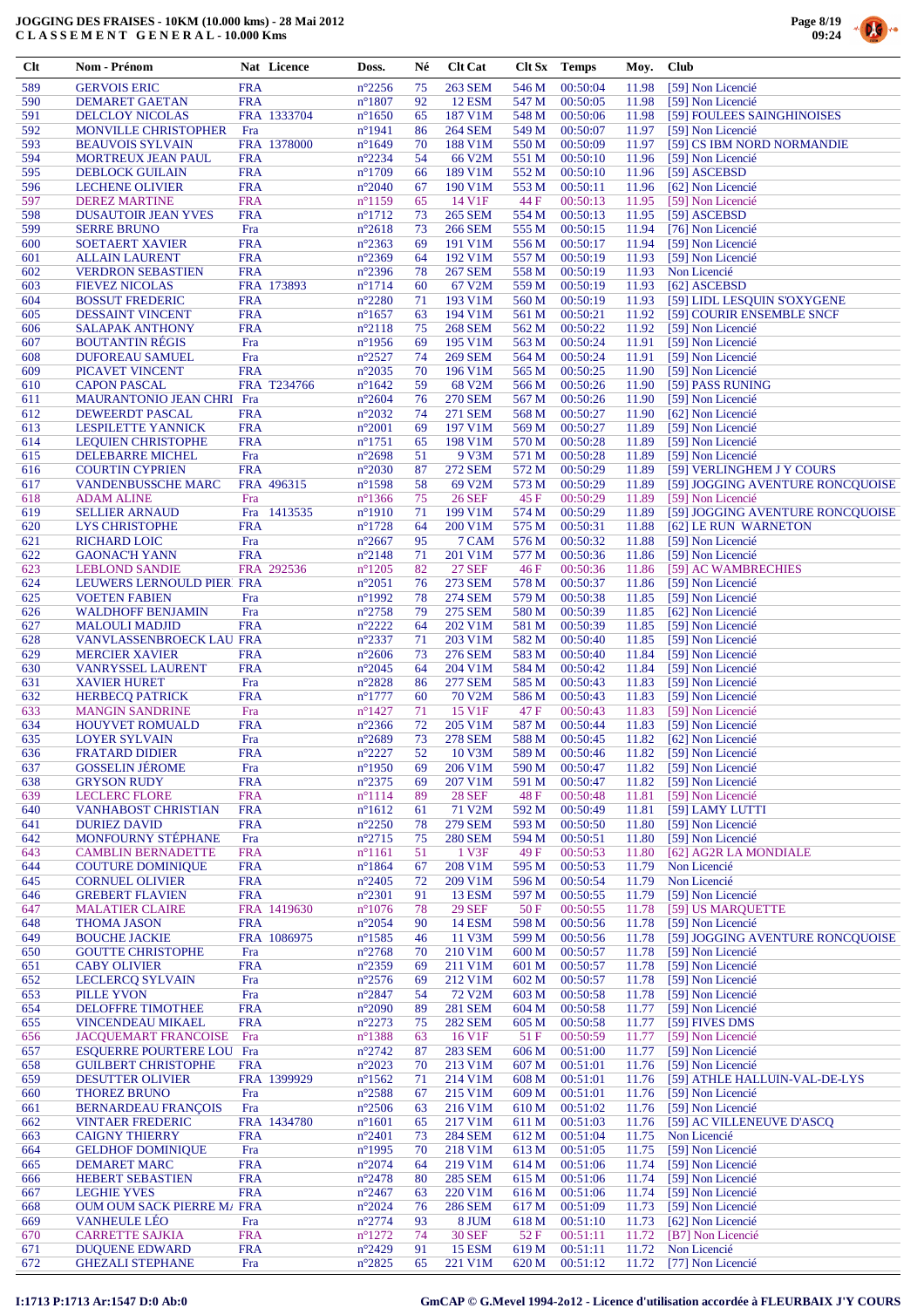



| Clt        | Nom - Prénom                                         |                          | Nat Licence       | Doss.                               | Né       | <b>Clt Cat</b>                   |                | <b>Clt Sx</b> Temps  | Moy.           | <b>Club</b>                                         |
|------------|------------------------------------------------------|--------------------------|-------------------|-------------------------------------|----------|----------------------------------|----------------|----------------------|----------------|-----------------------------------------------------|
| 673        | <b>VILLOTTA DAMIEN</b>                               | <b>FRA</b>               |                   | $n^{\circ}2422$                     | 63       | 222 V1M                          | 621 M          | 00:51:12             | 11.72          | Non Licencié                                        |
| 674        | DESROUSSEAUX BERNARD FRA                             |                          |                   | $n^{\circ}2347$                     | 63       | 223 V1M                          | 622 M          | 00:51:13             | 11.72          | [59] Non Licencié                                   |
| 675        | DERVEAUX YANNICK                                     | Fra                      |                   | $n^{\circ}2583$                     | 72       | 224 V1M                          | 623 M          | 00:51:14             | 11.71          | [58] Non Licencié                                   |
| 676        | <b>SABIN LAURENT</b>                                 | <b>FRA</b>               |                   | $n^{\circ}2355$                     | 67       | 225 V1M                          | 624 M          | 00:51:15             | 11.71          | [59] FOULEES PONT A MARCQUOISES                     |
| 677        | <b>GILLERON SOPHIE</b>                               | Fra                      | 1113359           | $n^{\circ}$ 1400                    | 84       | <b>31 SEF</b>                    | 53 F           | 00:51:16             | 11.71          | $[62]$ RC ARRAS                                     |
| 678        | <b>MOIROUX JÉRÔME</b><br><b>BOUATIA SALOUA</b>       | Fra                      |                   | $n^{\circ}2812$                     | 62       | 73 V2M                           | 625 M          | 00:51:16             | 11.70          | [59] Non Licencié                                   |
| 679<br>680 | <b>CAQUANT VIANNEY</b>                               | <b>FRA</b><br>Fra        |                   | $n^{\circ}1274$<br>$n^{\circ}2804$  | 75<br>85 | <b>32 SEF</b><br><b>287 SEM</b>  | 54 F<br>626 M  | 00:51:18<br>00:51:18 | 11.70<br>11.70 | [59] Non Licencié<br>[59] Non Licencié              |
| 681        | <b>CUVELIER ALEXANDRE</b>                            | <b>FRA</b>               |                   | $n^{\circ}2305$                     | 83       | <b>288 SEM</b>                   | 627 M          | 00:51:18             | 11.70          | [59] Non Licencié                                   |
| 682        | <b>DENEVE JEAN PIERRE</b>                            | <b>FRA</b>               |                   | $n^{\circ}2230$                     | 62       | 74 V2M                           | 628 M          | 00:51:19             | 11.69          | [59] Non Licencié                                   |
| 683        | <b>LEFEBVRE PHILIPPE</b>                             | <b>FRA</b>               |                   | $n^{\circ}2384$                     | 54       | 75 V2M                           | 629 M          | 00:51:19             | 11.69          | [59] Non Licencié                                   |
| 684        | <b>CARIDROIT EMERIC</b>                              | <b>FRA</b>               |                   | $n^{\circ}2464$                     | 95       | 8 CAM                            | 630 M          | 00:51:19             | 11.69          | [59] Non Licencié                                   |
| 685        | <b>HAZE VINCENT</b>                                  | <b>FRA</b>               |                   | $n^{\circ}2254$                     | 66       | 226 V1M                          | 631 M          | 00:51:20             | 11.69          | [59] AC CHAPELLOIS                                  |
| 686        | <b>VANDENHENDE LAURENT</b>                           | <b>FRA</b>               |                   | $n^{\circ}2484$                     | 77       | <b>289 SEM</b>                   | 632 M          | 00:51:20             | 11.69          | [59] VERLINGHEM J Y COURS                           |
| 687        | <b>LEURENT QUENTIN</b>                               | <b>FRA</b>               |                   | $n^{\circ}$ 1556                    | 92       | <b>16 ESM</b>                    | 633 M          | 00:51:20             | 11.69          | Non Licencié                                        |
| 688        | <b>BONDU NATHALIE</b>                                | <b>FRA</b>               |                   | $n^{\circ}1195$                     | 71       | 17 V1F                           | 55 F           | 00:51:21             | 11.69          | [59] Non Licencié                                   |
| 689        | DEBLOCK LOYSE                                        | <b>FRA</b>               |                   | $n^{\circ}1187$                     | 93<br>59 | $2$ JUF                          | 56 F           | 00:51:22<br>00:51:22 | 11.68          | [59] ASCEBSD                                        |
| 690<br>691 | <b>MOREL BERNARD</b><br><b>BULGHERONI HERVE</b>      | <b>FRA</b><br><b>FRA</b> |                   | $n^{\circ}2046$<br>$n^{\circ}2430$  | 69       | 76 V <sub>2</sub> M<br>227 V1M   | 634 M<br>635 M | 00:51:22             | 11.68<br>11.68 | [59] Non Licencié<br>Non Licencié                   |
| 692        | LEFEBVRE LUDIVINE                                    | <b>FRA</b>               |                   | $n^{\circ}1283$                     | 80       | <b>33 SEF</b>                    | 57 F           | 00:51:25             | 11.67          | [59] Non Licencié                                   |
| 693        | DELEBARRE DOMINIQUE                                  | <b>FRA</b>               |                   | $n^{\circ}2116$                     | 65       | 228 V1M                          | 636 M          | 00:51:27             | 11.66          | [59] Non Licencié                                   |
| 694        | <b>BALLET FREDERIC</b>                               | <b>FRA</b>               |                   | $n^{\circ}2282$                     | 70       | 229 V1M                          | 637 M          | 00:51:30             | 11.65          | [59] Non Licencié                                   |
| 695        | DAUCHEZ DAVID                                        | Fra                      |                   | $n^{\circ}2720$                     | 67       | 230 V1M                          | 638 M          | 00:51:31             | 11.65          | [59] Non Licencié                                   |
| 696        | <b>BOULANGER CHRISTIAN</b>                           | <b>FRA</b>               |                   | $n^{\circ}2197$                     | 60       | 77 V2M                           | 639 M          | 00:51:32             | 11.64          | [59] BANQUE ACCORD                                  |
| 697        | <b>CARON DOMINIQUE</b>                               | Fra                      |                   | $n^{\circ}2806$                     | 62       | <b>78 V2M</b>                    | 640 M          | 00:51:32             | 11.64          | [62] Non Licencié                                   |
| 698        | <b>GELENNE OUENTIN</b>                               | <b>FRA</b>               |                   | $n^{\circ}2195$                     | 79       | <b>290 SEM</b>                   | 641 M          | 00:51:32             | 11.64          | [59] SEL SPORT DETENTE                              |
| 699        | <b>GUILMAIN PIERRE YVES</b>                          | <b>FRA</b>               |                   | $n^{\circ}1795$                     | 68       | 231 V1M                          | 642 M          | 00:51:33             | 11.64          | [59] Non Licencié                                   |
| 700        | DEVENDEVILLE ERIC                                    |                          | <b>FRA T17462</b> | $n^{\circ}1613$                     | 65       | 232 V1M                          | 643 M          | 00:51:34             | 11.64          | [59] THALES                                         |
| 701<br>702 | <b>ATSAMNIA MOHAMED</b><br><b>BERNAERT STEPHANIE</b> | <b>FRA</b>               | FRA 197638        | $n^{\circ}$ 1742<br>$n^{\circ}1053$ | 70<br>74 | 233 V1M<br><b>34 SEF</b>         | 644 M<br>58 F  | 00:51:34<br>00:51:34 | 11.64<br>11.64 | [59] AC WAMBRECHIES<br>[59] COURIR AU MONT DES CATS |
| 703        | <b>VANDERHAEGHE STEPHAN Fra</b>                      |                          |                   | $n^{\circ}2600$                     | 76       | <b>291 SEM</b>                   | 645 M          | 00:51:37             | 11.63          | [40] Non Licencié                                   |
| 704        | <b>GRASSELLI RENATO</b>                              | Fra                      |                   | $n^{\circ}2751$                     | 72       | 234 V1M                          | 646 M          | 00:51:37             | 11.62          | [59] Non Licencié                                   |
| 705        | <b>GIRAUON JEAN MARC</b>                             | <b>FRA</b>               |                   | $n^{\circ}1780$                     | 61       | 79 V2M                           | 647 M          | 00:51:39             | 11.62          | [59] Non Licencié                                   |
| 706        | <b>MORTELECQUE PASCAL</b>                            | <b>FRA</b>               |                   | $n^{\circ}2468$                     | 60       | 80 V2M                           | 648 M          | 00:51:41             | 11.61          | [59] Non Licencié                                   |
| 707        | DEQUIREZ JEAN MICHEL                                 | <b>FRA</b>               |                   | $n^{\circ}2426$                     | 54       | 81 V2M                           | 649 M          | 00:51:42             | 11.61          | Non Licencié                                        |
| 708        | <b>CHEKROUD HACENE</b>                               | <b>FRA</b>               |                   | $n^{\circ}2191$                     | 66       | 235 V1M                          | 650 M          | 00:51:43             | 11.61          | [59] Non Licencié                                   |
| 709        | <b>VALISSANT ALAIN</b>                               | Fra                      |                   | $n^{\circ}2815$                     | 77       | <b>292 SEM</b>                   | 651 M          | 00:51:44             | 11.60          | [59] Non Licencié                                   |
| 710        | RICHARD STEPHANE                                     | Fra                      | 1116126           | $n^{\circ}$ 1926                    | 63       | 236 V1M                          | 652 M          | 00:51:44             | 11.60          | [59] RONCHIN ATHLETIC CLUB                          |
| 711        | <b>CARDON THIERRY</b>                                | <b>FRA</b>               |                   | $n^{\circ}2208$                     | 64       | 237 V1M                          | 653 M          | 00:51:45             | 11.60          | [59] Non Licencié                                   |
| 712        | <b>MAIRE VIGUEUR CELINE</b>                          | <b>FRA</b>               |                   | $n^{\circ}1288$                     |          | <b>35 SEF</b>                    | 59 F           | 00:51:46             | 11.59          | Non Licencié                                        |
| 713<br>714 | <b>SANTAROSSA SYLVAIN</b><br><b>MATON GAETAN</b>     | Fra<br>Fra               |                   | $n^{\circ}2692$<br>$n^{\circ}2727$  | 62<br>86 | 82 V2M<br><b>293 SEM</b>         | 654 M<br>655 M | 00:51:46<br>00:51:47 | 11.59<br>11.59 | [59] Non Licencié<br>[59] Non Licencié              |
| 715        | <b>RAMERY SEBASTIEN</b>                              |                          | FRA 1454867       | $n^{\circ}$ 1736                    | 75       | <b>294 SEM</b>                   | 656 M          | 00:51:47             | 11.59          | [59] PLANETE RUNNING                                |
| 716        | <b>BAUWENS FABRICE</b>                               | <b>FRA</b>               |                   | $n^{\circ}2264$                     | 72       | 238 V1M                          | 657 M          | 00:51:47             | 11.59          | [59] CE BOMBARDIER                                  |
| 717        | <b>DJEDA HERVE</b>                                   | Fra                      |                   | $n^{\circ}2608$                     | 58       | 83 V2M                           | 658 M          | 00:51:47             | 11.59          | [59] Non Licencié                                   |
| 718        | <b>COSTE PHILIPPE</b>                                |                          | FRA 1124738       | $n^{\circ}1605$                     | 65       | 239 V1M                          | 659 M          | 00:51:48             | 11.58          | [59] US MARQUETTE                                   |
| 719        | <b>BOULANGER PHILIPPE</b>                            | <b>FRA</b>               |                   | $n^{\circ}1655$                     | 64       | 240 V1M                          | 660 M          | 00:51:48             | 11.58          | [59] COURIR ENSEMBLE SNCF                           |
| 720        | <b>RIBEIRO FERNANDO</b>                              | <b>FRA</b>               |                   | $n^{\circ}1609$                     | 72       | 241 V1M                          | 661 M          | 00:51:49             |                | 11.58 [59] LAMY LUTTI                               |
| 721        | <b>TONDEUX VIANNEY</b>                               | <b>FRA</b>               |                   | $n^{\circ}2395$                     | 95       | 9 CAM                            | 662 M          | 00:51:50             | 11.58          | Non Licencié                                        |
| 722        | <b>LARTISIEN GUILLAUME</b>                           |                          | FRA 1164739       | $n^{\circ}1564$                     | 73       | <b>295 SEM</b>                   | 663 M          | 00:51:53             | 11.57          | [59] RONCHIN ATHLETIC CLUB                          |
| 723        | <b>CARPRAUX MANUEL</b>                               | Fra                      |                   | $n^{\circ}2512$                     | 68       | 242 V1M                          | 664 M          | 00:51:54             | 11.56          | [59] Non Licencié                                   |
| 724        | DEGROOTE FREDERIC                                    | Fra                      |                   | $n^{\circ}2730$                     | 76       | <b>296 SEM</b>                   | 665 M          | 00:51:55             | 11.56          | [59] Non Licencié                                   |
| 725        | <b>GAIN MANUEL</b><br><b>OUEVILLON JEAN-CHARLE</b>   | Fra                      |                   | $n^{\circ}2803$                     | 80       | <b>297 SEM</b><br><b>298 SEM</b> | 666 M          | 00:51:55             | 11.56          | [59] Non Licencié                                   |
| 726<br>727 | VANSUYT JEAN MARC                                    | Fra<br><b>FRA</b>        |                   | $n^{\circ}2602$<br>$n^{\circ}1668$  | 81<br>52 | 12 V3M                           | 667 M<br>668 M | 00:51:57<br>00:51:58 | 11.55<br>11.55 | [59] Non Licencié<br>[59] PGI NORDLYS               |
| 728        | <b>MANGIN BERTRAND</b>                               | Fra                      |                   | $n^{\circ}2773$                     | 66       | 243 V1M                          | 669 M          | 00:51:59             | 11.54          | [59] Non Licencié                                   |
| 729        | <b>CAPLIEZ LAURENCE</b>                              | <b>FRA</b>               |                   | $n^{\circ}1217$                     | 76       | <b>36 SEF</b>                    | 60 F           | 00:52:01             | 11.54          | $[59]$ ASLA                                         |
| 730        | <b>ANDRIEUX OLIVIER</b>                              | <b>FRA</b>               |                   | $n^{\circ}2343$                     | 68       | 244 V1M                          | 670 M          | 00:52:02             | 11.53          | [59] Non Licencié                                   |
| 731        | ROUSSEAU MATHIEU                                     | <b>FRA</b>               |                   | $n^{\circ}2017$                     | 81       | <b>299 SEM</b>                   | 671 M          | 00:52:02             | 11.53          | [59] Non Licencié                                   |
| 732        | <b>POULAIN FREDERIC</b>                              | <b>FRA</b>               |                   | $n^{\circ}1794$                     | 67       | 245 V1M                          | 672 M          | 00:52:03             | 11.53          | [59] Non Licencié                                   |
| 733        | <b>BUFFET MARTIN</b>                                 | Fra                      |                   | $n^{\circ}2780$                     | 84       | <b>300 SEM</b>                   | 673 M          | 00:52:04             | 11.53          | [59] Non Licencié                                   |
| 734        | <b>DUFOUR JEREMY</b>                                 | <b>FRA</b>               |                   | $n^{\circ}428$                      | 80       | <b>301 SEM</b>                   | 674 M          | 00:52:04             | 11.53          | [59] Non Licencié                                   |
| 735        | <b>SYMOND BERTRAND</b>                               |                          | FRA 1272493       | $n^{\circ}425$                      | 75       | <b>302 SEM</b>                   | 675 M          | 00:52:04             | 11.53          | [59] AC WAMBRECHIES                                 |
| 736        | <b>SYMON ALICE</b>                                   | <b>FRA</b>               |                   | $n^{\circ}426$                      | 80       | <b>37 SEF</b>                    | 61 F           | 00:52:05             | 11.52          | Non Licencié                                        |
| 737        | <b>SOHET MICHEL</b>                                  | Fra                      |                   | $n^{\circ}2708$                     | 72       | 246 V1M                          | 676 M          | 00:52:05             | 11.52          | [59] Non Licencié                                   |
| 738        | <b>SOUDAIN VINCENT</b>                               | <b>FRA</b>               |                   | $n^{\circ}418$                      | 64       | 247 V1M<br><b>303 SEM</b>        | 677 M          | 00:52:06             | 11.52          | Non Licencié                                        |
| 739<br>740 | <b>DUBUISSEZ NICOLAS</b><br><b>GELLENS BRUNO</b>     | <b>FRA</b><br><b>FRA</b> |                   | $n^{\circ}1704$<br>$n^{\circ}420$   | 81<br>56 | 84 V2M                           | 678 M<br>679 M | 00:52:06<br>00:52:06 | 11.52<br>11.52 | [59] LES ATREBATES DE VERLINGHEM<br>Non Licencié    |
| 741        | <b>BOGAERT MANUEL</b>                                |                          | FRA 1122021       | $n^{\circ}424$                      | 66       | 248 V1M                          | 680 M          | 00:52:06             | 11.52          | [59] AC WAMBRECHIES                                 |
| 742        | DEVIENNE CAROLINE                                    | <b>FRA</b>               |                   | $n^{\circ}427$                      | 80       | <b>38 SEF</b>                    | 62 F           | 00:52:07             | 11.51          | Non Licencié                                        |
| 743        | <b>DELEBECQUE ERIC</b>                               |                          | FRA 713976        | $n^{\circ}422$                      | 76       | <b>304 SEM</b>                   | 681 M          | 00:52:08             | 11.51          | [59] AC WAMBRECHIES                                 |
| 744        | <b>DUBAR VINCENT</b>                                 | Fra                      |                   | $n^{\circ}2763$                     | 85       | <b>305 SEM</b>                   | 682 M          | 00:52:08             | 11.51          | [59] Non Licencié                                   |
| 745        | <b>VALENTE JOSE DAVID</b>                            | <b>FRA</b>               |                   | $n^{\circ}419$                      | 76       | <b>306 SEM</b>                   | 683 M          | 00:52:08             | 11.51          | Non Licencié                                        |
| 746        | <b>LENGRAND MARC</b>                                 | Fra                      |                   | $n^{\circ}2542$                     | 68       | 249 V1M                          | 684 M          | 00:52:09             | 11.51          | [59] Non Licencié                                   |
| 747        | <b>DELEBECQUE ALAIN</b>                              |                          | FRA 385632        | $n^{\circ}417$                      | 60       | 85 V2M                           | 685 M          | 00:52:09             | 11.51          | [59] AC WAMBRECHIES                                 |
| 748        | <b>VANDEWAREN FABRICE</b>                            | <b>FRA</b>               |                   | $n^{\circ}423$                      | 69       | 250 V1M                          | 686 M          | 00:52:09             | 11.51          | Non Licencié                                        |
| 749        | <b>BAX THIERRY</b>                                   |                          | FRA 478742        | $n^{\circ}1643$                     | 66       | 251 V1M                          | 687 M          | 00:52:09             | 11.51          | [59] CS IBM NORD NORMANDIE                          |
| 750        | <b>LORTHIOIR FRANCOIS</b>                            | <b>FRA</b>               |                   | $n^{\circ}2480$                     | 67<br>62 | 252 V1M                          | 688 M          | 00:52:10             | 11.50          | [59] Non Licencié                                   |
| 751<br>752 | <b>DELOFFRE FRANCK</b><br><b>DERVYN OLIVIER</b>      | <b>FRA</b><br><b>FRA</b> |                   | $n^{\circ}2086$<br>$n^{\circ}2096$  | 67       | 86 V2M<br>253 V1M                | 689 M<br>690 M | 00:52:10<br>00:52:11 | 11.50<br>11.50 | [59] Non Licencié<br>[59] VERLINGHEM J Y COURS      |
| 753        | <b>RAMBUR BERNARD</b>                                | <b>FRA</b>               |                   | $n^{\circ}2028$                     | 57       | 87 V2M                           | 691 M          | 00:52:11             | 11.50          | [59] VERLINGHEM J'Y COURS                           |
| 754        | <b>FERNANDEZ DAVID</b>                               | Fra                      |                   | $n^{\circ}2789$                     | 73       | <b>307 SEM</b>                   | 692 M          | 00:52:13             | 11.49          | [59] Non Licencié                                   |
| 755        | <b>LEBOUTEILLER ALEXIS</b>                           | Fra                      |                   | $n^{\circ}2762$                     | 81       | <b>308 SEM</b>                   | 693 M          | 00:52:13             | 11.49          | [59] Non Licencié                                   |
| 756        | DANET PICAVET STEPHANI FRA                           |                          |                   | $n^{\circ}1317$                     | 80       | <b>39 SEF</b>                    | 63 F           | 00:52:14             | 11.49          | [59] Non Licencié                                   |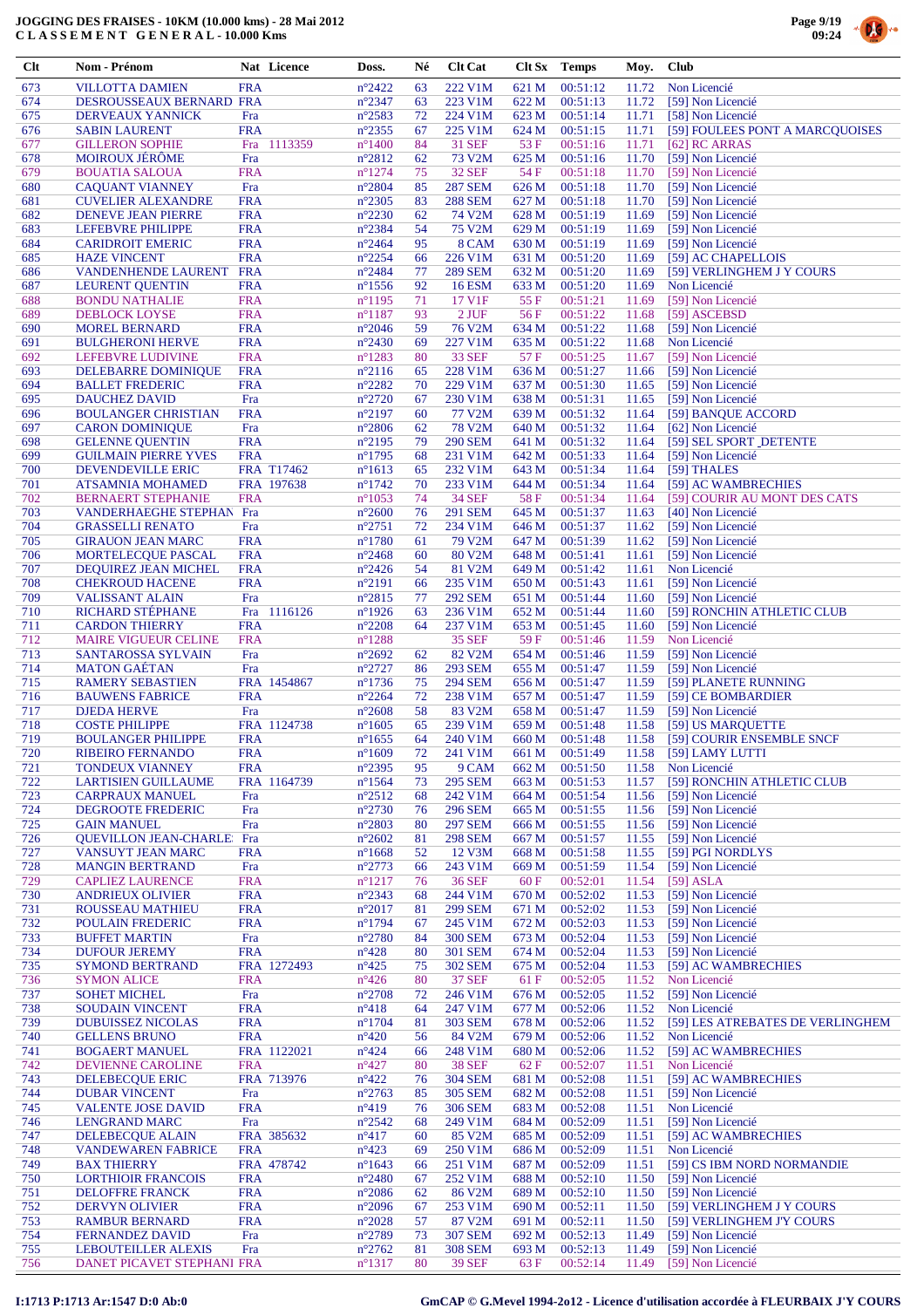

| Clt        | Nom - Prénom                                             |                          | Nat Licence              | Doss.                               | Né       | <b>Clt Cat</b>                     |                | Clt Sx Temps         | Moy.           | <b>Club</b>                                              |
|------------|----------------------------------------------------------|--------------------------|--------------------------|-------------------------------------|----------|------------------------------------|----------------|----------------------|----------------|----------------------------------------------------------|
| 757        | <b>BAILLEUL DOMINIQUE</b>                                | <b>FRA</b>               |                          | $n^{\circ}1664$                     | 63       | 254 V1M                            | 694 M          | 00:52:14             | 11.49          | [59] PGI NORDLYS                                         |
| 758        | <b>THEYS JULIE</b>                                       | Fra                      |                          | $n^{\circ}$ 1338                    | 88       | <b>40 SEF</b>                      | 64 F           | 00:52:15             | 11.48          | [59] Non Licencié                                        |
| 759        | MILLAMON LEFEBVRE SAB FRA 453210                         |                          |                          | $n^{\circ}1204$                     | 72       | 18 V1F                             | 65 F           | 00:52:17             | 11.48          | [59] AC WAMBRECHIES                                      |
| 760<br>761 | <b>COUSTELLIER ERIC</b><br><b>SCHRICKE HELENE</b>        | <b>FRA</b><br><b>FRA</b> |                          | $n^{\circ}2367$<br>$n^{\circ}1185$  | 69<br>74 | 255 V1M<br><b>41 SEF</b>           | 695 M<br>66 F  | 00:52:18<br>00:52:19 | 11.48<br>11.47 | [59] Non Licencié<br>[59] JEUNESSE CAPPELLOISE           |
| 762        | DE SMEDT THOMAS                                          | Fra                      |                          | $n^{\circ}2516$                     | 86       | <b>309 SEM</b>                     | 696 M          | 00:52:19             | 11.47          | [59] Non Licencié                                        |
| 763        | <b>BABIN PHILIPPE</b>                                    | Fra                      |                          | $n^{\circ}2581$                     | 68       | 256 V1M                            | 697 M          | 00:52:20             | 11.47          | [59] Non Licencié                                        |
| 764        | <b>FRANCOIS DOMINIQUE</b>                                | <b>FRA</b>               |                          | $n^{\circ}2041$                     | 65       | 257 V1M                            | 698 M          | 00:52:21             | 11.46          | [59] Non Licencié                                        |
| 765<br>766 | <b>BEAUGRAND LAURENT</b><br>PEGASE ARNAUD                | <b>FRA</b><br>Fra        |                          | $n^{\circ}2144$<br>$n^{\circ}2772$  | 72<br>78 | 258 V1M<br>310 SEM                 | 699 M<br>700 M | 00:52:22<br>00:52:23 | 11.46<br>11.46 | [59] Non Licencié<br>[62] Non Licencié                   |
| 767        | HASSEVELDE SEBASTIEN                                     | <b>FRA</b>               |                          | $n^{\circ}1859$                     | 77       | 311 SEM                            | 701 M          | 00:52:24             | 11.45          | Non Licencié                                             |
| 768        | <b>DEMAZIERE JEAN PIERRE</b>                             | <b>FRA</b>               |                          | $n^{\circ}1809$                     | 52       | 13 V3M                             | 702 M          | 00:52:24             | 11.45          | [59] Non Licencié                                        |
| 769        | LE GENDRE ROMAIN                                         | Fra                      |                          | $n^{\circ}2580$                     | 86       | 312 SEM                            | 703 M          | 00:52:24             | 11.45          | [59] Non Licencié                                        |
| 770<br>771 | <b>CHARLET PIERRE</b><br><b>FURRY JEAN-BAPTISTE</b>      | Fra<br>Fra               |                          | $n^{\circ}2796$<br>$n^{\circ}2820$  | 80<br>78 | 313 SEM<br>314 SEM                 | 704 M<br>705 M | 00:52:25<br>00:52:26 | 11.45<br>11.45 | [59] Non Licencié<br>[59] Non Licencié                   |
| 772        | DEPOORTERE MICHEL                                        | Fra                      |                          | $n^{\circ}2522$                     | 74       | 315 SEM                            | 706 M          | 00:52:26             | 11.44          | [59] Non Licencié                                        |
| 773        | <b>EMPIS BRUNO</b>                                       | <b>FRA</b>               |                          | $n^{\circ}1781$                     | 61       | 88 V2M                             | 707 M          | 00:52:27             | 11.44          | [59] Non Licencié                                        |
| 774        | <b>SCHIRM FRÉDÉRIC</b>                                   | Fra                      |                          | $n^{\circ}2743$                     | 78       | 316 SEM                            | 708 M          | 00:52:27             | 11.44          | [59] Non Licencié                                        |
| 775<br>776 | <b>LEGIER DIDIER</b><br><b>LONCKE FREDERIC</b>           | <b>FRA</b>               | FRA 440101               | $n^{\circ}$ 1583<br>$n^{\circ}2007$ | 57<br>75 | 89 V2M<br><b>317 SEM</b>           | 709 M<br>710 M | 00:52:27<br>00:52:27 | 11.44<br>11.44 | [59] AC WAMBRECHIES<br>[59] Non Licencié                 |
| 777        | <b>ROUSSEL PHILIPPE</b>                                  |                          | FRA 518192               | $n^{\circ}1644$                     | 57       | 90 V2M                             | 711 M          | 00:52:28             | 11.44          | [59] CS IBM NORD NORMANDIE                               |
| 778        | <b>VANGHELUWE DIDIER</b>                                 | <b>FRA</b>               |                          | $n^{\circ}2260$                     | 66       | 259 V1M                            | 712 M          | 00:52:28             | 11.44          | [59] EROUINGHEM RUNNING                                  |
| 779        | <b>MARSZALEK LAURENT</b>                                 | Fra                      |                          | $n^{\circ}2798$                     | 75       | 318 SEM                            | 713 M          | 00:52:29             | 11.44          | [59] Non Licencié                                        |
| 780<br>781 | <b>SIX SEBASTIEN</b><br><b>ACCOU REMI</b>                | <b>FRA</b><br><b>FRA</b> |                          | $n^{\circ}1749$<br>$n^{\circ}2202$  | 74<br>86 | 319 SEM<br><b>320 SEM</b>          | 714 M<br>715 M | 00:52:29<br>00:52:29 | 11.43<br>11.43 | [59] COURIR A COMINES<br>[59] Non Licencié               |
| 782        | <b>TROLET VANESSA</b>                                    |                          | FRA 1390835              | $n^{\circ}1079$                     | 78       | <b>42 SEF</b>                      | 67 F           | 00:52:30             | 11.43          | [59] US MARQUETTE                                        |
| 783        | <b>MILLOIS EDOUARD</b>                                   | Fra                      |                          | $n^{\circ}2575$                     | 79       | 321 SEM                            | 716 M          | 00:52:30             | 11.43          | [59] Non Licencié                                        |
| 784        | <b>GAILLARD LAURENT</b>                                  | Fra                      |                          | $n^{\circ}2572$                     | 80       | <b>322 SEM</b>                     | 717 M          | 00:52:31             | 11.43          | [59] Non Licencié                                        |
| 785<br>786 | <b>DUBREUX CELINE</b><br>DEPERSIN CATHERINE              | <b>FRA</b><br><b>FRA</b> |                          | $n^{\circ}1039$<br>$n^{\circ}1315$  | 75<br>58 | <b>43 SEF</b><br>4 V <sub>2F</sub> | 68F<br>69 F    | 00:52:31<br>00:52:31 | 11.43<br>11.43 | [59] Non Licencié<br>[59] Non Licencié                   |
| 787        | <b>LOSFELD ANNE-SOPHIE</b>                               |                          | FRA 1320660              | $n^{\circ}1100$                     | 76       | <b>44 SEF</b>                      | 70 F           | 00:52:32             | 11.42          | [59] US MARQUETTE                                        |
| 788        | <b>FLOUR ALAIN</b>                                       |                          | FRA 1440582              | $n^{\circ}1798$                     | 77       | <b>323 SEM</b>                     | 718 M          | 00:52:33             | 11.42          | [59] RONCHIN ATHLETIC CLUB                               |
| 789        | <b>RYCKEBOER LAURENCE</b>                                | <b>FRA</b>               |                          | $n^{\circ}$ 1296                    | 65       | 19 V1F                             | 71 F           | 00:52:33             | 11.42          | Non Licencié                                             |
| 790<br>791 | <b>BITTOU BORIS</b><br><b>BERTHELOOT CLAUDE</b>          |                          | FRA 197214<br>FRA 709641 | $n^{\circ}1647$<br>$n^{\circ}2321$  | 69<br>52 | 260 V1M<br>14 V3M                  | 719 M<br>720 M | 00:52:33<br>00:52:33 | 11.42<br>11.42 | [59] CS IBM NORD NORMANDIE<br>[59] CS IBM NORD NORMANDIE |
| 792        | MOLCRETTE SYLVIE                                         | <b>FRA</b>               |                          | $n^{\circ}1229$                     | 66       | 20 V1F                             | 72 F           | 00:52:34             | 11.42          | [59] TELETHON WAVRIN                                     |
| 793        | <b>DELRUE DAVID</b>                                      | <b>FRA</b>               |                          | $n^{\circ}$ 1778                    | 69       | 261 V1M                            | 721 M          | 00:52:36             | 11.41          | [59] Non Licencié                                        |
| 794        | <b>GLORIEUX FRÉDÉRIC</b>                                 | Fra                      |                          | n°2785                              | 69       | 262 V1M                            | 722 M          | 00:52:37             | 11.40          | [59] Non Licencié                                        |
| 795<br>796 | <b>DEZITTER LUDOVIC</b>                                  | <b>FRA</b>               |                          | $n^{\circ}2014$<br>$n^{\circ}2821$  | 70<br>79 | 263 V1M<br><b>324 SEM</b>          | 723 M<br>724 M | 00:52:40<br>00:52:42 | 11.39<br>11.39 | [O2] Non Licencié                                        |
| 797        | <b>GRANDCLAUDE MATTHIEL Fra</b><br><b>LEFEVRE MAGALI</b> | Fra                      |                          | $n^{\circ}$ 1449                    | 63       | 21 V1F                             | 73 F           | 00:52:42             | 11.39          | [59] Non Licencié<br>[59] Non Licencié                   |
| 798        | DESTAILLEUR MARC HENR FRA                                |                          |                          | n°2352                              | 82       | <b>325 SEM</b>                     | 725 M          | 00:52:43             | 11.38          | [59] Non Licencié                                        |
| 799        | <b>STAERCK RICHARD</b>                                   | <b>FRA</b>               |                          | $n^{\circ}2326$                     | 70       | 264 V1M                            | 726 M          | 00:52:43             | 11.38          | [59] NO MACADAM STARS                                    |
| 800<br>801 | <b>LEGRAND ANTHONY</b><br><b>MINNE SÉBASTIEN</b>         | <b>FRA</b><br>Fra        |                          | $n^{\circ}1808$<br>$n^{\circ}2579$  | 81<br>86 | 326 SEM<br><b>327 SEM</b>          | 727 M<br>728 M | 00:52:44<br>00:52:46 | 11.38<br>11.37 | [59] Non Licencié<br>[59] Non Licencié                   |
| 802        | <b>LOISEL FABIEN</b>                                     | Fra                      |                          | $n^{\circ}2617$                     | 71       | 265 V1M                            | 729 M          | 00:52:46             | 11.37          | [59] Non Licencié                                        |
| 803        | <b>LAMBLOTTE ANTOINE</b>                                 | <b>Bel</b>               |                          | $n^{\circ}2830$                     | 83       | <b>328 SEM</b>                     | 730 M          | 00:52:47             | 11.37          | [59] Non Licencié                                        |
| 804        | <b>LEMAIRE JEAN RENÉ</b>                                 | Fra                      |                          | $n^{\circ}2752$                     | 67       | 266 V1M                            | 731 M          | 00:52:50             | 11.36          | [59] Non Licencié                                        |
| 805<br>806 | <b>RIQUET ALAIN JEROME</b><br>DEBAENE CHARLOTTE          | <b>FRA</b>               | FRA 1343159              | $n^{\circ}2150$<br>$n^{\circ}1071$  | 73<br>84 | <b>329 SEM</b><br><b>45 SEF</b>    | 732 M<br>74 F  | 00:52:52<br>00:52:52 | 11.35<br>11.35 | [59] Non Licencié<br>[59] US MAROUETTE                   |
| 807        | <b>ROLLION PATRICK</b>                                   | <b>FRA</b>               |                          | $n^{\circ}1791$                     | 53       | 91 V2M                             | 733 M          | 00:52:52             | 11.35          | [59] Non Licencié                                        |
| 808        | <b>MANIEZ JEAN CLAUDE</b>                                | <b>FRA</b>               |                          | $n^{\circ}2268$                     | 59       | 92 V2M                             | 734 M          | 00:52:53             | 11.35          | [59] Non Licencié                                        |
| 809        | <b>OUK THAVARAK</b>                                      | <b>FRA</b>               |                          | $n^{\circ}2170$                     | 76       | 330 SEM                            | 735 M          | 00:52:53             | 11.35          | [59] Non Licencié                                        |
| 810<br>811 | <b>THOMAS CORINE</b><br><b>OUENTIN THIERRY</b>           | Fra                      | FRA 1409756              | $n^{\circ}1101$<br>$n^{\circ}2739$  | 71<br>65 | 22 V1F<br>267 V1M                  | 75 F<br>736 M  | 00:52:53<br>00:52:54 | 11.35<br>11.34 | [59] US MAROUETTE<br>[59] Non Licencié                   |
| 812        | <b>LISSAR EVE</b>                                        | Fra                      |                          | n°1339                              | 82       | <b>46 SEF</b>                      | 76 F           | 00:52:55             | 11.34          | [59] Non Licencié                                        |
| 813        | <b>DEWASTE ALEXANDRE</b>                                 | Fra                      |                          | $n^{\circ}$ 1962                    | 88       | 331 SEM                            | 737 M          | 00:52:55             | 11.34          | [59] Non Licencié                                        |
| 814        | <b>FAUQUENOY XAVIER</b>                                  | <b>FRA</b>               |                          | $n^{\circ}2066$                     | 62       | 93 V2M                             | 738 M          | 00:52:57             | 11.33          | [59] Non Licencié                                        |
| 815<br>816 | <b>BELAFKIH LATIF</b><br><b>BOULARD CHRISTOPHE</b>       | <b>FRA</b><br><b>FRA</b> |                          | $n^{\circ}2125$<br>$n^{\circ}2258$  | 55<br>72 | 94 V2M<br>268 V1M                  | 739 M<br>740 M | 00:52:58<br>00:52:58 | 11.33<br>11.33 | [59] Non Licencié<br>[62] Non Licencié                   |
| 817        | <b>DUCOULOMBIER BENOIT</b>                               | <b>FRA</b>               |                          | $n^{\circ}2287$                     | 74       | <b>332 SEM</b>                     | 741 M          | 00:52:59             | 11.33          | [59] Non Licencié                                        |
| 818        | STYPUIKOWSKI NATHALIE Fra                                |                          |                          | $n^{\circ}$ 1472                    | 70       | 23 V1F                             | 77 F           | 00:52:59             | 11.33          | [59] Non Licencié                                        |
| 819        | <b>HALART ELISE</b>                                      | Fra                      |                          | $n^{\circ}$ 1382                    | 87       | <b>47 SEF</b>                      | 78 F           | 00:53:04             | 11.31          | [62] Non Licencié                                        |
| 820<br>821 | <b>BRACQ PASCAL</b><br>DUQUENOY JEAN CHRISTO FRA         | <b>FRA</b>               |                          | $n^{\circ}$ 1567<br>$n^{\circ}1652$ | 67<br>71 | 269 V1M<br>270 V1M                 | 742 M<br>743 M | 00:53:05<br>00:53:09 | 11.31<br>11.29 | [B7] Non Licencié<br>[59] FOULEES SAINGHINOISES          |
| 822        | <b>AJOUZ JULIEN</b>                                      | Fra                      |                          | $n^{\circ}2626$                     | 94       | 9 JUM                              | 744 M          | 00:53:09             | 11.29          | [59] Non Licencié                                        |
| 823        | <b>STIEN DAVID</b>                                       | <b>FRA</b>               |                          | $n^{\circ}2257$                     | 77       | 333 SEM                            | 745 M          | 00:53:09             | 11.29          | [62] Non Licencié                                        |
| 824        | <b>BOULANGER EDDY</b>                                    | Fra                      |                          | $n^{\circ}2592$                     | 67       | 271 V1M                            | 746 M          | 00:53:11             | 11.28          | [62] Non Licencié                                        |
| 825<br>826 | <b>DUHAMEL JEREMIE</b><br>DE REVIÈRE EMMANUEL            | <b>FRA</b><br>Fra        |                          | $n^{\circ}2049$<br>$n^{\circ}2515$  | 77<br>79 | 334 SEM<br>335 SEM                 | 747 M<br>748 M | 00:53:12<br>00:53:12 | 11.28<br>11.28 | [59] AS KIABI<br>[59] Non Licencié                       |
| 827        | <b>BLAS MICKAËL</b>                                      | Fra                      |                          | $n^{\circ}2587$                     | 76       | 336 SEM                            | 749 M          | 00:53:12             | 11.28          | [59] Non Licencié                                        |
| 828        | <b>LEROY LUDOVIC</b>                                     | <b>FRA</b>               |                          | $n^{\circ}1615$                     | 76       | <b>337 SEM</b>                     | 750 M          | 00:53:13             | 11.28          | [59] THALES                                              |
| 829        | <b>PICQUE DAVID</b>                                      | Fra                      |                          | $n^{\circ}$ 1966                    | 74       | <b>338 SEM</b>                     | 751 M          | 00:53:14             | 11.27          | [62] Non Licencié                                        |
| 830        | <b>TORZ DAVID</b>                                        | Fra                      |                          | $n^{\circ}$ 1960                    | 81<br>73 | 339 SEM                            | 752 M          | 00:53:16             | 11.27<br>11.27 | [59] Non Licencié                                        |
| 831<br>832 | <b>DELCROIX OLIVIER</b><br><b>GIBORY YANN</b>            | <b>FRA</b><br>Fra        |                          | $n^{\circ}1651$<br>$n^{\circ}1971$  | 81       | 340 SEM<br>341 SEM                 | 753 M<br>754 M | 00:53:16<br>00:53:16 | 11.26          | [59] FOULEES SAINGHINOISES<br>[59] Non Licencié          |
| 833        | <b>BOUCLY AURÉLIEN</b>                                   | Fra                      |                          | $n^{\circ}2509$                     | 81       | <b>342 SEM</b>                     | 755 M          | 00:53:17             | 11.26          | [59] Non Licencié                                        |
| 834        | KOWALSKI JOELLE                                          | <b>FRA</b>               |                          | $n^{\circ}1231$                     | 71       | 24 V1F                             | 79 F           | 00:53:18             | 11.26          | [59] Non Licencié                                        |
| 835        | <b>BELK FLORENTIN</b>                                    | <b>FRA</b>               |                          | $n^{\circ}2315$                     | 92       | <b>17 ESM</b>                      | 756 M          | 00:53:19             | 11.26          | [59] Non Licencié                                        |
| 836<br>837 | <b>EVRARD OLIVIER</b><br>POUILLE LAURENT                 | <b>FRA</b><br><b>FRA</b> |                          | $n^{\circ}2290$<br>$n^{\circ}2278$  | 72<br>69 | 272 V1M<br>273 V1M                 | 757 M<br>758 M | 00:53:19<br>00:53:19 | 11.25<br>11.25 | [59] FIVES DMS<br>[59] LIDL LESQUIN S'OXYGENE            |
| 838        | DE CONINCK JEAN MARIE                                    | <b>FRA</b>               |                          | $n^{\circ}2177$                     | 52       | 15 V3M                             | 759 M          | 00:53:20             | 11.25          | [59] Non Licencié                                        |
| 839        | VANDENBUSSCHE JEREMY Fra                                 |                          |                          | $n^{\circ}2726$                     | 87       | 343 SEM                            | 760 M          | 00:53:20             | 11.25          | [59] Non Licencié                                        |
| 840        | <b>SALOME SYLVIE</b>                                     | <b>FRA</b>               |                          | $n^{\circ}1139$                     | 66       | 25 V1F                             | 80 F           | 00:53:20             | 11.25          | [59] Non Licencié                                        |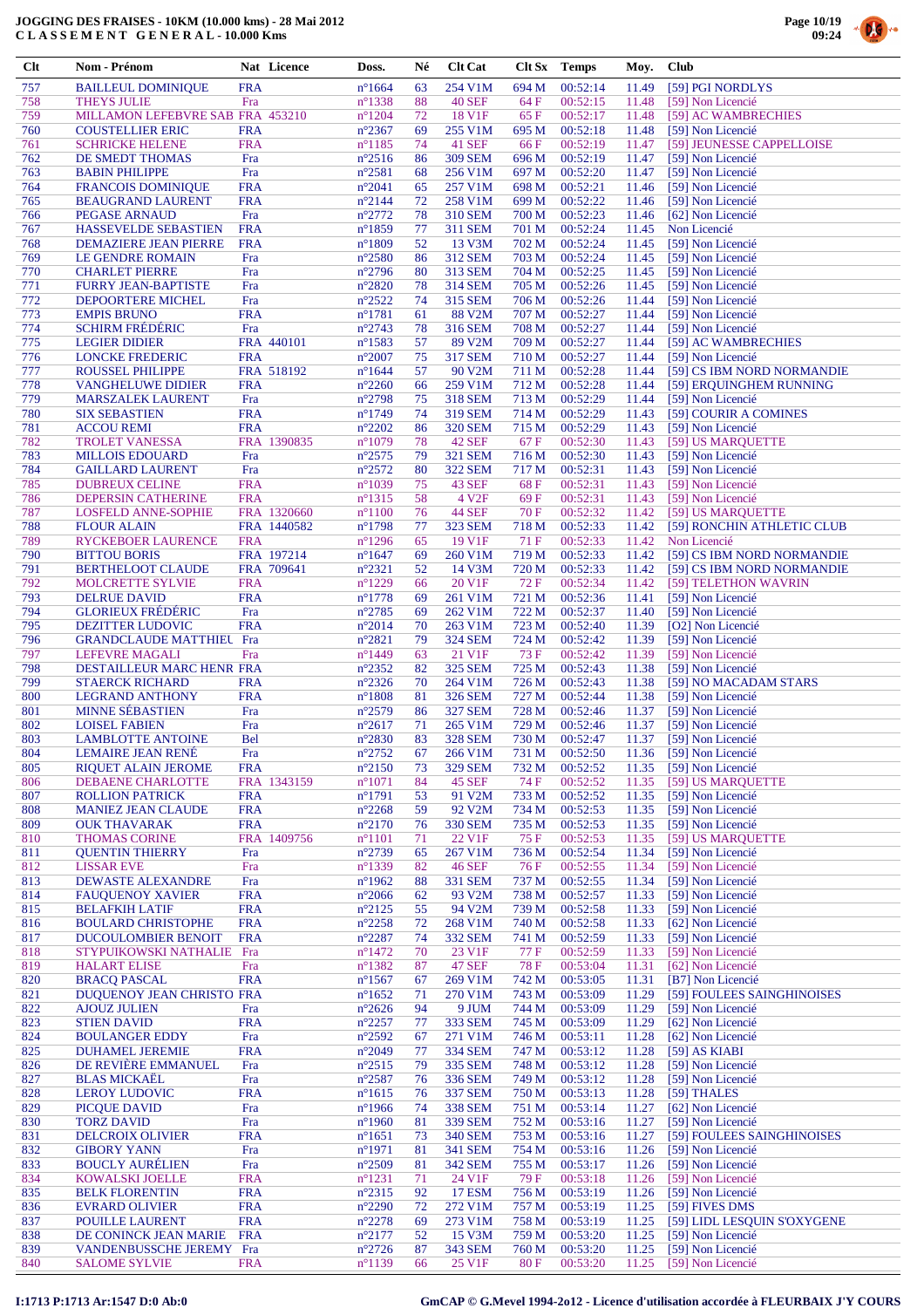



| Clt        | Nom - Prénom                      |                          | Nat Licence | Doss.                              | Né       | <b>Clt Cat</b>            |       | Clt Sx Temps         | Moy.  | <b>Club</b>                            |
|------------|-----------------------------------|--------------------------|-------------|------------------------------------|----------|---------------------------|-------|----------------------|-------|----------------------------------------|
| 841        | <b>MARONNIER GILBERT</b>          | Fra                      |             | $n^{\circ}2669$                    | 76       | <b>344 SEM</b>            | 761 M | 00:53:21             | 11.25 | [62] Non Licencié                      |
| 842        | <b>OSSELIN SIMON</b>              | <b>FRA</b>               |             | $n^{\circ}$ 1866                   | 90       | <b>18 ESM</b>             | 762 M | 00:53:21             | 11.25 | Non Licencié                           |
| 843        | <b>FLAVIGNY ALAIN</b>             | <b>FRA</b>               |             | $n^{\circ}2085$                    | 62       | 95 V2M                    | 763 M | 00:53:22             | 11.24 | [59] Non Licencié                      |
| 844        | ANDOUCHE JEAN NOEL                | Fra                      |             | $n^{\circ}2501$                    | 60       | 96 V2M                    | 764 M | 00:53:27             | 11.23 | [59] Non Licencié                      |
| 845        | PICQUET JOSEPH                    | <b>FRA</b>               |             | $n^{\circ}2344$                    | 66       | 274 V1M                   | 765 M | 00:53:27             | 11.23 | [59] Non Licencié                      |
| 846        | <b>BEYAERT PHILIPPE</b>           | Fra                      |             | $n^{\circ}2637$                    | 66       | 275 V1M                   | 766 M | 00:53:29             | 11.22 | [59] Non Licencié                      |
| 847        | <b>FERRO MICHELLE</b>             | <b>FRA</b>               |             | $n^{\circ}1171$                    | 67       | 26 V1F                    | 81 F  | 00:53:29             | 11.22 | [59] RUN SANTE                         |
| 848        | ?Dossard #1319                    | <b>FRA</b>               |             | $n^{\circ}1319$                    |          | 345 SEM                   | 767 M | 00:53:31             | 11.21 | Non Licencié                           |
| 849        | <b>MAERTEN GRÉGORY</b>            | Fra                      |             | $n^{\circ}2666$                    | 72       | 276 V1M                   | 768 M | 00:53:32             | 11.21 | [59] Non Licencié                      |
| 850        | <b>FACON SEVERINE</b>             |                          | FRA 1448719 | $n^{\circ}1099$                    | 75       | 48 SEF                    | 82F   | 00:53:33             | 11.21 | [59] US MARQUETTE                      |
| 851        | <b>DELEPLACE OLIVIER</b>          | <b>FRA</b>               |             | $n^{\circ}2310$                    |          | <b>346 SEM</b>            | 769 M | 00:53:33             | 11.21 | [59] Non Licencié                      |
| 852        | <b>LEGRIS VINCENT</b>             | <b>FRA</b>               |             | n°2324                             | 83       | <b>347 SEM</b>            | 770 M | 00:53:33             | 11.20 | [59] Non Licencié                      |
| 853        | <b>BAERT PATRICK</b>              |                          | Fra T177683 | n°1983                             | 63       | 277 V1M                   | 771 M | 00:53:33             | 11.20 | [59] PASS'RUNNING                      |
| 854        | <b>FRANCOIS JEROME</b>            | <b>FRA</b>               |             | $n^{\circ}2013$                    | 72       | 278 V1M                   | 772 M | 00:53:34             | 11.20 | [62] Non Licencié                      |
| 855        | <b>MONTEUUIS DOMINIQUE</b>        | <b>FRA</b>               |             | $n^{\circ}2121$                    | 58       | 97 V2M                    | 773 M | 00:53:35             | 11.20 | [59] ALUMINIUM DUNKERQUE               |
| 856        | LE CAP MARC ANTOINE               | <b>FRA</b>               |             | $n^{\circ}1826$                    | 71       | 279 V1M                   | 774 M | 00:53:35             | 11.20 | [59] Non Licencié                      |
| 857        | <b>FLAMENT ANDRE</b>              | <b>FRA</b>               |             | $n^{\circ}2481$                    | 53       | 98 V2M                    | 775 M | 00:53:36             | 11.20 | [59] LE RUN WARNETON                   |
| 858        | <b>POIRET HERVE</b>               | <b>FRA</b>               |             | $n^{\circ}2316$                    | 65       | 280 V1M                   | 776 M | 00:53:36             | 11.20 | [59] Non Licencié                      |
| 859        | <b>ZOBEL OLIVIER</b>              |                          | FRA 1357990 | $n^{\circ}1622$                    | 73       | <b>348 SEM</b>            | 777 M | 00:53:36             | 11.20 | [62] PLANETE RUNNING                   |
| 860        | <b>CREPIN PHILIPPE</b>            | <b>FRA</b>               |             | $n^{\circ}2072$                    | 58       | 99 V2M                    | 778 M | 00:53:37             | 11.19 | [59] Non Licencié                      |
| 861        | <b>CANION VIRGINIE</b>            |                          | FRA 1202967 | $n^{\circ}1050$                    | 68       | 27 V1F                    | 83 F  | 00:53:38             | 11.19 | [59] JOGGING AVENTURE RONCQUOISE       |
| 862        | <b>LECLUSE BERNARD</b>            | Fra                      |             | $n^{\circ}2835$                    | 60       | 100 V2M                   | 779 M | 00:53:39             | 11.19 | [59] Non Licencié                      |
| 863        | <b>TRIAIL ERIC</b>                | Fra                      |             | $n^{\circ}2594$                    | 64       | 281 V1M                   | 780 M | 00:53:40             | 11.18 | [59] Non Licencié                      |
| 864        | <b>THERY LOIC</b>                 | Fra                      |             | $n^{\circ}2605$                    | 84       | <b>349 SEM</b>            | 781 M | 00:53:41             | 11.18 | [59] Non Licencié                      |
| 865        | <b>GEST-LALART GUYLAINE</b>       | <b>FRA</b>               |             | $n^{\circ}1220$                    | 69       | 28 V1F                    | 84 F  | 00:53:42             | 11.17 | [59] COURIR AU MONT DES CATS           |
| 866        | <b>VANMARCKE DAMIEN</b>           | <b>FRA</b>               |             | n°2334                             | 68       | 282 V1M                   | 782 M | 00:53:43             | 11.17 | [59] Non Licencié                      |
| 867        | <b>CLENET SYLVIE</b>              |                          | FRA 1375575 | $n^{\circ}$ 1136                   | 67       | 29 V1F                    | 85 F  | 00:53:45             | 11.16 | [59] OSM LOMME ATHLETISME              |
| 868        | <b>DUPUY CHRISTOPHE</b>           | <b>FRA</b>               |             | $n^{\circ}2365$                    | 77       | <b>350 SEM</b>            | 783 M | 00:53:46             | 11.16 | [59] Non Licencié                      |
| 869        | MRUGALSKI CHANTAL                 |                          | Fra 1177466 | $n^{\circ}$ 1423                   | 64       | 30 V1F                    | 86 F  | 00:53:46             | 11.16 | [62] RC ARRAS                          |
| 870        | <b>WOLFCARIUS BOYER VIOL FRA</b>  |                          |             | $n^{\circ}$ 1233                   | 72       | 31 V1F                    | 87 F  | 00:53:47             | 11.16 | [B7] Non Licencié                      |
| 871        | TOULEMONDE CORALIE                | Fra                      |             | $n^{\circ}$ 1450                   | 78       | <b>49 SEF</b>             | 88F   | 00:53:50             | 11.15 | [59] Non Licencié                      |
| 872        | <b>THELLIER BRUNO</b>             | Fra                      |             | n°2829                             | 63       | 283 V1M                   | 784 M | 00:53:53             | 11.14 | [59] Non Licencié                      |
| 873        | <b>BEAUDET CHRISTOPHE</b>         |                          | FRA 1448870 | $n^{\circ}$ 1577                   | 68       | 284 V1M                   | 785 M | 00:53:54             | 11.13 | [59] OSM LOMME ATHLETISME              |
| 874        | DECRIEM MICKAEL                   | <b>FRA</b>               |             | $n^{\circ}2458$                    | 72       | 285 V1M                   | 786 M | 00:53:56             | 11.13 | [59] Non Licencié                      |
| 875        | <b>MAZZOLA JEROME</b>             | Fra                      |             | $n^{\circ}2547$                    | 65       | 286 V1M                   | 787 M | 00:53:57             | 11.12 | [59] Non Licencié                      |
| 876        | PLATTEAU ALAIN                    | Fra                      |             | $n^{\circ}2552$                    | 59       | 101 V2M                   | 788 M | 00:54:00             | 11.11 | [59] Non Licencié                      |
| 877        | <b>RAES LAURENT</b>               |                          | Fra 59165   | $n^{\circ}$ 1909                   | 60       | 102 V2M                   | 789 M | 00:54:00             | 11.11 | [59] JOGGING AVENTURE RONCQUOISE       |
| 878        | <b>BOUREL VIRGINIE</b>            | <b>FRA</b>               |             | $n^{\circ}1293$                    | 68       | 32 V1F                    | 89F   | 00:54:01             | 11.11 | Non Licencié                           |
| 879        | <b>LABORDE FRANCK</b>             | <b>FRA</b>               |             | n°2188                             | 55       | 103 V2M                   | 790 M | 00:54:04             | 11.10 | [59] WATT FOOTING                      |
| 880        | <b>ANTONIUTTI NATHALIE</b>        | <b>FRA</b>               |             | $n^{\circ}1081$                    | 70       | 33 V1F                    | 90F   | 00:54:05             | 11.10 | [59] Non Licencié                      |
| 881        | <b>TREHOUX JEAN JACQUES</b>       | <b>FRA</b>               |             | $n^{\circ}1730$                    | 47       | 16 V3M                    | 791 M | 00:54:05             | 11.10 | [59] LE RUN WARNETON                   |
| 882        | <b>FRANCOIS JEAN MICHEL</b>       | <b>FRA</b>               |             | $n^{\circ}2042$                    | 63       | 287 V1M                   | 792 M | 00:54:05             | 11.10 | [59] Non Licencié                      |
| 883        | <b>LORTHIOIR ANGELINA</b>         | <b>FRA</b>               |             | $n^{\circ}1196$                    | 73       | <b>50 SEF</b>             | 91 F  | 00:54:05             | 11.09 | Non Licencié                           |
| 884        | <b>RAVIEZ JEAN-LOUIS</b>          | Fra                      |             | $n^{\circ}2817$                    | 62       | 104 V2M                   | 793 M | 00:54:06             | 11.09 | [59] Non Licencié                      |
| 885        | <b>MILLER SYLVIANE</b>            |                          | FRA 105264  | $n^{\circ}1192$                    | 64       | 34 V1F                    | 92F   | 00:54:07             | 11.09 | [59] RONCHIN ATHLETIC CLUB             |
| 886        | <b>HERBAUT JEROME</b>             | Fra                      |             | $n^{\circ}2591$                    | 76       | <b>351 SEM</b>            | 794 M | 00:54:07             | 11.09 | [59] Non Licencié                      |
| 887        | <b>BORIE ERIC</b>                 | <b>FRA</b>               |             | $n^{\circ}$ 1753                   | 69       | 288 V1M                   | 795 M | 00:54:07             | 11.09 | [59] Non Licencié                      |
| 888        | HERBAUT ANNE SOPHIE               | Fra                      |             | $n^{\circ}1342$                    | 78       | 51 SEF                    | 93 F  | 00:54:08             | 11.08 | [59] Non Licencié                      |
| 889        | <b>LOPEZ DELPHINE</b>             | <b>FRA</b>               |             | $n^{\circ}1189$                    | 83       | 52 SEF                    | 94 F  | 00:54:08             | 11.08 | [59] ASCEBSD                           |
| 890        | <b>LANGOWSKI LUDOVIC</b>          | <b>FRA</b>               |             | $n^{\circ}1688$                    | 68       | 289 V1M                   | 796 M | 00:54:09             | 11.08 | [59] AS RUNNING LFB                    |
| 891        | <b>DEHEM ANNE</b>                 | <b>FRA</b>               |             | $n^{\circ}1032$                    | 66       | 35 V1F                    | 95 F  | 00:54:10             | 11.08 | [59] ASSOCIATION RAVERSBERG            |
| 892        | <b>LIPPENS VINCENT</b>            | Fra                      |             | $n^{\circ}2753$                    | 68       | 290 V1M                   | 797 M | 00:54:10             | 11.08 | [59] Non Licencié                      |
| 893        | <b>DUSART DOMINIQUE</b>           | <b>FRA</b>               |             | $n^{\circ}2451$                    | 63       | 291 V1M                   | 798 M | 00:54:12             | 11.07 | [59] Non Licencié                      |
| 894        | <b>CAPELLE CHRISTELLE</b>         |                          | FRA 1376216 | $n^{\circ}1051$                    | 68       | 36 V1F                    | 96 F  | 00:54:12             | 11.07 | [59] JOGGING AVENTURE RONCQUOISE       |
| 895        | VAN DE WOESTYNE OLIVII Fra        |                          |             | $n^{\circ}2664$                    | 67       | 292 V1M                   | 799 M | 00:54:15             | 11.06 | [59] Non Licencié                      |
| 896        | <b>SMAGGHE SAMUEL</b>             | <b>FRA</b>               |             | $n^{\circ}2253$                    | 74       | <b>352 SEM</b>            | 800 M | 00:54:16             | 11.06 | [59] Non Licencié                      |
| 897        | <b>GHESTEM VIRGINIE</b>           | <b>FRA</b>               |             | $n^{\circ}1173$                    | 76       | <b>53 SEF</b>             | 97 F  | 00:54:16             | 11.06 | [59] COURIR A COMINES                  |
| 898        | <b>LEGROS</b> Valentin            | <b>FRA</b>               |             | $n^{\circ}2089$                    | 91       | <b>19 ESM</b>             | 801 M | 00:54:17             | 11.06 | [59] Non Licencié                      |
| 899        | <b>DEGANS AURORE</b>              | <b>FRA</b>               |             | $n^{\circ}1029$                    | 74       | <b>54 SEF</b>             | 98 F  | 00:54:19             | 11.05 | $[59]$ AS KIABI                        |
| 900        | <b>CARRU BRUNO</b>                | <b>FRA</b>               |             | n°2388                             | 64       | 293 V1M                   | 802 M | 00:54:21             | 11.04 | Non Licencié                           |
| 901        | DESREUMAUX MICHEL                 | <b>FRA</b>               |             | $n^{\circ}2194$                    | 57       | 105 V2M                   | 803 M | 00:54:22             | 11.04 | [59] OUESNOY PAR TOUS LES TEMPS        |
| 902        | <b>CARPENTIER JEAN FRANCC FRA</b> |                          |             | $n^{\circ}2460$                    | 71       | 294 V1M                   | 804 M | 00:54:22             | 11.04 | [59] Non Licencié                      |
| 903        | <b>MERCK JEAN PHILIPPE</b>        | <b>FRA</b>               |             | $n^{\circ}1718$                    | 76       | 353 SEM                   | 805 M | 00:54:23             | 11.03 | [59] ASCEBSD                           |
| 904        | <b>HENOT JOHAN</b>                | <b>FRA</b>               |             | $n^{\circ}2274$                    | 81       | <b>354 SEM</b>            | 806 M | 00:54:25             | 11.03 | [59] Non Licencié                      |
| 905        | <b>HOYEZ VALERIE</b>              | <b>FRA</b>               |             | $n^{\circ}$ 1230                   | 68       | 37 V1F                    | 99F   | 00:54:26             | 11.03 | [59] Non Licencié                      |
| 906        | DELLA-FAZIA GILBERT               | <b>FRA</b>               |             | $n^{\circ}1793$                    | 69       | 295 V1M                   | 807 M | 00:54:26             | 11.02 | [59] Non Licencié                      |
| 907        | <b>LECLERCQ MARION</b>            | <b>FRA</b>               |             | $n^{\circ}1045$                    | 86       | <b>55 SEF</b>             | 100 F | 00:54:27             | 11.02 | [59] Non Licencié                      |
| 908        | <b>BREUNIG CAROLINE</b>           | <b>Bel</b>               |             | $n^{\circ}$ 1473                   | 63       | 38 V1F                    | 101 F | 00:54:28             | 11.02 | [59] Non Licencié                      |
| 909        | PROUVOST FRANCOIS                 | Fra                      |             | $n^{\circ}$ 1996                   | 63       | 296 V1M                   | 808 M | 00:54:28             | 11.02 | $[59]$ lille                           |
| 910        | <b>ZIGANTE THIERRY</b>            | Fra                      |             | $n^{\circ}2693$                    | 61       | 106 V <sub>2</sub> M      | 809 M | 00:54:29             | 11.01 | [59] Non Licencié                      |
| 911        | <b>HAPPE PASCAL</b>               | Fra                      |             | $n^{\circ}$ 1940                   | 69       | 297 V1M                   | 810 M | 00:54:30             | 11.01 | [59] Non Licencié                      |
| 912        | <b>CARPENTIER GILLES</b>          | Fra                      | 1451402     | $n^{\circ}$ 1935                   | 68       | 298 V1M                   | 811 M | 00:54:31             | 11.01 | [59] PLANETE RUNNING                   |
| 913        | ROSSEEL JEAN CLAUDE               | <b>FRA</b>               |             | $n^{\circ}1771$                    | 53       | 107 V2M                   | 812 M | 00:54:31             | 11.01 | [59] Non Licencié                      |
| 914        | <b>VINCKIER DAVID</b>             | <b>FRA</b>               |             | $n^{\circ}2043$                    | 69       | 299 V1M                   | 813 M | 00:54:32             | 11.01 | [59] Non Licencié                      |
| 915        | <b>MALLENGIER OLIVIER</b>         | Fra                      |             | $n^{\circ}2653$                    | 68       | 300 V1M                   | 814 M | 00:54:32             | 11.00 | [59] Non Licencié                      |
| 916        | <b>CORDONNIER AUDREY</b>          | <b>FRA</b>               |             | $n^{\circ}1016$                    | 79       | <b>56 SEF</b>             | 102 F | 00:54:32             | 11.00 | [59] Non Licencié                      |
| 917<br>918 | PERIN YVON                        | Fra<br><b>FRA</b>        |             | $n^{\circ}2612$<br>$n^{\circ}1014$ | 53       | 108 V2M<br>39 V1F         | 815 M | 00:54:32<br>00:54:33 | 11.00 | [59] Non Licencié                      |
| 919        | PILLOIS CLAUDE                    |                          |             | n°2595                             | 65<br>69 | 301 V1M                   | 103 F | 00:54:33             | 11.00 | [59] Non Licencié                      |
|            | <b>DUPIRE LAURENT</b>             | Fra                      |             |                                    |          |                           | 816 M |                      | 11.00 | [59] Non Licencié                      |
| 920        | <b>FOUCART YANNICK</b>            | <b>FRA</b>               |             | $n^{\circ}1703$<br>$n^{\circ}2275$ | 69       | 302 V1M<br><b>355 SEM</b> | 817 M | 00:54:35<br>00:54:38 | 11.00 | [59] LES ATREBATES DE VERLINGHEM       |
| 921<br>922 | <b>HUON STEPHANE</b>              | <b>FRA</b><br><b>FRA</b> |             | $n^{\circ}2236$                    | 76       | 303 V1M                   | 818 M | 00:54:38             | 10.99 | [59] Non Licencié<br>[59] Non Licencié |
|            | PROUVOST LUDOVIC                  |                          |             |                                    | 70       |                           | 819 M | 00:54:39             | 10.99 |                                        |
| 923        | <b>DELOFFRE VERONIQUE</b>         | <b>FRA</b>               |             | $n^{\circ}1057$                    | 63       | 40 V1F                    | 104 F |                      | 10.98 | [59] Non Licencié                      |
| 924        | <b>DELAIRE DAMIEN</b>             | <b>FRA</b>               |             | $n^{\circ}2111$                    | 72       | 304 V1M                   | 820 M | 00:54:39             | 10.98 | [59] VERLINGHEM J Y COURS              |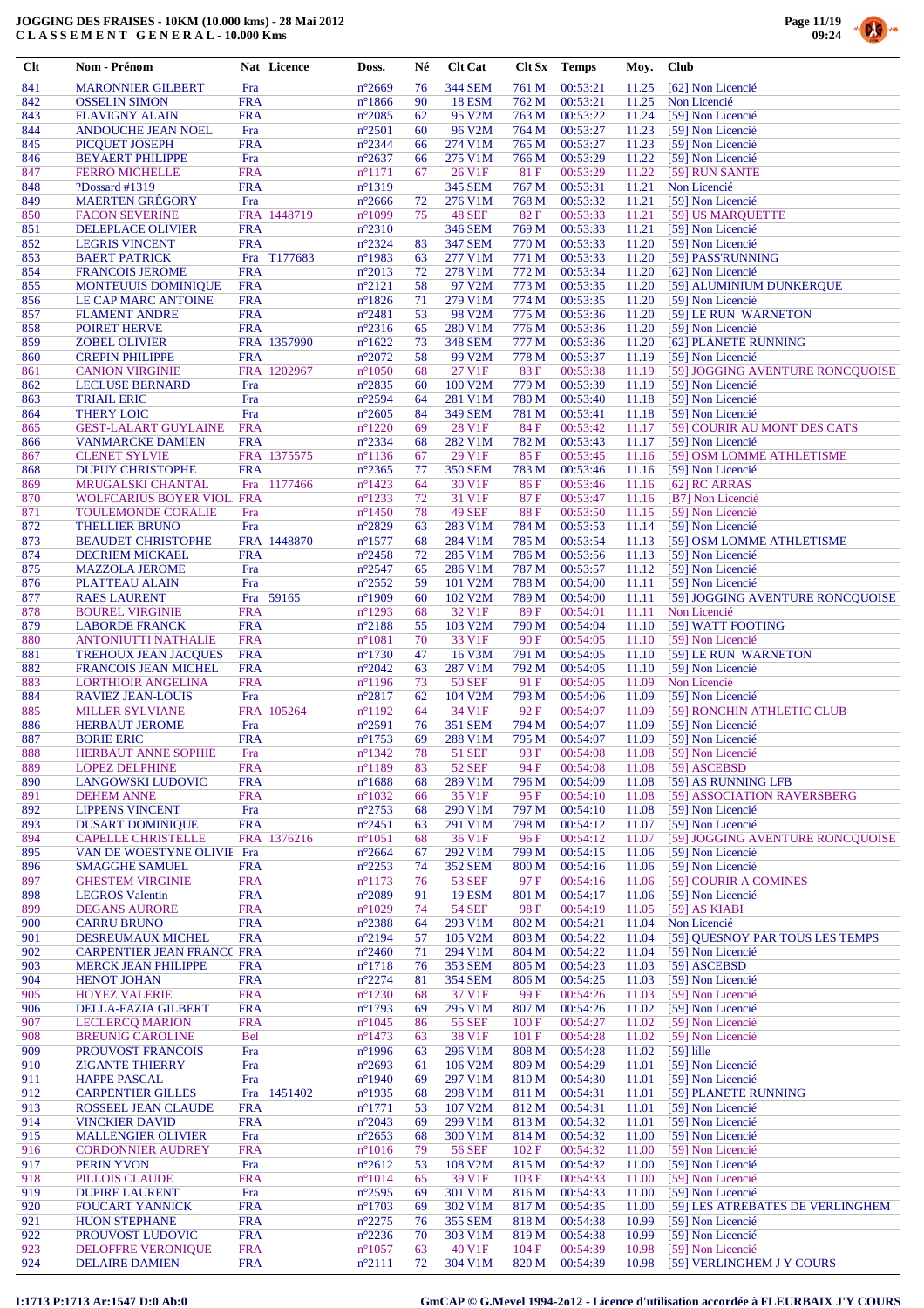



| Clt        | Nom - Prénom                                          |                          | Nat Licence | Doss.                               | Né       | <b>Clt Cat</b>               |                | Clt Sx Temps         | Moy.           | <b>Club</b>                            |
|------------|-------------------------------------------------------|--------------------------|-------------|-------------------------------------|----------|------------------------------|----------------|----------------------|----------------|----------------------------------------|
| 925        | <b>NEMRI DAVID</b>                                    | Fra                      |             | $n^{\circ}2551$                     | 78       | <b>356 SEM</b>               | 821 M          | 00:54:39             | 10.98          | [59] Non Licencié                      |
| 926        | <b>NEUVILLE GUY</b>                                   | <b>FRA</b>               |             | $n^{\circ}2232$                     | 64       | 305 V1M                      | 822 M          | 00:54:40             | 10.98          | [59] COURIR A COMINES                  |
| 927        | PLANQUELLE MAGALI                                     | Fra                      |             | $n^{\circ}$ 1354                    | 74       | <b>57 SEF</b>                | 105F           | 00:54:41             | 10.97          | [62] Non Licencié                      |
| 928        | DAGBERT JEAN FRANCOIS                                 | <b>FRA</b>               |             | $n^{\circ}2279$                     | 69       | 306 V1M                      | 823 M          | 00:54:42             | 10.97          | [59] LIDL LESQUIN S'OXYGENE            |
| 929        | <b>DUREZ LYONEL</b>                                   | <b>FRA</b>               |             | $n^{\circ}2106$                     | 86       | <b>357 SEM</b>               | 824 M          | 00:54:46             | 10.96          | [59] Non Licencié                      |
| 930        | <b>MACGREGOR CHANTAL</b>                              |                          | FRA 1317762 | $n^{\circ}1070$                     | 57       | 5 V <sub>2F</sub>            | 106F           | 00:54:47             | 10.96          | [59] US MARQUETTE                      |
| 931        | <b>DUBOIS JEAN-MICHEL</b>                             | Fra                      |             | $n^{\circ}$ 1976                    | 57       | 109 V2M                      | 825 M          | 00:54:47             | 10.95          | [62] Non Licencié                      |
| 932        | <b>MONEGER BERNARD</b>                                | Fra                      |             | $n^{\circ}2822$                     | 48       | 17 V3M                       | 826 M          | 00:54:48             | 10.95          | [59] Non Licencié                      |
| 933        | <b>LACAZE PHILIPPE</b>                                | <b>FRA</b>               |             | $n^{\circ}2071$                     | 61       | 110 V2M                      | 827 M          | 00:54:48             | 10.95          | [59] Non Licencié                      |
| 934        | <b>CAMMISULI FABIENNE</b>                             | <b>FRA</b>               |             | $n^{\circ}1290$                     | 62       | 6 V <sub>2F</sub>            | 107F           | 00:54:51             | 10.94          | Non Licencié                           |
| 935        | <b>DELHOMME NICOLAS</b>                               | Fra                      |             | $n^{\circ}2794$                     | 72       | 307 V1M                      | 828 M          | 00:54:51             | 10.94          | [59] Non Licencié                      |
| 936        | <b>DION RICHARD</b>                                   |                          | FRA 1455771 | $n^{\circ}1628$                     | 76       | <b>358 SEM</b>               | 829 M          | 00:54:52             | 10.94          | [59] HEM ATHLETIC CLUB                 |
| 937        | <b>FIERENS SEBASTIEN</b>                              | Fra                      |             | $n^{\circ}2703$                     | 76       | <b>359 SEM</b>               | 830 M          | 00:54:53             | 10.93          | [59] Non Licencié                      |
| 938        | <b>FACON MARYSE</b>                                   | <b>FRA</b>               |             | $n^{\circ}1198$                     | 53       | 7 V <sub>2</sub> F           | 108 F          | 00:54:54             | 10.93          | [59] PHALEMPIN AC                      |
| 939        | <b>PARENT SYLVIE</b>                                  | Fra                      |             | $n^{\circ}$ 1430                    | 67       | 41 V1F                       | 109F           | 00:54:54             | 10.93          | [62] Non Licencié                      |
| 940        | <b>D'ARCANO ISABELLE</b>                              | <b>FRA</b>               |             | $n^{\circ}1049$                     | 80       | <b>58 SEF</b>                | 110F           | 00:54:54             | 10.93          | [59] CE TRANSPOLE SECTION JOGGING      |
| 941        | <b>DEVOS FABRICE</b>                                  | <b>FRA</b>               |             | $n^{\circ}2038$                     | 69       | 308 V1M                      | 831 M          | 00:54:55             | 10.93          | [59] Non Licencié                      |
| 942        | <b>GELLENS MATTHIEU</b>                               | <b>FRA</b>               |             | $n^{\circ}2237$                     | 64       | 309 V1M                      | 832 M          | 00:54:57             | 10.92          | [59] Non Licencié                      |
| 943<br>944 | <b>BROUTIN PIERRE</b>                                 | Fra<br>Fra               |             | $n^{\circ}2837$<br>$n^{\circ}2531$  | 67<br>63 | 310 V1M                      | 833 M          | 00:55:00<br>00:55:00 | 10.91<br>10.91 | [59] Non Licencié                      |
| 945        | <b>FARVACQUES PETERS</b><br><b>HERBAUT CHRISTOPHE</b> | Fra                      |             | $n^{\circ}2842$                     | 64       | 311 V1M<br>312 V1M           | 834 M<br>835 M | 00:55:00             | 10.91          | [59] Non Licencié<br>[59] Non Licencié |
| 946        | <b>DEGOBERT OLIVIER</b>                               | Fra                      |             | $n^{\circ}2694$                     | 66       | 313 V1M                      | 836 M          | 00:55:01             | 10.91          | [59] Non Licencié                      |
| 947        | <b>HAMKACHE AHMED</b>                                 | <b>FRA</b>               |             | $n^{\circ}$ 1755                    | 57       | 111 V <sub>2</sub> M         | 837 M          | 00:55:01             | 10.91          | [59] Non Licencié                      |
| 948        | <b>BILLAUD PATRICE</b>                                | <b>FRA</b>               |             | $n^{\circ}2486$                     | 72       | 314 V1M                      | 838 M          | 00:55:01             | 10.91          | [59] Non Licencié                      |
| 949        | <b>LE CAP CORINNE</b>                                 | <b>FRA</b>               |             | $n^{\circ}$ 1255                    | 76       | <b>59 SEF</b>                | 111 F          | 00:55:03             | 10.90          | [59] Non Licencié                      |
| 950        | <b>IMOULOUDENE HASSAN</b>                             | <b>FRA</b>               |             | $n^{\circ}2297$                     | 72       | 315 V1M                      | 839 M          | 00:55:04             | 10.90          | [59] Non Licencié                      |
| 951        | <b>MARILLIER CHRYSTELLE</b>                           | Fra                      |             | $n^{\circ}$ 1337                    | 77       | <b>60 SEF</b>                | 112F           | 00:55:04             | 10.90          | [59] Non Licencié                      |
| 952        | <b>LAMIAUX ISABELLE</b>                               |                          | FRA 1122947 | $n^{\circ}$ 1258                    | 71       | 42 V1F                       | 113F           | 00:55:04             | 10.90          | [59] LILLE METROPOLE ATHLETISME        |
| 953        | <b>VEREIN ANNICK</b>                                  | Fra                      | 1217429     | $n^{\circ}$ 1335                    | 65       | 43 V1F                       | 114 F          | 00:55:04             | 10.90          | [59] LILLE METROPOLE ATHLETISME        |
| 954        | <b>LESAGE PASCAL</b>                                  | <b>FRA</b>               |             | $n^{\circ}2386$                     | 54       | 112 V2M                      | 840 M          | 00:55:08             | 10.89          | Non Licencié                           |
| 955        | JOVENET FRISCH NATHALI FRA                            |                          |             | $n^{\circ}$ 1237                    | 65       | 44 V1F                       | 115F           | 00:55:09             | 10.88          | [59] Non Licencié                      |
| 956        | <b>JOING ISABELLE</b>                                 | Fra                      |             | $n^{\circ}$ 1334                    | 78       | <b>61 SEF</b>                | 116F           | 00:55:10             | 10.88          | [59] Non Licencié                      |
| 957        | <b>CACHERAT THIERRY</b>                               | Fra                      | T175626     | $n^{\circ}$ 1903                    | 71       | 316 V1M                      | 841 M          | 00:55:10             | 10.88          | [59] PASS'RUNNING                      |
| 958        | <b>DURIBREU PHILIPPE</b>                              | <b>FRA</b>               |             | $n^{\circ}2146$                     | 65       | 317 V1M                      | 842 M          | 00:55:11             | 10.87          | [59] Non Licencié                      |
| 959        | <b>GRILL TOM</b>                                      | Fra                      |             | $n^{\circ}2645$                     | 93       | <b>10 JUM</b>                | 843 M          | 00:55:13             | 10.87          | [59] Non Licencié                      |
| 960        | <b>MOREL JIMMY</b>                                    | <b>FRA</b>               |             | $n^{\circ}1689$                     | 79       | <b>360 SEM</b>               | 844 M          | 00:55:13             | 10.87          | [59] AS RUNNING LFB                    |
| 961        | <b>LASSERON FREDERIC</b>                              | Fra                      |             | $n^{\circ}1897$                     | 67       | 318 V1M                      | 845 M          | 00:55:15             | 10.86          | [59] Non Licencié                      |
| 962        | <b>PATTYN GREGORY</b>                                 | <b>FRA</b>               |             | $n^{\circ}1653$                     | 75       | <b>361 SEM</b>               | 846 M          | 00:55:16             | 10.86          | [59] FOULEES SAINGHINOISES             |
| 963        | <b>ROBBE PHILIPPE</b>                                 | <b>FRA</b>               |             | $n^{\circ}2298$                     | 71       | 319 V1M                      | 847 M          | 00:55:16             | 10.86          | [59] Non Licencié                      |
| 964        | <b>LIBERT DOROTHEE</b>                                | <b>FRA</b>               |             | $n^{\circ}1203$                     | 74       | 62 SEF                       | 117F           | 00:55:19             | 10.85          | [59] LESAFFRE                          |
| 965        | <b>BONNEEL ANDRE</b>                                  | <b>FRA</b>               |             | $n^{\circ}2165$                     | 68       | 320 V1M                      | 848 M          | 00:55:19             | 10.85          | [59] Non Licencié                      |
| 966        | APPOURCHAUX CHRISTOPI Fra                             |                          |             | $n^{\circ}2741$                     | 82       | <b>362 SEM</b>               | 849 M          | 00:55:19             | 10.85          | [59] Non Licencié                      |
| 967        | <b>SAGOT YANNICK</b>                                  | <b>FRA</b>               |             | $n^{\circ}1617$                     | 64       | 321 V1M                      | 850 M          | 00:55:19             | 10.85          | [59] THALES                            |
| 968        | <b>CAMPION CHRISTINE</b>                              |                          | FRA 685571  | $n^{\circ}1111$                     | 71       | 45 V1F                       | 118F           | 00:55:23             | 10.84          | [59] OSM LOMME ATHLETISME              |
| 969<br>970 | <b>MARTIN BLAISE</b>                                  | <b>FRA</b><br><b>FRA</b> |             | $n^{\circ}2044$                     | 63<br>96 | 322 V1M                      | 851 M          | 00:55:25             | 10.83          | [59] Non Licencié                      |
| 971        | <b>GOBBI ROMAIN</b><br><b>PICAVET LAURIE</b>          | <b>FRA</b>               |             | $n^{\circ}2247$<br>$n^{\circ}1028$  | 83       | <b>10 CAM</b><br>63 SEF      | 852 M<br>119F  | 00:55:25<br>00:55:25 | 10.83<br>10.83 | [59] Non Licencié<br>[59] AS KIABI     |
| 972        | <b>BOUSSEMART JEREMY</b>                              | <b>FRA</b>               |             | $n^{\circ}2379$                     | 81       | 363 SEM                      | 853 M          | 00:55:26             |                | 10.83 [59] COURIR A COMINES            |
| 973        | <b>ROBAUX HUBERT</b>                                  | Fra                      |             | $n^{\circ}$ 1990                    | 63       | 323 V1M                      | 854 M          | 00:55:27             | 10.82          | [59] Non Licencié                      |
| 974        | <b>BERTOLASO AURÉLIEN</b>                             | Fra                      |             | $n^{\circ}2619$                     | 85       | 364 SEM                      | 855 M          | 00:55:28             | 10.82          | [59] Non Licencié                      |
| 975        | PENNEL LOIC                                           | <b>FRA</b>               |             | $n^{\circ}2482$                     | 73       | <b>365 SEM</b>               | 856 M          | 00:55:28             | 10.82          | [59] Non Licencié                      |
| 976        | PRINCE JEAN LUC                                       | <b>FRA</b>               |             | $n^{\circ}1790$                     | 68       | 324 V1M                      | 857 M          | 00:55:29             | 10.82          | [59] Non Licencié                      |
| 977        | <b>MERVEILLE PIERRE</b>                               | Fra                      |             | $n^{\circ}2738$                     | 55       | 113 V2M                      | 858 M          | 00:55:30             | 10.81          | [59] Non Licencié                      |
| 978        | <b>CARLIER VALERIE</b>                                | <b>FRA</b>               |             | $n^{\circ}1200$                     | 68       | 46 V1F                       | 120F           | 00:55:30             | 10.81          | [59] Non Licencié                      |
| 979        | <b>VITSE PASCAL</b>                                   |                          | FRA 1288792 | $n^{\circ}1824$                     | 68       | 325 V1M                      | 859 M          | 00:55:31             | 10.81          | [59] OSM LOMME ATHLETISME              |
| 980        | <b>ANSEL SAVITHA</b>                                  | <b>FRA</b>               |             | $n^{\circ}1302$                     | 69       | 47 V1F                       | 121 F          | 00:55:32             | 10.81          | [59] Non Licencié                      |
| 981        | <b>TAFFIN AURORE</b>                                  | <b>FRA</b>               |             | $n^{\circ}1140$                     | 73       | <b>64 SEF</b>                | 122F           | 00:55:32             | 10.80          | Non Licencié                           |
| 982        | <b>ROLLION THOMAS</b>                                 | <b>FRA</b>               |             | $n^{\circ}1792$                     | 82       | <b>366 SEM</b>               | 860 M          | 00:55:33             | 10.80          | [59] Non Licencié                      |
| 983        | <b>LECOUFFE FRANCOIS</b>                              | Fra                      |             | $n^{\circ}2650$                     | 73       | <b>367 SEM</b>               | 861 M          | 00:55:33             | 10.80          | [59] Non Licencié                      |
| 984        | <b>DELANNOY PIERRE</b>                                | <b>FRA</b>               |             | $n^{\circ}2219$                     | 76       | <b>368 SEM</b>               | 862 M          | 00:55:37             | 10.79          | [59] Non Licencié                      |
| 985        | <b>CARRIERE CYRIL</b>                                 | <b>FRA</b>               |             | $n^{\circ}2403$                     | 74       | <b>369 SEM</b>               | 863 M          | 00:55:40             | 10.78          | Non Licencié                           |
| 986        | <b>DURANTE PATRICK</b>                                | Fra                      |             | $n^{\circ}2590$                     | 75       | 370 SEM                      | 864 M          | 00:55:42             | 10.77          | [59] Non Licencié                      |
| 987        | <b>WILLAEY DIDIER</b>                                 | Fra                      |             | $n^{\circ}2662$                     | 72       | 326 V1M                      | 865 M          | 00:55:43             | 10.77          | [59] Non Licencié                      |
| 988        | <b>CARRU SYLVIE</b>                                   | <b>FRA</b>               |             | $n^{\circ}$ 1134                    | 66       | 48 V1F                       | 123 F          | 00:55:44             | 10.77          | [62] Non Licencié                      |
| 989        | <b>DEVAUX MICHEL</b>                                  | <b>FRA</b>               |             | $n^{\circ}2153$                     | 59       | 114 V <sub>2</sub> M         | 866 M          | 00:55:46             | 10.76          | [59] Non Licencié                      |
| 990        | MONSOREZ CATHERINE                                    | <b>FRA</b>               |             | $n^{\circ}1127$                     | 59       | 8 V <sub>2F</sub>            | 124F           | 00:55:47             | 10.76          | [59] Non Licencié                      |
| 991        | <b>MAYEUR MONIQUE</b>                                 | <b>FRA</b>               |             | $n^{\circ}$ 1244                    | 62       | 9 V <sub>2F</sub><br>327 V1M | 125 F          | 00:55:48<br>00:55:48 | 10.75          | [59] Non Licencié                      |
| 992<br>993 | <b>LETENEUR OLIVIER</b>                               | <b>FRA</b>               |             | $n^{\circ}2265$                     | 69<br>79 | <b>65 SEF</b>                | 867 M          | 00:55:49             | 10.75          | [59] Non Licencié                      |
| 994        | <b>SPRIMONT AURELIE</b><br><b>QEDDAR MOHAMED</b>      | Fra<br><b>FRA</b>        |             | $n^{\circ}$ 1398<br>$n^{\circ}2180$ | 75       | 371 SEM                      | 126F<br>868 M  | 00:55:49             | 10.75<br>10.75 | [59] Non Licencié<br>[59] Non Licencié |
| 995        | <b>BELPOIS GABRIELLE</b>                              |                          | GER 1382506 | $n^{\circ}1113$                     | 64       | 49 V1F                       | 127 F          | 00:55:52             | 10.74          | [59] OSM LOMME ATHLETISME              |
| 996        | <b>DUCROQUET GHISLAIN</b>                             | <b>FRA</b>               |             | $n^{\circ}2009$                     | 59       | 115 V2M                      | 869 M          | 00:55:53             | 10.74          | [59] Non Licencié                      |
| 997        | <b>LEROY OLIVIER</b>                                  | Fra                      |             | $n^{\circ}2673$                     | 74       | <b>372 SEM</b>               | 870 M          | 00:55:54             | 10.74          | [62] Non Licencié                      |
| 998        | <b>BATAILLE THIBAUT</b>                               | Fra                      |             | $n^{\circ}2658$                     | 79       | 373 SEM                      | 871 M          | 00:55:55             | 10.73          | [59] Non Licencié                      |
| 999        | <b>MOLCRETTE BASTIEN</b>                              | <b>FRA</b>               |             | $n^{\circ}1773$                     | 95       | 11 CAM                       | 872 M          | 00:55:55             | 10.73          | [59] Non Licencié                      |
| 1000       | <b>MOREAU RITA</b>                                    | <b>FRA</b>               |             | $n^{\circ}1118$                     | 52       | 2 V3F                        | 128 F          | 00:55:56             | 10.73          | $[59]$ ECLA                            |
| 1001       | MOLCRETTE LAURENT                                     | <b>FRA</b>               |             | $n^{\circ}1772$                     | 65       | 328 V1M                      | 873 M          | 00:55:56             | 10.73          | [59] Non Licencié                      |
| 1002       | <b>MAISIERES VIVIANE</b>                              | <b>FRA</b>               |             | $n^{\circ}1292$                     | 62       | 10 V <sub>2F</sub>           | 129F           | 00:55:58             | 10.72          | Non Licencié                           |
| 1003       | <b>KASSAB MOHAMED</b>                                 | Fra                      |             | $n^{\circ}2846$                     | 80       | <b>374 SEM</b>               | 874 M          | 00:56:00             | 10.72          | [59] Non Licencié                      |
| 1004       | <b>CATTEAU PASCAL</b>                                 | <b>FRA</b>               |             | $n^{\circ}2081$                     | 63       | 329 V1M                      | 875 M          | 00:56:01             | 10.71          | [59] Non Licencié                      |
| 1005       | <b>GOUILLER THIBAUT</b>                               | Fra                      |             | $n^{\circ}2732$                     | 78       | 375 SEM                      | 876 M          | 00:56:02             | 10.71          | [59] Non Licencié                      |
| 1006       | <b>MEURISSE FABIEN</b>                                | Fra                      |             | $n^{\circ}2799$                     | 67       | 330 V1M                      | 877 M          | 00:56:02             | 10.71          | [59] Non Licencié                      |
| 1007       | <b>MAYEUR PIERRE LOUIS</b>                            | <b>FRA</b>               |             | $n^{\circ}2306$                     | 95       | 12 CAM                       | 878 M          | 00:56:03             | 10.71          | [59] Non Licencié                      |
| 1008       | <b>RENARD CHARLOTTE</b>                               | Fra                      |             | $n^{\circ}1341$                     | 80       | <b>66 SEF</b>                | 130 F          | 00:56:04             | 10.70          | [59] Non Licencié                      |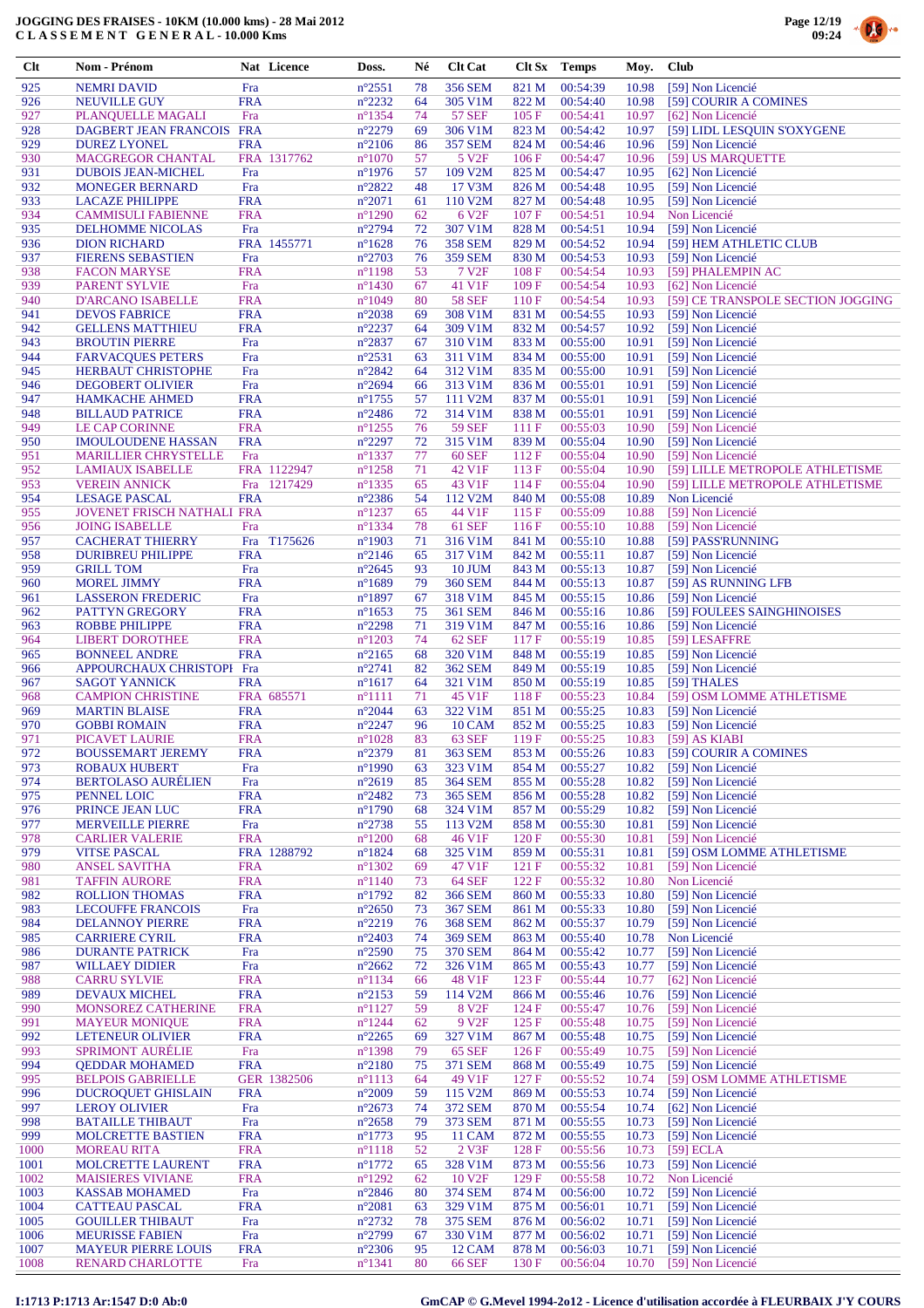

| $Cl$         | <b>Nom - Prénom</b>                                    |                          | Nat Licence | Doss.                               | Né       | <b>Clt Cat</b>                         | Clt Sx                    | <b>Temps</b>         | Moy.           | <b>Club</b>                                    |
|--------------|--------------------------------------------------------|--------------------------|-------------|-------------------------------------|----------|----------------------------------------|---------------------------|----------------------|----------------|------------------------------------------------|
| 1009         | <b>LELIEVRE LAURENT</b>                                | Fra                      |             | $n^{\circ}2643$                     | 67       | 331 V1M                                | 879 M                     | 00:56:04             | 10.70          | [62] Non Licencié                              |
| 1010         | PASTANT PAUL                                           |                          | FRA 1117392 | $n^{\circ}$ 1589                    | 53       | 116 V <sub>2</sub> M                   | 880 M                     | 00:56:06             | 10.70          | [59] JOGGING AVENTURE RONCQUOISE               |
| 1011         | <b>JOURNAUX MARC</b>                                   | <b>FRA</b>               |             | $n^{\circ}1769$                     | 67       | 332 V1M                                | 881 M                     | 00:56:07             | 10.69          | [59] Non Licencié                              |
| 1012         | <b>DEGRAEVE JEAN PIERRE</b>                            | <b>FRA</b>               |             | $n^{\circ}2171$                     | 67       | 333 V1M<br>11 V <sub>2F</sub>          | 882 M                     | 00:56:09             | 10.69          | [59] Non Licencié                              |
| 1013<br>1014 | <b>SLIMANE MOUFIDA</b><br><b>NOE GEORGES</b>           | <b>FRA</b><br><b>FRA</b> |             | $n^{\circ}1091$<br>$n^{\circ}2052$  | 62<br>69 | 334 V1M                                | 131 F<br>883 M            | 00:56:09<br>00:56:12 | 10.69<br>10.68 | [59] Non Licencié<br>[59] Non Licencié         |
| 1015         | <b>DERAM GERALDINE</b>                                 | <b>FRA</b>               |             | $n^{\circ}$ 1307                    | 82       | <b>67 SEF</b>                          | 132F                      | 00:56:13             | 10.67          | [59] VERLINGHEM J Y COURS                      |
| 1016         | <b>WARTEL WILLY</b>                                    | Fra                      |             | $n^{\circ}$ 1987                    | 79       | 376 SEM                                | 884 M                     | 00:56:14             | 10.67          | [59] Non Licencié                              |
| 1017         | <b>MICOUD GAUTHIER</b>                                 | Fra                      |             | $n^{\circ}2548$                     | 78       | <b>377 SEM</b>                         | 885 M                     | 00:56:18             | 10.66          | [59] Non Licencié                              |
| 1018         | <b>DEMARET SCHNEIDER VIRI FRA</b>                      |                          |             | $n^{\circ}1165$                     | 69       | 50 V1F                                 | 133 F                     | 00:56:19             | 10.65          | [59] Non Licencié                              |
| 1019<br>1020 | <b>CHIARENZA CATALDO</b>                               | Ita<br><b>FRA</b>        |             | $n^{\circ}2765$                     | 64<br>69 | 335 V1M                                | 886 M                     | 00:56:20             | 10.65<br>10.65 | [59] Non Licencié<br>[59] Non Licencié         |
| 1021         | <b>DESCAMPS VALERIE</b><br><b>DEBAISIEUX FRANÇOIS</b>  | Fra                      | 1413964     | $n^{\circ}1044$<br>$n^{\circ}$ 1925 | 95       | 51 V1F<br>13 CAM                       | 134 F<br>887 M            | 00:56:20<br>00:56:20 | 10.65          | [59] OSM LOMME ATHLETISME                      |
| 1022         | PRUVOST GUY                                            | Fra                      |             | $n^{\circ}2701$                     | 47       | 18 V3M                                 | 888 M                     | 00:56:22             | 10.65          | [59] Non Licencié                              |
| 1023         | <b>QUIVRON JEAN-PAUL</b>                               |                          | FRA 119810  | $n^{\circ}$ 1787                    | 44       | 19 V3M                                 | 889 M                     | 00:56:23             | 10.64          | [59] ATHLE HALLUIN-VAL-DE-LYS                  |
| 1024         | <b>SYX SYLVIE</b>                                      | <b>FRA</b>               |             | $n^{\circ}1162$                     | 66       | 52 V1F                                 | 135 F                     | 00:56:23             | 10.64          | [59] Non Licencié                              |
| 1025         | POTTIE SÉBASTIEN                                       | Fra                      |             | $n^{\circ}2695$                     | 67       | 336 V1M                                | 890 M                     | 00:56:24             | 10.64          | [59] Non Licencié                              |
| 1026<br>1027 | <b>BERCHE BENOIT</b><br><b>DELMARRE XAVIER</b>         | <b>FRA</b><br><b>FRA</b> |             | $n^{\circ}1690$<br>$n^{\circ}2406$  | 72<br>64 | 337 V1M<br>338 V1M                     | 891 M<br>892 M            | 00:56:27<br>00:56:27 | 10.63<br>10.63 | [59] AS RUNNING LFB<br>Non Licencié            |
| 1028         | <b>MARTINS JOSÉ</b>                                    | Por                      |             | $n^{\circ}2755$                     | 64       | 339 V1M                                | 893 M                     | 00:56:29             | 10.63          | [59] Non Licencié                              |
| 1029         | <b>BACHELET MICHEL</b>                                 | Fra                      |             | $n^{\circ}2676$                     | 57       | 117 V2M                                | 894 M                     | 00:56:31             | 10.62          | [59] Non Licencié                              |
| 1030         | PENEZ VALENTINE                                        | Fra                      |             | $n^{\circ}$ 1389                    | 93       | 3 JUF                                  | 136F                      | 00:56:31             | 10.62          | [59] Non Licencié                              |
| 1031         | <b>WANTIEZ LAETITIA</b>                                | Fra                      |             | $n^{\circ}$ 1386                    | 67       | 53 V1F                                 | 137 F                     | 00:56:32             | 10.62          | [59] Non Licencié                              |
| 1032         | <b>LEGAIE ALAIN</b>                                    | <b>FRA</b>               |             | $n^{\circ}2063$                     | 71       | 340 V1M                                | 895 M                     | 00:56:33             | 10.61          | [59] Non Licencié                              |
| 1033<br>1034 | DEBROUCKER MELANIE<br><b>DEGHESELLE JEROME</b>         | Fra<br>Fra               |             | $n^{\circ}$ 1451<br>$n^{\circ}2519$ | 73<br>77 | <b>68 SEF</b><br><b>378 SEM</b>        | 138F<br>896 M             | 00:56:33<br>00:56:34 | 10.61<br>10.61 | [59] Non Licencié<br>[59] Non Licencié         |
| 1035         | <b>POTIER ALAIN</b>                                    | <b>FRA</b>               |             | $n^{\circ}2354$                     | 68       | 341 V1M                                | 897 M                     | 00:56:34             | 10.61          | [59] FOULEES PONT A MARCQUOISES                |
| 1036         | <b>VERVAEKE PHILIPPE</b>                               | <b>FRA</b>               |             | $n^{\circ}2459$                     | 65       | 342 V1M                                | 898 M                     | 00:56:35             | 10.61          | [59] Non Licencié                              |
| 1037         | <b>LEBOUTEILLER CEDRIC</b>                             | Fra                      |             | $n^{\circ}2761$                     | 77       | <b>379 SEM</b>                         | 899 M                     | 00:56:36             | 10.60          | [59] Non Licencié                              |
| 1038         | <b>CLEP JEAN-JACOUES</b>                               |                          | FRA 207167  | $n^{\circ}1641$                     | 52       | 20 V3M                                 | 900 M                     | 00:56:39             | 10.59          | [59] JOGGING AVENTURE RONCOUOISE               |
| 1039         | <b>VERSCHAVE MATTHIEU</b>                              | <b>FRA</b>               |             | $n^{\circ}2372$                     | 89       | <b>380 SEM</b>                         | 901 M                     | 00:56:39             | 10.59          | [58] Non Licencié                              |
| 1040<br>1041 | <b>DIERKENS CHRISTOPHE</b><br><b>HARDY LOUIS MARIE</b> | <b>FRA</b><br><b>FRA</b> |             | $n^{\circ}2479$<br>$n^{\circ}1715$  | 79<br>55 | <b>381 SEM</b><br>118 V <sub>2</sub> M | 902 M<br>903 M            | 00:56:40<br>00:56:42 | 10.59<br>10.58 | [59] Non Licencié<br>[59] ASCEBSD              |
| 1042         | ROYER JEAN CHRISTOPHE                                  | Fra                      |             | $n^{\circ}2848$                     | 67       | 343 V1M                                | 904 M                     | 00:56:44             | 10.58          | [59] Non Licencié                              |
| 1043         | <b>DICKX STÉPHANE</b>                                  | Fra                      |             | $n^{\circ}2809$                     | 65       | 344 V1M                                | 905 M                     | 00:56:45             | 10.58          | [59] Non Licencié                              |
| 1044         | <b>MOENECLAEY REGIS</b>                                | Fra                      |             | $n^{\circ}2599$                     | 46       | 21 V3M                                 | 906 M                     | 00:56:46             | 10.57          | [59] Non Licencié                              |
| 1045         | <b>BRIETZ GERALD</b>                                   | <b>FRA</b>               |             | $n^{\circ}1687$                     | 77       | <b>382 SEM</b>                         | 907 M                     | 00:56:47             | 10.57          | [59] AS RUNNING LFB                            |
| 1046<br>1047 | <b>WARAS NICOLAS</b><br><b>LOONIS VIRGINIE</b>         | Fra<br><b>FRA</b>        |             | $n^{\circ}2816$<br>$n^{\circ}1104$  | 82<br>74 | <b>383 SEM</b><br><b>69 SEF</b>        | 908 M<br>139F             | 00:56:47<br>00:56:49 | 10.57<br>10.56 | [59] Non Licencié<br>[62] Non Licencié         |
| 1048         | <b>LEITE AMELIA</b>                                    |                          | FRA 558657  | $n^{\circ}1207$                     | 69       | 54 V1F                                 | 140 F                     | 00:56:51             | 10.55          | [59] AC WAMBRECHIES                            |
| 1049         | <b>LEDOUX SÉBASTIEN</b>                                | Fra                      |             | $n^{\circ}2749$                     | 73       | <b>384 SEM</b>                         | 909 M                     | 00:56:54             | 10.54          | [59] Non Licencié                              |
| 1050         | <b>HERBAUT ARNAUD</b>                                  | Fra                      |             | $n^{\circ}2744$                     | 70       | 345 V1M                                | 910 M                     | 00:56:55             | 10.54          | [59] Non Licencié                              |
| 1051         | <b>HERLIN CHRISTOPHE</b>                               | Fra                      |             | $n^{\circ}2656$                     | 57       | 119 V2M                                | 911 M                     | 00:56:55             | 10.54          | [59] Non Licencié                              |
| 1052<br>1053 | PELSENER AURÉLIEN<br><b>GRUSELLE BENOIT</b>            | Fra<br>Fra               |             | $n^{\circ}2620$                     | 84<br>69 | <b>385 SEM</b><br>346 V1M              | 912 M<br>913 M            | 00:56:56             | 10.54<br>10.54 | [59] Non Licencié                              |
| 1054         | <b>CHARLOT PATRICK</b>                                 |                          | FRA 247170  | $n^{\circ}2533$<br>$n^{\circ}1656$  | 57       | 120 V <sub>2</sub> M                   | 914 M                     | 00:56:56<br>00:56:57 | 10.54          | [59] Non Licencié<br>[59] COURIR ENSEMBLE SNCF |
| 1055         | <b>LEROY BERTRAND</b>                                  | <b>FRA</b>               |             | $n^{\circ}2302$                     | 66       | 347 V1M                                | 915 M                     | 00:56:58             | 10.53          | [59] Non Licencié                              |
| 1056         | DI ROSSO GAETAN                                        | Fra                      |             | $n^{\circ}1972$                     | 58       | 121 V2M                                | 916 M                     | 00:57:03             | 10.52          | [62] Non Licencié                              |
| 1057         | <b>DEREUDER LAURENCE</b>                               |                          | FRA 1429116 | $n^{\circ}1212$                     | 64       | 55 V1F                                 | 141 F                     | 00:57:04             | 10.52          | [62] ES ARQUES                                 |
| 1058<br>1059 | STYPUIKOWSKI PATRICE<br><b>DUMONT EMMANUEL</b>         | Fra                      |             | $n^{\circ}1884$<br>$n^{\circ}2705$  | 66<br>74 | 348 V1M<br><b>386 SEM</b>              | 917 M<br>918 <sub>M</sub> | 00:57:06<br>00:57:08 | 10.51<br>10.50 | [59] Non Licencié<br>[59] Non Licencié         |
| 1060         | <b>MANTEL PASCAL</b>                                   | Fra<br>Fra               |             | $n^{\circ}2709$                     | 67       | 349 V1M                                | 919 M                     | 00:57:08             | 10.50          | [62] Non Licencié                              |
| 1061         | <b>BENAICHOUBA OLIVIER</b>                             | Fra                      |             | $n^{\circ}2670$                     | 80       | <b>387 SEM</b>                         | 920 M                     | 00:57:09             | 10.50          | [59] Non Licencié                              |
| 1062         | <b>BURGHGRAVE ALAIN</b>                                | <b>FRA</b>               |             | $n^{\circ}2100$                     | 73       | <b>388 SEM</b>                         | 921 M                     | 00:57:10             | 10.50          | [59] Non Licencié                              |
| 1063         | <b>MOLON BELLINDA</b>                                  | Fra                      |             | $n^{\circ}$ 1417                    | 75       | <b>70 SEF</b>                          | 142 F                     | 00:57:10             | 10.50          | [59] Non Licencié                              |
| 1064         | <b>LARGILLIERE ISABELLE</b>                            | <b>FRA</b>               |             | $n^{\circ}1291$                     | 67       | 56 V1F                                 | 143 F                     | 00:57:12             | 10.49          | Non Licencié<br>[59] Non Licencié              |
| 1065<br>1066 | PONTIER DIDIER<br><b>HOTTIN NADEGE</b>                 | <b>FRA</b><br>Fra        |             | $n^{\circ}2239$<br>$n^{\circ}$ 1381 | 71<br>71 | 350 V1M<br>57 V1F                      | 922 M<br>144 F            | 00:57:13<br>00:57:14 | 10.49<br>10.48 | [59] Non Licencié                              |
| 1067         | <b>COULON SYLVAIN</b>                                  | Fra                      |             | $n^{\circ}2624$                     | 85       | <b>389 SEM</b>                         | 923 M                     | 00:57:15             | 10.48          | [59] Non Licencié                              |
| 1068         | <b>LALAU FREDERIC</b>                                  | <b>FRA</b>               |             | $n^{\circ}2400$                     | 62       | 122 V <sub>2</sub> M                   | 924 M                     | 00:57:15             | 10.48          | Non Licencié                                   |
| 1069         | MILBRANDT ANNICK                                       | <b>FRA</b>               |             | $n^{\circ}$ 1146                    | 51       | 3 V3F                                  | 145 F                     | 00:57:15             | 10.48          | [62] TRI LIEVIN                                |
| 1070         | <b>GOURNAY LAURENT</b>                                 | <b>FRA</b>               |             | $n^{\circ}1608$                     | 65       | 351 V1M                                | 925 M                     | 00:57:16             | 10.48          | [59] LAMY LUTTI                                |
| 1071<br>1072 | DELECROIX DAMIEN<br><b>NAJDA AURELIE</b>               | Fra<br>Fra               |             | $n^{\circ}2631$<br>$n^{\circ}$ 1465 | 81<br>79 | <b>390 SEM</b><br><b>71 SEF</b>        | 926 M<br>146 F            | 00:57:17<br>00:57:17 | 10.48<br>10.48 | [59] Non Licencié<br>[59] Non Licencié         |
| 1073         | <b>COULON CHRISTIAN</b>                                | Fra                      |             | $n^{\circ}2623$                     | 55       | 123 V2M                                | 927 M                     | 00:57:17             | 10.48          | [59] Non Licencié                              |
| 1074         | <b>FOURCROY JACQUES</b>                                | <b>FRA</b>               |             | $n^{\circ}2157$                     | 55       | 124 V <sub>2</sub> M                   | 928 M                     | 00:57:18             | 10.47          | [59] Non Licencié                              |
| 1075         | <b>SZYMANEK SÉBASTIEN</b>                              | Fra                      | 1235603     | $n^{\circ}1911$                     | 71       | 352 V1M                                | 929 M                     | 00:57:20             | 10.47          | [59] AC WAMBRECHIES                            |
| 1076         | <b>BERQUEZ JOEL</b>                                    | <b>FRA</b>               |             | $n^{\circ}2314$                     | 62       | 125 V2M                                | 930 M                     | 00:57:21             | 10.46          | [59] COURSES ET PASSION ST ANDRE               |
| 1077<br>1078 | WYPYCH ISABELLE<br><b>DELSAUT CORENTIN</b>             | <b>FRA</b><br><b>FRA</b> |             | $n^{\circ}1040$<br>$n^{\circ}2139$  | 61<br>70 | 12 V <sub>2F</sub><br>353 V1M          | 147 F<br>931 M            | 00:57:21<br>00:57:22 | 10.46<br>10.46 | [59] Non Licencié<br>[59] Non Licencié         |
| 1079         | <b>COULLARE FRANCK</b>                                 | Fra                      |             | $n^{\circ}2699$                     | 62       | 126 V2M                                | 932 M                     | 00:57:22             | 10.46          | [59] Non Licencié                              |
| 1080         | <b>MAUNOURY THOMAS</b>                                 | Fra                      |             | $n^{\circ}$ 1886                    | 86       | <b>391 SEM</b>                         | 933 M                     | 00:57:23             | 10.46          | [59] Non Licencié                              |
| 1081         | <b>FOSSAERT LAURENT</b>                                | <b>FRA</b>               |             | $n^{\circ}2327$                     | 65       | 354 V1M                                | 934 M                     | 00:57:27             | 10.45          | [59] Non Licencié                              |
| 1082         | <b>MAHIEU ANDRE</b>                                    | Fra                      |             | $n^{\circ}2731$                     | 61       | 127 V2M                                | 935 M                     | 00:57:28             | 10.44          | [59] AG2RLAMONDIALE                            |
| 1083         | <b>GIRARD ODILE</b>                                    | <b>FRA</b>               |             | $n^{\circ}$ 1287                    | 65       | 58 V1F                                 | 148 F                     | 00:57:29             | 10.44          | Non Licencié                                   |
| 1084<br>1085 | <b>CHANTRY ROBIN</b><br><b>KLUGA ISABELLE</b>          | Fra<br><b>FRA</b>        |             | $n^{\circ}2832$<br>$n^{\circ}1043$  | 92<br>61 | <b>20 ESM</b><br>13 V <sub>2F</sub>    | 936 M<br>149 F            | 00:57:29<br>00:57:32 | 10.44<br>10.43 | [59] Non Licencié<br>[62] Non Licencié         |
| 1086         | <b>DOURNEL FABIENNE</b>                                | <b>FRA</b>               |             | $n^{\circ}1122$                     | 64       | 59 V1F                                 | 150F                      | 00:57:32             | 10.43          | [59] Non Licencié                              |
| 1087         | <b>DANSET SOPHIE</b>                                   | <b>FRA</b>               |             | $n^{\circ}1123$                     | 84       | <b>72 SEF</b>                          | 151F                      | 00:57:33             | 10.43          | [59] Non Licencié                              |
| 1088         | <b>BAMBRUGGE SYLVAIN</b>                               | Fra                      | 1421715     | $n^{\circ}1917$                     | 73       | <b>392 SEM</b>                         | 937 M                     | 00:57:33             | 10.43          | [59] OSM LOMME ATHLETISME                      |
| 1089         | <b>SCRIMALI SALVATORE</b>                              | <b>FRA</b>               |             | $n^{\circ}2006$                     | 72       | 355 V1M                                | 938 M                     | 00:57:36             | 10.42          | [59] Non Licencié                              |
| 1090<br>1091 | DELSALLE FATMA<br><b>SALAMA STEPHANE</b>               | <b>FRA</b><br>Fra        |             | $n^{\circ}1047$<br>$n^{\circ}$ 1957 | 68<br>75 | 60 V1F<br>393 SEM                      | 152F<br>939 M             | 00:57:36<br>00:57:36 | 10.42<br>10.42 | [59] Non Licencié<br>[59] Non Licencié         |
| 1092         | <b>DUQUENHEM FRANCIS</b>                               | Fra                      |             | $n^{\circ}2621$                     | 52       | 22 V3M                                 | 940 M                     | 00:57:37             | 10.41          | [59] Non Licencié                              |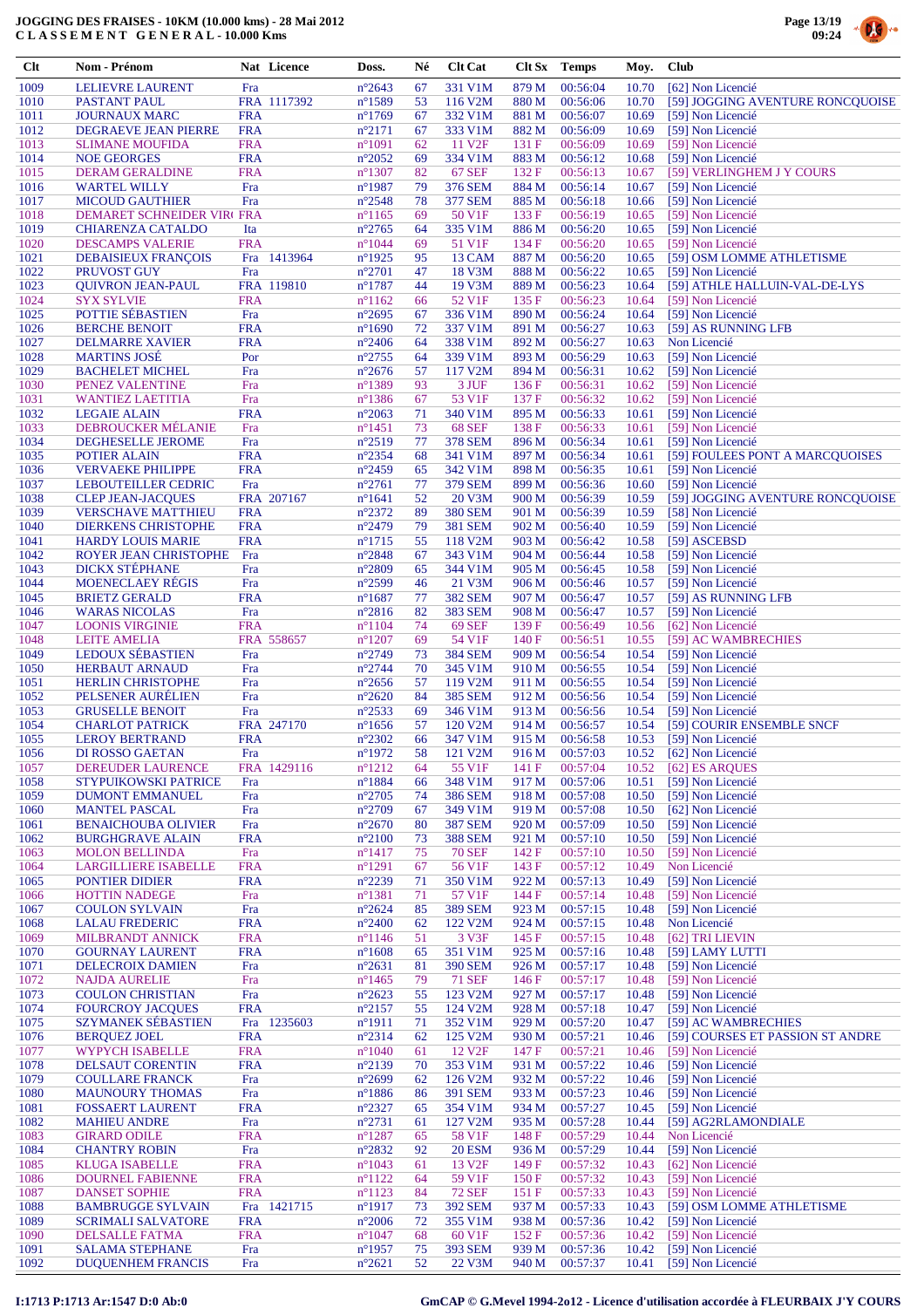

| $Cl$         | Nom - Prénom                                           |                          | Nat Licence | Doss.                               | Né       | <b>Clt Cat</b>                  | Clt Sx         | <b>Temps</b>         | Moy.           | <b>Club</b>                                           |
|--------------|--------------------------------------------------------|--------------------------|-------------|-------------------------------------|----------|---------------------------------|----------------|----------------------|----------------|-------------------------------------------------------|
| 1093         | <b>VANDEVILLE SABINE</b>                               | Fra                      |             | $n^{\circ}$ 1387                    | 67       | 61 V1F                          | 153F           | 00:57:40             | 10.41          | [59] Non Licencié                                     |
| 1094         | <b>MORIVAL MAGALI</b>                                  | <b>FRA</b>               |             | $n^{\circ}1089$                     | 74       | <b>73 SEF</b>                   | 154 F          | 00:57:42             | 10.40          | [59] Non Licencié                                     |
| 1095         | <b>DUJARDIN JEAN PIERRE</b>                            | Fra                      |             | $n^{\circ}1970$                     | 49       | 23 V3M                          | 941 M          | 00:57:42             | 10.40          | [59] Non Licencié                                     |
| 1096<br>1097 | <b>CRESPI FRANCOIS</b><br><b>DRUON SEVERINE</b>        | Fra                      |             | $n^{\circ}1961$                     | 64<br>78 | 356 V1M<br><b>74 SEF</b>        | 942 M<br>155F  | 00:57:45<br>00:57:46 | 10.39          | [59] Non Licencié                                     |
| 1098         | <b>ZAKKA ANTOINE</b>                                   | Fra<br>Fra               |             | $n^{\circ}$ 1462<br>$n^{\circ}2622$ | 84       | <b>394 SEM</b>                  | 943 M          | 00:57:48             | 10.39<br>10.38 | [59] Non Licencié<br>[59] Non Licencié                |
| 1099         | <b>LAMARCHE OLIVIER</b>                                | <b>FRA</b>               |             | $n^{\circ}2323$                     | 63       | 357 V1M                         | 944 M          | 00:57:50             | 10.38          | $[59]$ FAW                                            |
| 1100         | <b>GUILLOT SALOMON THIER Fra</b>                       |                          |             | $n^{\circ}2534$                     | 69       | 358 V1M                         | 945 M          | 00:57:51             | 10.37          | [59] Non Licencié                                     |
| 1101         | <b>MARTEEL JULIEN</b>                                  | <b>FRA</b>               |             | $n^{\circ}2456$                     | 82       | <b>395 SEM</b>                  | 946 M          | 00:57:53             | 10.37          | [59] Non Licencié                                     |
| 1102         | <b>COMBE FLORENCE</b>                                  | <b>FRA</b>               |             | $n^{\circ}1096$                     | 69       | 62 V1F                          | 156F           | 00:57:53             | 10.37          | [59] Non Licencié                                     |
| 1103         | <b>MAROYE THIERRY</b>                                  | Fra                      |             | $n^{\circ}2574$                     | 65       | 359 V1M                         | 947 M          | 00:57:53             | 10.37          | [59] Non Licencié                                     |
| 1104<br>1105 | <b>GUILAIN FLORIAN</b><br><b>BRUNEL BERTRAND</b>       | Fra<br><b>FRA</b>        |             | $n^{\circ}2783$<br>$n^{\circ}2295$  | 76<br>72 | <b>396 SEM</b><br>360 V1M       | 948 M<br>949 M | 00:57:54<br>00:57:55 | 10.36<br>10.36 | [62] Non Licencié<br>[59] Non Licencié                |
| 1106         | DE BLEECKERE CHRISTELL FRA                             |                          |             | $n^{\circ}1084$                     | 71       | 63 V1F                          | 157 F          | 00:57:55             | 10.36          | [59] Non Licencié                                     |
| 1107         | LEGLEYE JEAN CHRISTOPE FRA                             |                          |             | $n^{\circ}2433$                     | 67       | 361 V1M                         | 950 M          | 00:57:56             | 10.36          | Non Licencié                                          |
| 1108         | ROUSSEAUX CLAUDIE                                      | <b>FRA</b>               |             | $n^{\circ}1054$                     | 55       | 14 V <sub>2F</sub>              | 158F           | 00:57:58             | 10.35          | [59] Non Licencié                                     |
| 1109         | VANDENBROUCKE AUDRE' Fra                               |                          |             | $n^{\circ}$ 1378                    | 81       | <b>75 SEF</b>                   | 159F           | 00:57:58             | 10.35          | [59] Non Licencié                                     |
| 1110         | LESTOQUOI CHRISTOPHE                                   | <b>FRA</b>               |             | $n^{\circ}2465$                     | 69       | 362 V1M                         | 951 M          | 00:57:59             | 10.35          | [59] Non Licencié                                     |
| 1111<br>1112 | HERBAUX-LEJEUNE DELPH FRA 1455461<br><b>DUHOT DANY</b> |                          |             | $n^{\circ}1132$                     | 71       | 64 V1F<br>128 V <sub>2</sub> M  | 160F<br>952 M  | 00:57:59             | 10.35          | [59] HEM ATHLETIC CLUB                                |
| 1113         | <b>HOUSSIN JACOUES</b>                                 | <b>FRA</b><br><b>FRA</b> |             | $n^{\circ}1666$<br>$n^{\circ}2103$  | 55<br>64 | 363 V1M                         | 953 M          | 00:57:59<br>00:58:00 | 10.35<br>10.35 | [59] PGI NORDLYS<br>[59] VERLINGHEM J Y COURS         |
| 1114         | <b>BEHARELLE STEPHANE</b>                              | <b>FRA</b>               |             | $n^{\circ}2300$                     | 75       | <b>397 SEM</b>                  | 954 M          | 00:58:01             | 10.34          | [59] Non Licencié                                     |
| 1115         | NEUVILLE GUYLAINE                                      | <b>FRA</b>               |             | $n^{\circ}1166$                     | 70       | 65 V1F                          | 161 F          | 00:58:02             | 10.34          | [59] COURIR A COMINES                                 |
| 1116         | <b>WINTER THIBAUT</b>                                  | Fra                      |             | $n^{\circ}1898$                     | 73       | <b>398 SEM</b>                  | 955 M          | 00:58:02             | 10.34          | [59] Non Licencié                                     |
| 1117         | <b>CLEMENT ELS</b>                                     | <b>FRA</b>               |             | $n^{\circ}1120$                     | 69       | 66 V1F                          | 162F           | 00:58:02             | 10.34          | [59] Non Licencié                                     |
| 1118         | <b>VALLE SYLVIANE</b>                                  | Fra                      |             | $n^{\circ}$ 1442                    | 59       | 15 V <sub>2F</sub>              | 163F           | 00:58:05             | 10.33          | [62] Non Licencié                                     |
| 1119         | <b>LALLEMAND FABIENNE</b>                              | <b>FRA</b>               |             | $n^{\circ}1093$                     | 71       | 67 V1F                          | 164 F          | 00:58:05             | 10.33          | [59] Non Licencié                                     |
| 1120<br>1121 | <b>AMALRIC MICHEL</b><br>LERUSTE FLORENCE              | Fra                      | Fra 806413  | $n^{\circ}1901$<br>$n^{\circ}$ 1356 | 50<br>66 | 24 V3M<br>68 V1F                | 956 M<br>165F  | 00:58:07<br>00:58:08 | 10.32<br>10.32 | [59] JOGGING AVENTURE RONCQUOISE<br>[62] Non Licencié |
| 1122         | <b>FONCELLE JULIEN</b>                                 |                          | FRA 1429500 | $n^{\circ}1810$                     | 74       | <b>399 SEM</b>                  | 957 M          | 00:58:12             | 10.31          | [59] US MARQUETTE                                     |
| 1123         | <b>DESCAMPS THOMAS</b>                                 | <b>FRA</b>               |             | $n^{\circ}2123$                     | 74       | <b>400 SEM</b>                  | 958 M          | 00:58:13             | 10.31          | [59] Non Licencié                                     |
| 1124         | <b>SKORA SYLVIE</b>                                    | Fra                      |             | $n^{\circ}1360$                     | 65       | 69 V1F                          | 166F           | 00:58:14             | 10.31          | [59] Non Licencié                                     |
| 1125         | <b>DEBAUCHERON EMILIE</b>                              | <b>FRA</b>               |             | $n^{\circ}1030$                     | 83       | <b>76 SEF</b>                   | 167F           | 00:58:14             | 10.30          | $[59]$ AS KIABI                                       |
| 1126         | <b>DENYS JOHAN</b>                                     | <b>FRA</b>               |             | $n^{\circ}1784$                     | 57       | 129 V2M                         | 959 M          | 00:58:14             | 10.30          | [59] Non Licencié                                     |
| 1127         | <b>DEBACQ MATHIEU</b>                                  | Fra                      |             | $n^{\circ}2672$                     | 84       | <b>401 SEM</b>                  | 960 M          | 00:58:15             | 10.30          | [62] Non Licencié                                     |
| 1128<br>1129 | <b>MATHE CARINE</b><br><b>GORWECKI STÉPHANIE</b>       | Fra<br>Fra               |             | $n^{\circ}1412$<br>$n^{\circ}1441$  | 84<br>75 | <b>77 SEF</b><br><b>78 SEF</b>  | 168F<br>169F   | 00:58:16<br>00:58:16 | 10.30<br>10.30 | [59] Non Licencié<br>[59] Non Licencié                |
| 1130         | <b>NAYE MICHEL</b>                                     |                          | FRA 976444  | $n^{\circ}1734$                     | 57       | 130 V2M                         | 961 M          | 00:58:16             | 10.30          | [59] PLANETE RUNNING                                  |
| 1131         | <b>CORNU JULIETTE</b>                                  | Fra                      |             | $n^{\circ}$ 1443                    | 84       | <b>79 SEF</b>                   | 170F           | 00:58:16             | 10.30          | [59] Non Licencié                                     |
| 1132         | <b>LHOTELLERIE DAVID</b>                               | Fra                      |             | $n^{\circ}2704$                     | 70       | 364 V1M                         | 962 M          | 00:58:18             | 10.29          | [59] Non Licencié                                     |
| 1133         | <b>FOVET LAURENT</b>                                   | Fra                      |             | $n^{\circ}2700$                     | 70       | 365 V1M                         | 963 M          | 00:58:18             | 10.29          | [59] Non Licencié                                     |
| 1134         | DELVOET SYLVIANE                                       | <b>FRA</b>               |             | $n^{\circ}1214$                     | 69       | 70 V1F                          | 171 F          | 00:58:19             | 10.29          | [59] JOGGING CLUB OUTINORD                            |
| 1135         | <b>HARAKÉ FARAH</b>                                    | Fra                      |             | $n^{\circ}$ 1420                    | 76       | <b>80 SEF</b>                   | 172 F          | 00:58:20             | 10.29          | [59] Non Licencié                                     |
| 1136<br>1137 | <b>GAILLARD FRANCOISE</b><br><b>HOUVIEZ MANUELA</b>    | <b>FRA</b><br><b>FRA</b> |             | $n^{\circ}1147$<br>$n^{\circ}1082$  | 63<br>64 | 71 V1F<br>72 V1F                | 173 F<br>174F  | 00:58:21<br>00:58:24 | 10.29<br>10.27 | [59] PGI NORDLYS<br>[59] Non Licencié                 |
| 1138         | <b>RIGAUT FRANÇOISE</b>                                | Fra                      |             | $n^{\circ}$ 1350                    | 51       | 4 V3F                           | 175 F          | 00:58:27             | 10.27          | [59] Non Licencié                                     |
| 1139         | <b>LOYER EVELYSE</b>                                   | <b>FRA</b>               |             | $n^{\circ}1247$                     | 63       | 73 V1F                          | 176F           | 00:58:29             | 10.26          | [59] ACFNPC                                           |
| 1140         | <b>QUESNEL MURIELLE</b>                                | <b>FRA</b>               |             | $n^{\circ}$ 1246                    | 58       | 16 V <sub>2F</sub>              | 177 F          | 00:58:29             | 10.26          | [59] ACFNPC                                           |
| 1141         | <b>LAVISSE GUILLAUME</b>                               | <b>FRA</b>               |             | $n^{\circ}2172$                     | 75       | 402 SEM                         | 964 M          | 00:58:29             | 10.26          | [59] Non Licencié                                     |
| 1142         | POULET BASTIEN                                         | <b>FRA</b>               |             | $n^{\circ}2053$                     | 76       | <b>403 SEM</b>                  | 965 M          | 00:58:29             | 10.26          | [59] Non Licencié                                     |
| 1143<br>1144 | <b>COVEMAEKER CHRISTIAN</b><br><b>SINGEOT GREGORY</b>  | Fra<br><b>FRA</b>        |             | $n^{\circ}2513$<br>$n^{\circ}2231$  | 66<br>69 | 366 V1M<br>367 V1M              | 966 M<br>967 M | 00:58:35<br>00:58:35 | 10.24<br>10.24 | [59] Non Licencié<br>[59] Non Licencié                |
| 1145         | TOULEMONDE FLORENCE                                    | <b>FRA</b>               |             | $n^{\circ}1193$                     | 74       | <b>81 SEF</b>                   | 178F           | 00:58:35             | 10.24          | [59] Non Licencié                                     |
| 1146         | <b>LEMAIRE KARINA</b>                                  | Fra                      |             | $n^{\circ}$ 1408                    | 67       | 74 V1F                          | 179 F          | 00:58:36             | 10.24          | [59] Non Licencié                                     |
| 1147         | LE CAP JEAN MATHIEU                                    | <b>FRA</b>               |             | $n^{\circ}2104$                     | 76       | <b>404 SEM</b>                  | 968 M          | 00:58:37             | 10.24          | [59] VERLINGHEM J Y COURS                             |
| 1148         | <b>COCHET SANDRINE</b>                                 | Fra                      |             | $n^{\circ}$ 1380                    | 72       | 75 V1F                          | 180F           | 00:58:37             | 10.24          | [59] Non Licencié                                     |
| 1149         | <b>PARENT DIDIER</b>                                   | <b>FRA</b>               |             | $n^{\circ}1667$                     | 69       | 368 V1M                         | 969 M          | 00:58:38             | 10.23          | [59] PGI NORDLYS                                      |
| 1150         | <b>MEROUANE CHRISTIAN</b>                              |                          | FRA 701100  | $n^{\circ}1747$                     | 62       | 131 V2M                         | 970 M          | 00:58:39             | 10.23          | [62] GOHELLE ATHLETISME                               |
| 1151<br>1152 | <b>CAHOREL FANNY</b><br><b>STEVENOOT VINCENT</b>       | <b>FRA</b><br>Fra        |             | $n^{\circ}$ 1308<br>$n^{\circ}2614$ | 77<br>79 | <b>82 SEF</b><br><b>405 SEM</b> | 181 F<br>971 M | 00:58:39<br>00:58:42 | 10.23<br>10.22 | [62] COURS TOUJOURS LEFOREST<br>[59] Non Licencié     |
| 1153         | <b>DEGRYSE IRENE</b>                                   | <b>FRA</b>               |             | $n^{\circ}1108$                     | 58       | 17 V <sub>2</sub> F             | 182 F          | 00:58:44             | 10.22          | [59] Non Licencié                                     |
| 1154         | <b>DOURLENS VERONIQUE</b>                              | <b>FRA</b>               |             | $n^{\circ}$ 1252                    | 64       | 76 V1F                          | 183F           | 00:58:45             | 10.21          | [59] Non Licencié                                     |
| 1155         | LEFEBVRE LAETITIA                                      | <b>FRA</b>               |             | $n^{\circ}1015$                     | 80       | <b>83 SEF</b>                   | 184 F          | 00:58:46             | 10.21          | [59] Non Licencié                                     |
| 1156         | PAPET FREDERIC                                         | <b>FRA</b>               |             | $n^{\circ}1869$                     | 84       | <b>406 SEM</b>                  | 972 M          | 00:58:46             | 10.21          | Non Licencié                                          |
| 1157         | <b>MAHIEU NICOLAS</b>                                  | <b>FRA</b>               |             | $n^{\circ}$ 1796                    | 88       | <b>407 SEM</b>                  | 973 M          | 00:58:47             | 10.21          | [59] Non Licencié                                     |
| 1158         | <b>DESNOULEZ PIERRICK</b>                              | <b>FRA</b>               |             | $n^{\circ}1797$                     | 84       | <b>408 SEM</b>                  | 974 M          | 00:58:47             | 10.21          | [59] Non Licencié                                     |
| 1159<br>1160 | DUMONCHAUX VIRGINIE<br>THULLIEZ ALEXANDRA              | <b>FRA</b><br>Fra        |             | $n^{\circ}1289$<br>$n^{\circ}1367$  | 73<br>80 | <b>84 SEF</b><br><b>85 SEF</b>  | 185 F<br>186F  | 00:58:48<br>00:58:48 | 10.21<br>10.20 | Non Licencié<br>[59] Non Licencié                     |
| 1161         | THEETEN DELPHINE                                       | <b>FRA</b>               |             | $n^{\circ}1191$                     | 71       | 77 V1F                          | 187 F          | 00:58:49             | 10.20          | [59] Non Licencié                                     |
| 1162         | <b>AUTRET ELISABETH</b>                                | Fra                      |             | $n^{\circ}1349$                     | 52       | 5 V3F                           | 188 F          | 00:58:50             | 10.20          | [59] Non Licencié                                     |
| 1163         | POCLET YANN                                            | <b>FRA</b>               |             | $n^{\circ}2393$                     | 74       | <b>409 SEM</b>                  | 975 M          | 00:58:51             | 10.20          | Non Licencié                                          |
| 1164         | <b>HUARD FRANCE ANNE</b>                               | <b>FRA</b>               |             | $n^{\circ}1086$                     | 61       | 18 V <sub>2F</sub>              | 189 F          | 00:58:52             | 10.20          | [59] WASQUEHAL KARATE CLUB                            |
| 1165         | <b>SILVERT AMELIE</b>                                  | <b>FRA</b>               |             | $n^{\circ}1056$                     | 68       | <b>78 V1F</b>                   | 190 F          | 00:58:52             | 10.19          | [59] Non Licencié                                     |
| 1166         | <b>MARTORIATI ALAIN</b>                                | <b>FRA</b>               |             | $n^{\circ}2124$                     | 75       | <b>410 SEM</b>                  | 976 M          | 00:58:53             | 10.19          | [59] Non Licencié                                     |
| 1167<br>1168 | <b>ACQUAERT MARC</b><br><b>RATEL LUCIEN</b>            | <b>FRA</b><br>Fra        |             | $n^{\circ}2175$<br>$n^{\circ}2561$  | 50<br>42 | 25 V3M<br>1 V <sub>4</sub> M    | 977 M<br>978 M | 00:58:54<br>00:58:57 | 10.19<br>10.18 | [59] Non Licencié<br>[62] Non Licencié                |
| 1169         | <b>ELYN CHRISTIANE</b>                                 | <b>FRA</b>               |             | $n^{\circ}1027$                     | 65       | 79 V1F                          | 191F           | 00:58:59             | 10.18          | [59] AS KIABI                                         |
| 1170         | <b>MAHIEU GILLES</b>                                   | Fra                      |             | $n^{\circ}2781$                     | 61       | 132 V2M                         | 979 M          | 00:58:59             | 10.17          | [59] Non Licencié                                     |
| 1171         | <b>DEPECKER VIRGILE</b>                                | <b>FRA</b>               |             | $n^{\circ}2238$                     | 80       | 411 SEM                         | 980 M          | 00:58:59             | 10.17          | [59] Non Licencié                                     |
| 1172         | <b>TIROT BENOIT</b>                                    | <b>FRA</b>               |             | $n^{\circ}1802$                     | 80       | 412 SEM                         | 981 M          | 00:59:00             | 10.17          | [59] Non Licencié                                     |
| 1173         | <b>MOOUET STÉPHANIE</b>                                | Fra                      |             | $n^{\circ}$ 1474                    | 86       | <b>86 SEF</b>                   | 192 F          | 00:59:03             | 10.16          | [59] Non Licencié                                     |
| 1174<br>1175 | DESMET JEAN-MICHEL<br><b>VANCOLEN STEPHANE</b>         | Fra                      | FRA 1295612 | $n^{\circ}2597$<br>$n^{\circ}1648$  | 61       | 133 V2M<br>369 V1M              | 982 M<br>983 M | 00:59:07<br>00:59:07 | 10.15          | [59] Non Licencié<br>[59] CS IBM NORD NORMANDIE       |
| 1176         | <b>GRILL ALEX</b>                                      | Fra                      |             | $n^{\circ}2646$                     | 71<br>95 | 14 CAM                          | 984 M          | 00:59:08             | 10.15<br>10.15 | [59] Non Licencié                                     |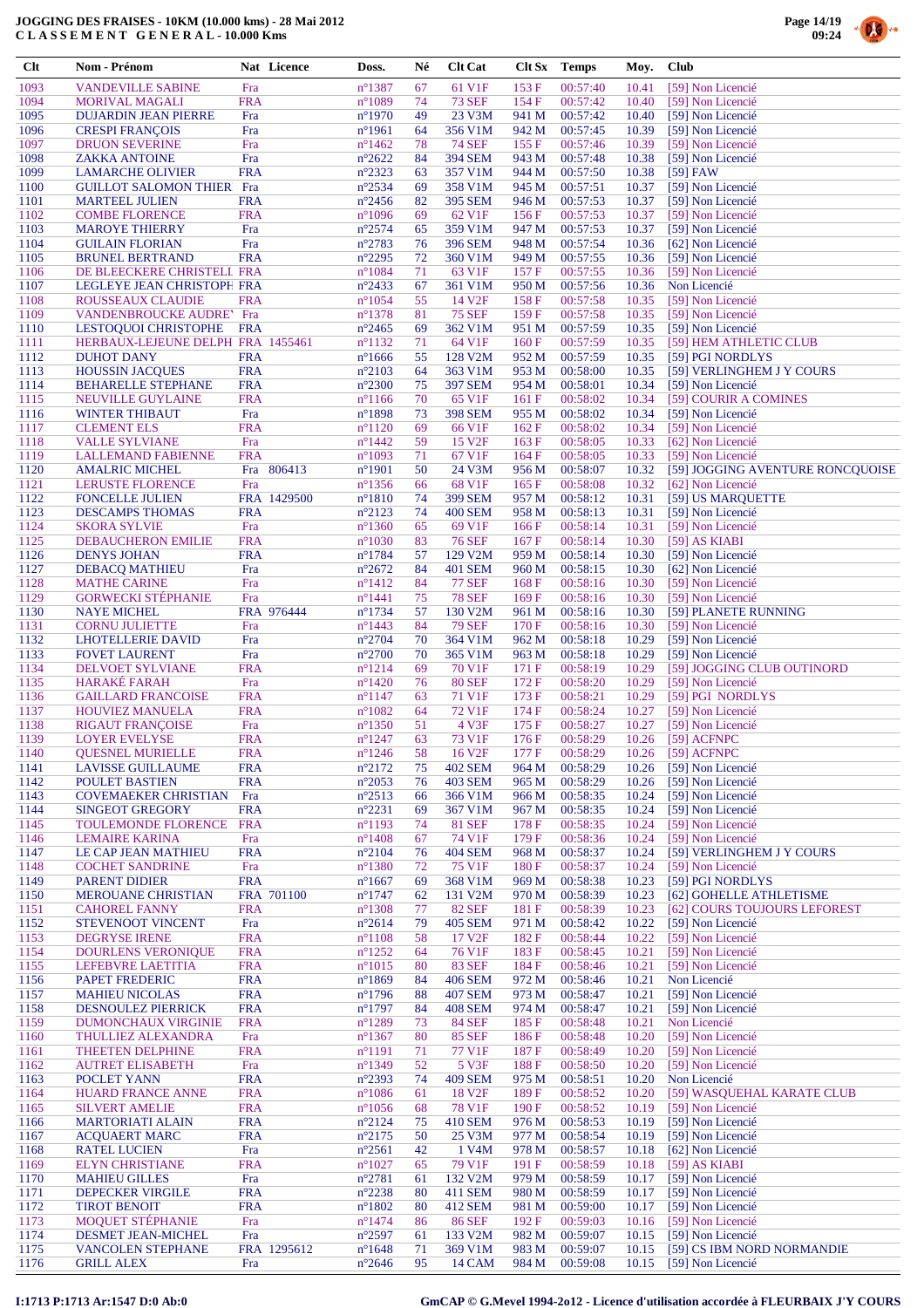

| <b>Clt</b>   | Nom - Prénom                                             | Nat Licence              | Doss.                                | Né       | <b>Clt Cat</b>                   | Clt Sx                                 | Temps                | Moy.           | <b>Club</b>                                    |
|--------------|----------------------------------------------------------|--------------------------|--------------------------------------|----------|----------------------------------|----------------------------------------|----------------------|----------------|------------------------------------------------|
| 1177         | <b>RASSALLE PATRICIA</b>                                 | <b>Bel</b>               | $n^{\circ}$ 1448                     | 67       | 80 V1F                           | 193F                                   | 00:59:13             | 10.13          | [77] Non Licencié                              |
| 1178         | <b>D'HOOGHE CEDRIC</b>                                   | <b>FRA</b>               | $n^{\circ}2407$                      | 76       | 413 SEM                          | 985 M                                  | 00:59:14             | 10.13          | Non Licencié                                   |
| 1179         | <b>DEKINDT NADEGE</b>                                    | <b>FRA</b>               | $n^{\circ}1121$                      | 77       | <b>87 SEF</b>                    | 194 F                                  | 00:59:14             | 10.13          | [59] Non Licencié                              |
| 1180         | <b>DEBRUYNE VALERIE</b>                                  | <b>FRA</b>               | $n^{\circ}1177$                      | 62       | 19 V <sub>2F</sub>               | 195F                                   | 00:59:19             | 10.12          | [59] AC CHAPELLOIS                             |
| 1181<br>1182 | <b>FAITICHE NATHALIE</b><br><b>NAVARRO HELENE</b>        | Fra<br><b>FRA</b>        | $n^{\circ}$ 1376<br>$n^{\circ}1102$  | 74<br>66 | <b>88 SEF</b><br>81 V1F          | 196F<br>197 F                          | 00:59:19<br>00:59:21 | 10.12<br>10.11 | [59] Non Licencié<br>[59] LAMY LUTTI           |
| 1183         | <b>BLAS PEGGY</b>                                        | Fra                      | $n^{\circ}$ 1340                     | 77       | <b>89 SEF</b>                    | 198F                                   | 00:59:22             | 10.11          | [59] Non Licencié                              |
| 1184         | <b>FOURNIER NATHALIE</b>                                 | <b>FRA</b>               | $n^{\circ}1181$                      | 72       | 82 V1F                           | 199F                                   | 00:59:22             | 10.11          | [59] AS RUNNING LFB                            |
| 1185         | <b>VERBRUGGHE CHRISTOPHI Fra</b>                         |                          | $n^{\circ}2679$                      | 68       | 370 V1M                          | 986 M                                  | 00:59:24             | 10.10          | [59] Non Licencié                              |
| 1186         | <b>DUQUESNOY XAVIER</b>                                  | <b>FRA</b>               | $n^{\circ}2224$                      | 63       | 371 V1M                          | 987 M                                  | 00:59:24             | 10.10          | [59] AJC FRELINGHIEN                           |
| 1187         | <b>LEPORQ BENOIT</b>                                     | Fra                      | $n^{\circ}$ 1947                     | 74       | <b>414 SEM</b>                   | 988 M                                  | 00:59:25             | 10.10          | [59] Non Licencié                              |
| 1188         | <b>BLANQUART ANTOINE</b>                                 | <b>FRA</b>               | $n^{\circ}2018$                      | 72       | 372 V1M                          | 989 M                                  | 00:59:25             | 10.10          | [59] Non Licencié                              |
| 1189<br>1190 | <b>CONSTANT FREDERICK</b><br>DUVAL-LAINS STEPHANIE       | <b>FRA</b><br>Fra        | n°2392<br>$n^{\circ}$ 1466           | 75<br>78 | 415 SEM<br><b>90 SEF</b>         | 990 M<br>200 F                         | 00:59:27<br>00:59:27 | 10.09<br>10.09 | Non Licencié<br>[59] Non Licencié              |
| 1191         | <b>SIX YVETTE</b>                                        | <b>FRA</b>               | $n^{\circ}$ 1176                     | 64       | 83 V1F                           | 201 F                                  | 00:59:28             | 10.09          | [59] Non Licencié                              |
| 1192         | DESCAMPS JEAN PAUL                                       | <b>FRA</b>               | $n^{\circ}2377$                      | 56       | 134 V2M                          | 991 M                                  | 00:59:28             | 10.09          | [59] Non Licencié                              |
| 1193         | <b>MAZZOTTA TIZIANA</b>                                  | Fra                      | $n^{\circ}$ 1468                     | 78       | <b>91 SEF</b>                    | 202 F                                  | 00:59:31             | 10.08          | [59] Non Licencié                              |
| 1194         | <b>NYS PASCALINE</b>                                     | <b>FRA</b>               | $n^{\circ}1042$                      | 79       | <b>92 SEF</b>                    | 203 F                                  | 00:59:32             | 10.08          | [59] Non Licencié                              |
| 1195         | <b>COCHOIS CATHERINE</b>                                 | Fra                      | $n^{\circ}$ 1347                     | 73       | <b>93 SEF</b>                    | 204 F                                  | 00:59:33             | 10.08          | [59] Non Licencié                              |
| 1196<br>1197 | <b>MAREM PHILIPPE</b><br>DEGROOTE SEBASTIEN              | <b>FRA</b><br>Fra        | $n^{\circ}2083$<br>$n^{\circ}2520$   | 56<br>72 | 135 V2M<br>373 V1M               | 992 M<br>993 M                         | 00:59:33<br>00:59:33 | 10.08<br>10.08 | [59] Non Licencié<br>[62] Non Licencié         |
| 1198         | DEBAENE MARIE-CAROLIN                                    | Fra                      | $n^{\circ}$ 1425                     | 80       | <b>94 SEF</b>                    | 205 F                                  | 00:59:34             | 10.08          | [59] Non Licencié                              |
| 1199         | <b>SAILLY CHRISTOPHE</b>                                 | <b>FRA</b>               | n°2039                               | 79       | 416 SEM                          | 994 M                                  | 00:59:36             | 10.07          | [59] Non Licencié                              |
| 1200         | <b>VERRE SANDRINE</b>                                    | <b>FRA</b>               | $n^{\circ}1201$                      | 75       | <b>95 SEF</b>                    | 206F                                   | 00:59:38             | 10.06          | [59] LESAFFRE                                  |
| 1201         | <b>LAMBIN OLIVIER</b>                                    | <b>FRA</b>               | $n^{\circ}1698$                      | 62       | 136 V <sub>2</sub> M             | 995 M                                  | 00:59:38             | 10.06          | [59] LES ATREBATES DE VERLINGHEM               |
| 1202         | <b>BERTAUX JEAN LUC</b>                                  | <b>FRA</b>               | $n^{\circ}2228$                      | 65       | 374 V1M                          | 996 M                                  | 00:59:38             | 10.06          | [59] Non Licencié                              |
| 1203         | <b>BOLLENGIER SANDRINE</b>                               | <b>FRA</b>               | $n^{\circ}1202$                      | 70       | 84 V1F                           | 207 F                                  | 00:59:39             | 10.06          | [59] LESAFFRE                                  |
| 1204<br>1205 | <b>OOGHE SAMUEL</b><br>VAN PEVENEKYGK PHILIPF FRA        | Fra                      | $n^{\circ}2685$<br>$n^{\circ}2432$   | 74<br>64 | <b>417 SEM</b><br>375 V1M        | 997 M<br>998 M                         | 00:59:41<br>00:59:42 | 10.06<br>10.05 | [59] Non Licencié<br>Non Licencié              |
| 1206         | <b>MAES LARA</b>                                         | Fra                      | $n^{\circ}$ 1384                     | 74       | <b>96 SEF</b>                    | 208 F                                  | 00:59:43             | 10.05          | [59] Non Licencié                              |
| 1207         | <b>HADROUJ HAKIM</b>                                     | Mar                      | $n^{\circ}2717$                      | 82       | <b>418 SEM</b>                   | 999 M                                  | 00:59:45             | 10.04          | [59] Non Licencié                              |
| 1208         | PICATTO DAVID                                            | Fra                      | $n^{\circ}2721$                      | 73       | 419 SEM                          | 1000 M                                 | 00:59:46             | 10.04          | [59] Non Licencié                              |
| 1209         | <b>GEORGE MOREL MARIE OD FRA</b>                         |                          | $n^{\circ}1128$                      | 68       | 85 V1F                           | 209 F                                  | 00:59:46             | 10.04          | [62] Non Licencié                              |
| 1210         | <b>LECLERCQ MARC</b>                                     | <b>FRA</b>               | $n^{\circ}2069$                      | 46       | 26 V3M                           | 1001 M                                 | 00:59:46             | 10.04          | [59] Non Licencié                              |
| 1211         | <b>DUCHATELET MARIE</b>                                  | Fra                      | $n^{\circ}$ 1424                     | 87       | <b>97 SEF</b>                    | 210 F                                  | 00:59:47             | 10.04          | [59] Non Licencié                              |
| 1212<br>1213 | <b>DUMONT SOPHIE</b><br><b>KAJ FABIENNE</b>              | Fra<br>Fra               | $n^{\circ}$ 1434<br>$n^{\circ}$ 1406 | 65<br>69 | 86 V1F<br>87 V1F                 | 211 F<br>212F                          | 00:59:48<br>00:59:48 | 10.04<br>10.03 | [62] Non Licencié<br>[59] Non Licencié         |
| 1214         | <b>TEBAR YANNICK</b>                                     | <b>FRA</b>               | $n^{\circ}1124$                      | 68       | 88 V1F                           | 213 F                                  | 00:59:49             | 10.03          | [59] Non Licencié                              |
| 1215         | <b>ROSEAU DIDIER</b>                                     | Fra                      | $n^{\circ}2627$                      | 69       | 376 V1M                          | 1002 M                                 | 00:59:50             | 10.03          | [59] Non Licencié                              |
| 1216         | <b>VIRGINIE BOCAGE</b>                                   | Fra                      | $n^{\circ}$ 1372                     | 65       | 89 V1F                           | 214 F                                  | 00:59:52             | 10.02          | [59] Non Licencié                              |
| 1217         | <b>HOUVIEZ ALAIN</b>                                     | <b>FRA</b>               | $n^{\circ}2003$                      | 60       | 137 V2M                          | 1003 M                                 | 00:59:53             | 10.02          | [59] Crevettes roses musclées                  |
| 1218         | <b>DESCAMPS SOPHIE</b>                                   | <b>FRA</b>               | $n^{\circ}1279$                      | 85       | <b>98 SEF</b>                    | 215 F                                  | 00:59:54             | 10.02          | [59] Non Licencié                              |
| 1219         | <b>BIDAUD JEAN MARC</b>                                  | <b>FRA</b>               | $n^{\circ}2364$                      | 65       | 377 V1M                          | 1004 M                                 | 00:59:54             | 10.02          | [59] Non Licencié                              |
| 1220<br>1221 | <b>LEFETZ YANN</b><br><b>VANDENBRIELE FREDERIC FRA</b>   | Fra                      | $n^{\circ}2805$<br>$n^{\circ}2128$   | 79<br>78 | <b>420 SEM</b><br><b>421 SEM</b> | 1005 M<br>1006 M                       | 00:59:57<br>00:59:57 | 10.01<br>10.01 | [59] Non Licencié<br>[59] Non Licencié         |
| 1222         | <b>TAISNE CHRISTIANE</b>                                 | FRA 414599               | $n^{\circ}1318$                      | 58       | 20 V <sub>2F</sub>               | 216F                                   | 00:59:59             | 10.00          | [62] RC ARRAS                                  |
| 1223         | <b>GUILAIN ARNAUD</b>                                    | Fra                      | n°2735                               | 74       | <b>422 SEM</b>                   | 1007 <sub>M</sub>                      | 00:59:59             | 10.00          | [59] Non Licencié                              |
| 1224         | <b>PLOUVIN ESTELLE</b>                                   | Fra<br>1231077           | $n^{\circ}$ 1374                     | 75       | 99 SEF                           | 217 F                                  | 01:00:03             | 9.99           | [59] OSM LOMME ATHLETISME                      |
| 1225         | <b>ORAN CLAUDE</b>                                       | Fra                      | $n^{\circ}$ 1943                     | 62       | 138 V2M                          | 1008 M                                 | 01:00:04             | 9.99           | [59] Non Licencié                              |
| 1226         | <b>VALOUR PASCAL</b>                                     | <b>FRA</b>               | $n^{\circ}2307$                      | 53       | 139 V2M                          | 1009 M                                 | 01:00:05             | 9.99           | [59] ACFNPDC                                   |
| 1227<br>1228 | <b>FONTAINE BERNARD</b><br><b>BOURGAIN SANDRINE</b>      | <b>FRA</b><br><b>FRA</b> | $n^{\circ}2368$<br>$n^{\circ}1219$   | 49<br>71 | 27 V3M<br>90 V1F                 | 1010 M<br>218 F                        | 01:00:05<br>01:00:06 | 9.99<br>9.98   | [59] Non Licencié<br>[59] CREDIT DU NORD       |
| 1229         | <b>VASSE KARINE</b>                                      | <b>FRA</b>               | $n^{\circ}1148$                      | 74       | <b>100 SEF</b>                   | 219F                                   | 01:00:07             | 9.98           | [59] PGI NORDLYS                               |
| 1230         | <b>BILLET FREDERIC</b>                                   | <b>FRA</b>               | $n^{\circ}2205$                      | 63       | 378 V1M                          | 1011 M                                 | 01:00:08             | 9.98           | [59] Non Licencié                              |
| 1231         | <b>BOULET VIRGINIE</b>                                   | <b>FRA</b>               | $n^{\circ}1048$                      | 68       | 91 V1F                           | 220 F                                  | 01:00:12             | 9.97           | [59] Non Licencié                              |
| 1232         | <b>LOGEZ SÉVERINE</b>                                    | Fra                      | $n^{\circ}$ 1405                     | 73       | 101 SEF                          | 221 F                                  | 01:00:13             | 9.97           | [59] Non Licencié                              |
| 1233         | <b>HETUIN MICHEL</b>                                     | <b>FRA</b>               | $n^{\circ}2137$                      | 49       | 28 V3M                           | 1012 M                                 | 01:00:15             | 9.96           | [59] Non Licencié                              |
| 1234<br>1235 | <b>LINCHET OLIVIER</b><br><b>LECRIGNY JULIETTE</b>       | <b>FRA</b><br>Fra        | $n^{\circ}$ 1765<br>$n^{\circ}$ 1455 | 76<br>78 | <b>423 SEM</b><br><b>102 SEF</b> | 1013 M<br>222 F                        | 01:00:15<br>01:00:15 | 9.96<br>9.96   | [59] Non Licencié<br>[59] Non Licencié         |
| 1236         | <b>LADRIERE ESTELLE</b>                                  | <b>FRA</b>               | $n^{\circ}1168$                      | 71       | 92 V1F                           | 223 F                                  | 01:00:16             | 9.96           | [59] Non Licencié                              |
| 1237         | <b>VANLAECKE GILLES</b>                                  | Fra                      | $n^{\circ}2654$                      | 57       | 140 V <sub>2</sub> M             | 1014 M                                 | 01:00:19             | 9.95           | [59] Non Licencié                              |
| 1238         | <b>EROUART LAURENCE</b>                                  | <b>FRA</b>               | $n^{\circ}1199$                      | 68       | 93 V1F                           | 224 F                                  | 01:00:22             | 9.94           | [59] Non Licencié                              |
| 1239         | PINCHON LAURENCE                                         | <b>FRA</b>               | $n^{\circ}1126$                      | 65       | 94 V1F                           | 225 F                                  | 01:00:23             | 9.94           | [59] Non Licencié                              |
| 1240         | <b>TELLIER JULIE</b>                                     | <b>FRA</b>               | $n^{\circ}1063$                      | 91       | $2$ ESF                          | 226F                                   | 01:00:23             | 9.94           | [59] Non Licencié                              |
| 1241         | <b>ROGER VALERIE</b>                                     | <b>FRA</b>               | $n^{\circ}$ 1276                     | 74       | 103 SEF                          | 227 F                                  | 01:00:25             | 9.93           | [59] Non Licencié                              |
| 1242<br>1243 | POREZ CHRISTELLE<br><b>DUFOUR MARIE</b>                  | FRA 1161026<br>Fra       | $n^{\circ}1182$<br>$n^{\circ}$ 1460  | 70<br>89 | 95 V1F<br><b>104 SEF</b>         | 228F<br>229 F                          | 01:00:30<br>01:00:31 | 9.92<br>9.92   | [59] AS RUNNING LFB<br>[59] Non Licencié       |
| 1244         | <b>CARTON AMÉLIE</b>                                     | Fra                      | $n^{\circ}$ 1457                     | 78       | <b>105 SEF</b>                   | 230 F                                  | 01:00:34             | 9.91           | [59] Non Licencié                              |
| 1245         | <b>VANDEPUTTE VIOLETTE</b>                               | Fra                      | $n^{\circ}$ 1357                     | 60       | 21 V <sub>2F</sub>               | 231 F                                  | 01:00:35             | 9.90           | [59] Non Licencié                              |
| 1246         | <b>TRICOT STEVEN</b>                                     | <b>FRA</b>               | $n^{\circ}2360$                      | 95       | 15 CAM                           | 1015 M                                 | 01:00:38             | 9.90           | [59] Non Licencié                              |
| 1247         | <b>VERPLANCKE PHILIPPE</b>                               | <b>FRA</b>               | $n^{\circ}2167$                      | 56       | 141 V2M                          | 1016 <sub>M</sub>                      | 01:00:39             | 9.90           | [59] Non Licencié                              |
| 1248         | <b>FRUCHART ALAIN</b>                                    | Fra                      | $n^{\circ}2607$                      | 58       | 142 V2M                          | 1017 <sub>M</sub>                      | 01:00:41             | 9.89           | [59] Non Licencié                              |
| 1249         | <b>BREFORT MARTIN ANTOIN Fra</b>                         |                          | $n^{\circ}2635$                      | 86       | <b>424 SEM</b>                   | 1018 M                                 | 01:00:42             | 9.88           | [59] Non Licencié                              |
| 1250<br>1251 | <b>GREGOR ADRIEN</b><br><b>BERTHE JULIEN</b>             | Fra<br>Fra               | $n^{\circ}2586$<br>$n^{\circ}2634$   | 80<br>86 | <b>425 SEM</b><br>426 SEM        | 1019 <sub>M</sub><br>1020 <sub>M</sub> | 01:00:43<br>01:00:44 | 9.88<br>9.88   | [59] Non Licencié<br>[59] Non Licencié         |
| 1252         | <b>DUJARDIN DANIEL</b>                                   | <b>FRA</b>               | $n^{\circ}2193$                      | 46       | 29 V3M                           | 1021 M                                 | 01:00:47             | 9.87           | [62] Non Licencié                              |
| 1253         | LE TRIONNAIRE FRANCK                                     | 219000<br>Fra            | $n^{\circ}$ 1936                     | 66       | 379 V1M                          | 1022 <sub>M</sub>                      | 01:00:47             | 9.87           | [59] US MARQUETTE                              |
| 1254         | <b>COLOSIMO GINO</b>                                     | Fra                      | $n^{\circ}2729$                      | 70       | 380 V1M                          | 1023 M                                 | 01:00:49             | 9.87           | [59] Non Licencié                              |
| 1255         | <b>SKORA MICHEL</b>                                      | Fra                      | $n^{\circ}2632$                      | 63       | 381 V1M                          | 1024 M                                 | 01:00:51             | 9.86           | [59] Non Licencié                              |
| 1256         | <b>LENGLET FABIENNE</b>                                  | <b>FRA</b>               | $n^{\circ}$ 1298                     | 61       | 22 V <sub>2F</sub>               | 232 F                                  | 01:00:51             | 9.86           | Non Licencié                                   |
| 1257<br>1258 | VANNILDERMEERSCH SYL' FRA<br><b>VERMEERSCH SEBASTIEN</b> | <b>FRA</b>               | $n^{\circ}1197$<br>$n^{\circ}2095$   | 72<br>70 | 96 V1F<br>382 V1M                | 233 F<br>1025 M                        | 01:00:55<br>01:00:56 | 9.85<br>9.85   | [59] Non Licencié<br>[59] VERLINGHEM J Y COURS |
| 1259         | <b>CORNIL YANN</b>                                       | <b>FRA</b>               | $n^{\circ}2356$                      | 69       | 383 V1M                          | 1026 M                                 | 01:00:57             | 9.85           | [59] LILLE TRIATHLON                           |
| 1260         | <b>GRILL PASCAL</b>                                      | Fra                      | $n^{\circ}2644$                      | 60       | 143 V2M                          | 1027 M                                 | 01:00:58             | 9.84           | [59] Non Licencié                              |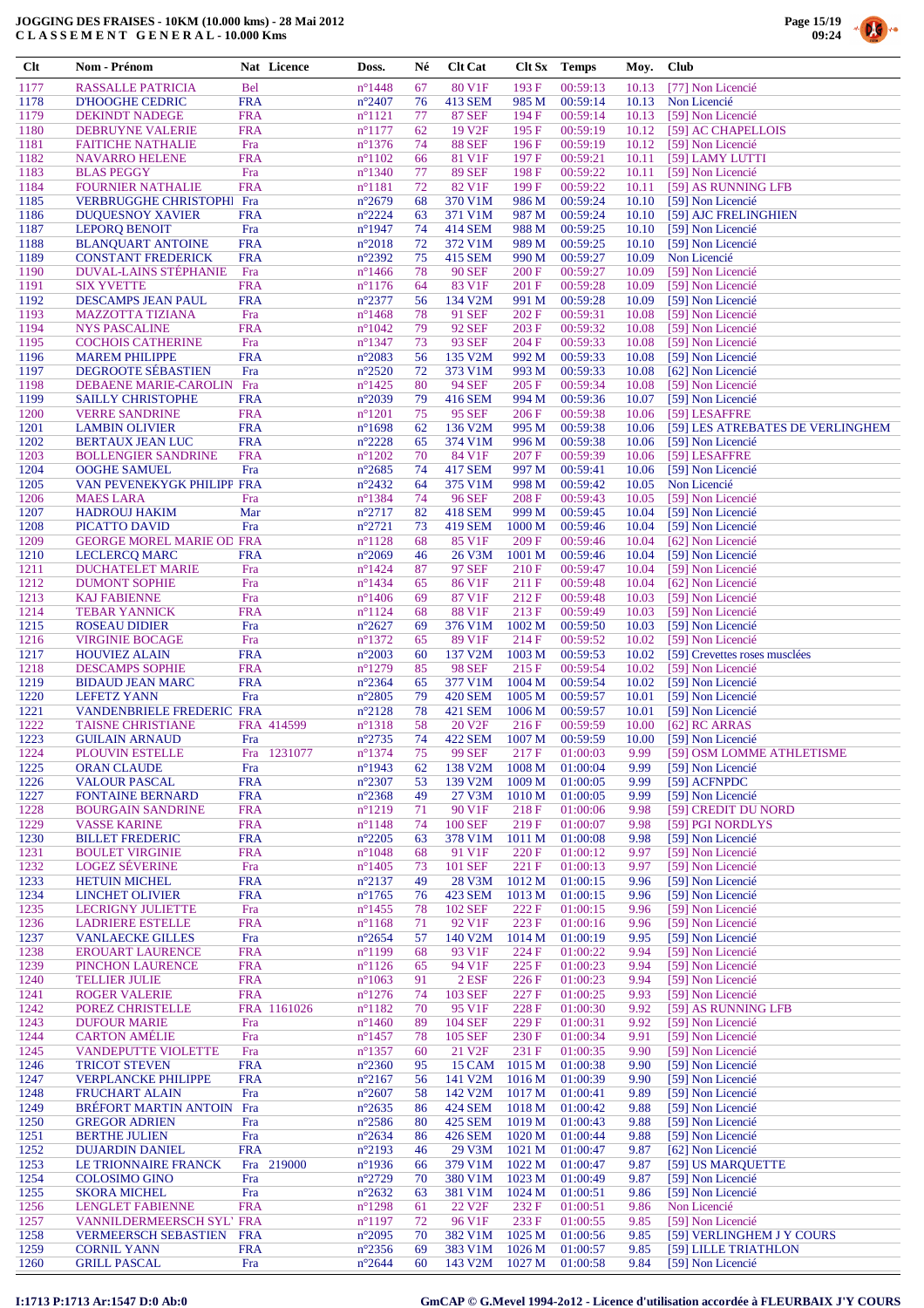

| $Cl$         | Nom - Prénom                                                 |                          | Nat Licence | Doss.                                | Né        | <b>Clt Cat</b>                       | Clt Sx                     | <b>Temps</b>         | Moy.         | <b>Club</b>                                           |
|--------------|--------------------------------------------------------------|--------------------------|-------------|--------------------------------------|-----------|--------------------------------------|----------------------------|----------------------|--------------|-------------------------------------------------------|
| 1261         | <b>DHILLIT ROMUALD</b>                                       | <b>FRA</b>               |             | $n^{\circ}2263$                      | 76        | <b>427 SEM</b>                       | 1028 M                     | 01:00:59             | 9.84         | [59] Non Licencié                                     |
| 1262         | <b>ALAOUI ANNE LISE</b>                                      | <b>FRA</b>               |             | $n^{\circ}1156$                      | 74        | 106 SEF                              | 234 F                      | 01:01:04             | 9.83         | [59] Non Licencié                                     |
| 1263<br>1264 | DE THOISY ELIANE<br><b>BOUCHERY DOMINIQUE</b>                | Fra                      | FRA 1289442 | $n^{\circ}$ 1418<br>$n^{\circ}1570$  | 65<br>52  | 97 V1F<br>30 V3M                     | 235F<br>1029 M             | 01:01:04<br>01:01:04 | 9.83<br>9.83 | [59] Non Licencié<br>[59] OSM LOMME ATHLETISME        |
| 1265         | <b>QUENSON BERNARD</b>                                       | <b>FRA</b>               |             | $n^{\circ}2266$                      | 53        | 144 V2M                              | 1030 M                     | 01:01:05             | 9.82         | [59] Non Licencié                                     |
| 1266         | PAYEN PATRICIA                                               | <b>FRA</b>               |             | $n^{\circ}1068$                      | 60        | 23 V <sub>2F</sub>                   | 236F                       | 01:01:07             | 9.82         | [59] Non Licencié                                     |
| 1267         | <b>LOGLISCI VIRGINIE</b>                                     | <b>FRA</b>               |             | $n^{\circ}1175$                      | 72        | 98 V1F                               | 237 F                      | 01:01:08             | 9.82         | [59] Non Licencié                                     |
| 1268         | <b>DEGROOTE PHILIPPE</b>                                     | Fra                      |             | $n^{\circ}2706$                      | 68        | 384 V1M                              | 1031 M                     | 01:01:08             | 9.82         | [59] Non Licencié                                     |
| 1269<br>1270 | <b>GOVAERE CLÉMENCE</b><br><b>COPPIN CORINNE</b>             | Fra<br>Fra               |             | $n^{\circ}$ 1426<br>n°1399           | 85<br>72  | <b>107 SEF</b><br>99 V1F             | 238 F<br>239F              | 01:01:08<br>01:01:12 | 9.82<br>9.81 | [59] Non Licencié                                     |
| 1271         | <b>MATHIEU VIRGINIE</b>                                      | <b>FRA</b>               |             | $n^{\circ}1265$                      | 67        | 100 V1F                              | 240 F                      | 01:01:13             | 9.80         | [62] Non Licencié<br>[59] Non Licencié                |
| 1272         | <b>BUCHET PATRICK</b>                                        |                          | FRA 1210699 | $n^{\circ}1620$                      | 58        | 145 V2M                              | 1032 M                     | 01:01:13             | 9.80         | [59] PLANETE RUNNING                                  |
| 1273         | <b>DUCHATEAU SYLVIE</b>                                      | <b>FRA</b>               |             | $n^{\circ}1022$                      | 65        | 101 V1F                              | 241 F                      | 01:01:14             | 9.80         | [59] Non Licencié                                     |
| 1274         | <b>LELEU DENIS</b>                                           | <b>FRA</b>               |             | $n^{\circ}2113$                      | 69        | 385 V1M                              | 1033 M                     | 01:01:16             | 9.79         | [59] Non Licencié                                     |
| 1275<br>1276 | <b>LEDUC BERANGERE</b>                                       | Fra<br>Fra               |             | $n^{\circ}$ 1327                     | 68<br>69  | 102 V1F<br>103 V1F                   | 242 F<br>243 F             | 01:01:18<br>01:01:18 | 9.79<br>9.79 | [59] Non Licencié                                     |
| 1277         | <b>GOSSELIN VERONIQUE</b><br><b>GRATTEPANCHE STEPHAN</b>     | Fra                      |             | $n^{\circ}1414$<br>$n^{\circ}$ 1330  | 69        | 104 V1F                              | 244 F                      | 01:01:18             | 9.79         | [59] Non Licencié<br>[59] Non Licencié                |
| 1278         | <b>BAREZ NICOLAS</b>                                         | <b>FRA</b>               |             | $n^{\circ}2126$                      | 84        | 428 SEM                              | 1034 M                     | 01:01:21             | 9.78         | [59] Non Licencié                                     |
| 1279         | <b>SAMARCQ AURELIE</b>                                       | Fra                      |             | $n^{\circ}$ 1452                     | 70        | 105 V1F                              | 245 F                      | 01:01:22             | 9.78         | [62] Non Licencié                                     |
| 1280         | <b>LAVALARD STEEVE</b>                                       | <b>FRA</b>               |             | $n^{\circ}$ 1580                     | 84        | <b>429 SEM</b>                       | 1035 M                     | 01:01:24             | 9.77         | [59] CE TRANSPOLE SECTION JOGGING                     |
| 1281<br>1282 | PICARD ANNICK<br>MOENECLAEY HÉLÈNE                           | Fra<br>Fra               |             | $n^{\circ}1331$<br>$n^{\circ}$ 1344  | 61<br>77  | 24 V <sub>2F</sub><br><b>108 SEF</b> | 246 F<br>247 F             | 01:01:24<br>01:01:26 | 9.77<br>9.77 | [59] Non Licencié<br>[59] Non Licencié                |
| 1283         | <b>PAREIN ANNE SOPHIE</b>                                    | Fra                      |             | $n^{\circ}1401$                      | 65        | 106 V1F                              | 248 F                      | 01:01:27             | 9.76         | [59] Non Licencié                                     |
| 1284         | <b>STEMPIN BERNARD</b>                                       | Fra                      |             | $n^{\circ}2647$                      | 53        | 146 V <sub>2</sub> M                 | 1036 M                     | 01:01:29             | 9.76         | [59] Non Licencié                                     |
| 1285         | <b>BOUDRY ANNE</b>                                           | <b>FRA</b>               |             | $n^{\circ}1119$                      | 72        | 107 V1F                              | 249 F                      | 01:01:30             | 9.76         | [59] Non Licencié                                     |
| 1286         | <b>BAEZA JOSEPH</b>                                          | Fra                      |             | $n^{\circ}1889$                      | 51        | 31 V3M                               | 1037 M                     | 01:01:30             | 9.76         | [62] Non Licencié                                     |
| 1287         | <b>BEYAERT LOUIS</b>                                         | Fra                      |             | $n^{\circ}2638$                      | 94        | 11 JUM                               | 1038 M                     | 01:01:33             | 9.75         | [59] Non Licencié                                     |
| 1288<br>1289 | <b>RODRIGUES MICHEL</b><br><b>DUBOIS BROUTIN LUDIVIN Fra</b> | <b>FRA</b>               |             | $n^{\circ}1660$<br>$n^{\circ}$ 1431  | 55<br>75  | 147 V2M<br><b>109 SEF</b>            | 1039 <sub>M</sub><br>250 F | 01:01:33<br>01:01:38 | 9.75<br>9.74 | [59] COURIR ENSEMBLE SNCF<br>[59] Non Licencié        |
| 1290         | RUCKEBUSCH MARIE-CHRI Fra                                    |                          |             | $n^{\circ}$ 1329                     | 71        | 108 V1F                              | 251 F                      | 01:01:40             | 9.73         | [59] Non Licencié                                     |
| 1291         | <b>FIEVET BRUNO</b>                                          | <b>FRA</b>               |             | $n^{\circ}1713$                      | 53        | 148 V2M                              | 1040 M                     | 01:01:40             | 9.73         | [59] ASCEBSD                                          |
| 1292         | ALEXANDRE LUDOVIC                                            | <b>FRA</b>               |             | n°2389                               | 85        | <b>430 SEM</b>                       | 1041 M                     | 01:01:42             | 9.73         | Non Licencié                                          |
| 1293         | <b>VAST REGINE</b>                                           | <b>FRA</b>               |             | $n^{\circ}$ 1236                     | 70        | 109 V1F                              | 252 F                      | 01:01:47             | 9.71         | [59] Non Licencié                                     |
| 1294<br>1295 | <b>BENEYTON JEAN PIERRE</b><br><b>BENOIT FRANCIS</b>         | <b>FRA</b><br><b>FRA</b> |             | $n^{\circ}2058$<br>$n^{\circ}2057$   | 49<br>52  | 32 V3M<br>33 V3M                     | 1042 M<br>1043 M           | 01:01:48<br>01:01:48 | 9.71<br>9.71 | [59] 3 SUISSES<br>[59] 3 SUISSES                      |
| 1296         | <b>VERSCHAVE PIERRE</b>                                      | Fra                      |             | $n^{\circ}2616$                      | 84        | 431 SEM                              | 1044 M                     | 01:01:51             | 9.70         | [59] Non Licencié                                     |
| 1297         | <b>TRICOT NATHALIE</b>                                       | <b>FRA</b>               |             | $n^{\circ}1271$                      | 67        | 110 V1F                              | 253 F                      | 01:01:51             | 9.70         | [59] Non Licencié                                     |
| 1298         | <b>SZYMONIAK CATHERINE</b>                                   |                          | FRA 1206445 | $n^{\circ}1143$                      | 58        | 25 V <sub>2F</sub>                   | 254 F                      | 01:01:53             | 9.70         | [59] CS IBM NORD NORMANDIE                            |
| 1299         | <b>COUTURE ISABEL</b>                                        | <b>FRA</b>               |             | $n^{\circ}1103$                      | 63        | 111 V1F                              | 255 F                      | 01:01:53             | 9.70         | [59] Non Licencié                                     |
| 1300<br>1301 | ROSSI MIKAELLA                                               | <b>FRA</b><br>Fra        |             | $n^{\circ}$ 1268                     | 86<br>80  | <b>110 SEF</b><br>432 SEM            | 256F                       | 01:01:53<br>01:01:57 | 9.70<br>9.69 | [59] Non Licencié<br>[59] Non Licencié                |
| 1302         | <b>ALLAEYS MICKAEL</b><br>YEMEROU-MOREAU ELISE               | Fra                      |             | $n^{\circ}2691$<br>$n^{\circ}$ 1343  | 73        | 111 SEF                              | 1045 M<br>257 F            | 01:02:02             | 9.67         | [59] Non Licencié                                     |
| 1303         | <b>SZIJJ ROMAIN</b>                                          | <b>FRA</b>               |             | $n^{\circ}2453$                      | 91        | <b>21 ESM</b>                        | 1046 M                     | 01:02:04             | 9.67         | $[59]$ AS KIABI                                       |
| 1304         | HONDERMARCK CAROLINI Fra                                     |                          |             | $n^{\circ}$ 1454                     | 83        | 112 SEF                              | 258 F                      | 01:02:04             | 9.67         | [42] Non Licencié                                     |
| 1305         | <b>KREUS REGIS</b>                                           | <b>FRA</b>               |             | $n^{\circ}2140$                      | 63        | 386 V1M                              | 1047 M                     | 01:02:05             | 9.67         | [59] Non Licencié                                     |
| 1306         | <b>BAX EDITH</b>                                             |                          | FRA 278507  | $n^{\circ}1141$                      | 65<br>70  | 112 V1F<br>113 V1F                   | 259 F<br>260F              | 01:02:09             | 9.66         | [59] CS IBM NORD NORMANDIE                            |
| 1307<br>1308 | <b>GOUJON SANDRINE</b><br><b>HAMDI JOELLE</b>                | <b>FRA</b><br>Fra        |             | $n^{\circ}1213$<br>$n^{\circ}1410$   | 71        | 114 V1F                              | 261 F                      | 01:02:12<br>01:02:14 | 9.65<br>9.64 | $[59]$ ASLA<br>[59] Non Licencié                      |
| 1309         | <b>DUROT GREGORY</b>                                         | <b>FRA</b>               |             | $n^{\circ}2163$                      | 72        | 387 V1M                              | 1048 M                     | 01:02:15             | 9.64         | [59] Non Licencié                                     |
| 1310         | <b>BOUCHARD CAROLINE</b>                                     | <b>FRA</b>               |             | $n^{\circ}1194$                      | 69        | 115 V1F                              | 262 F                      | 01:02:15             | 9.64         | [59] Non Licencié                                     |
| 1311         | RAMBUR MARIE CHRISTINI FRA                                   |                          |             | $n^{\circ}1024$                      | 61        | 26 V <sub>2F</sub>                   | 263 F                      | 01:02:15             | 9.64         | [59] VERLINGHEM J'Y COURS                             |
| 1312         | <b>ROYER CELINE</b>                                          | Fra                      |             | $n^{\circ}$ 1464                     | 81        | 113 SEF                              | 264 F                      | 01:02:22             | 9.62         | [59] Non Licencié                                     |
| 1313<br>1314 | <b>MYLLE JEAN CHARLES</b><br>DHAINAUT ALEXANDRINE FRA        | <b>FRA</b>               |             | $n^{\circ}2037$<br>$n^{\circ}1167$   | 84<br>81  | 433 SEM<br>114 SEF                   | 1049 M<br>265 F            | 01:02:23<br>01:02:24 | 9.62<br>9.62 | [59] Non Licencié<br>[92] Non Licencié                |
| 1315         | <b>CHOLET SEVERINE</b>                                       | <b>FRA</b>               |             | $n^{\circ}$ 1248                     | 72        | 116 V1F                              | 266F                       | 01:02:32             | 9.60         | [59] Non Licencié                                     |
| 1316         | <b>GUILLAUME PATRICK</b>                                     |                          | Fra 1103757 | $n^{\circ}$ 1918                     | 61        | 149 V2M                              | 1050 M                     | 01:02:35             | 9.59         | [59] JOGGING AVENTURE RONCQUOISE                      |
| 1317         | <b>BRIEZ SANDRINE</b>                                        |                          | FRA 1405799 | $n^{\circ}1210$                      | 71        | 117 V1F                              | 267 F                      | 01:02:35             | 9.59         | [62] ES ARQUES                                        |
| 1318         | <b>DUTHILLY ISABELLE</b>                                     | <b>FRA</b>               |             | $n^{\circ}1239$                      | 66        | 118 V1F                              | 268 F                      | 01:02:39             | 9.58         | [59] Non Licencié                                     |
| 1319<br>1320 | <b>DELOFFRE CAMILLE</b><br><b>BOTTE PAULINE</b>              | <b>FRA</b><br><b>FRA</b> |             | $n^{\circ}1064$<br>$n^{\circ}1095$   | 90<br>87  | 3 ESF<br>115 SEF                     | 269F<br>270 F              | 01:02:39<br>01:02:40 | 9.58<br>9.58 | [59] Non Licencié<br>[62] Non Licencié                |
| 1321         | <b>LEFEVRE ALEXIS</b>                                        | <b>FRA</b>               |             | $n^{\circ}2196$                      | 61        | 150 V <sub>2</sub> M                 | 1051 M                     | 01:02:42             | 9.57         | [59] Non Licencié                                     |
| 1322         | <b>BIECQ SERGE</b>                                           | <b>FRA</b>               |             | $n^{\circ}2313$                      | 67        | 388 V1M                              | 1052 M                     | 01:02:42             | 9.57         | [59] Non Licencié                                     |
| 1323         | <b>PLATEL SOPHIE</b>                                         | Fra                      |             | $n^{\circ}$ 1439                     | 86        | 116 SEF                              | 271 F                      | 01:02:43             | 9.57         | [59] Non Licencié                                     |
| 1324         | <b>BARON STEPHANE</b>                                        | <b>FRA</b>               |             | $n^{\circ}2065$                      | 68        | 389 V1M                              | 1053 M                     | 01:02:44             | 9.56         | [59] Non Licencié                                     |
| 1325<br>1326 | <b>CHARLEY DORINE</b><br><b>LOISEL SOPHIE</b>                | Fra<br>Fra               |             | $n^{\circ}$ 1413<br>$n^{\circ}$ 1355 | 69<br>73  | 119 V1F<br>117 SEF                   | 272 F<br>273 F             | 01:02:46<br>01:02:47 | 9.56<br>9.56 | [59] Non Licencié<br>[59] Non Licencié                |
| 1327         | <b>LANCIAUX CATHERINE</b>                                    |                          | FRA 1111043 | $n^{\circ}1065$                      | 68        | 120 V1F                              | 274 F                      | 01:02:48             | 9.56         | [59] AC VILLENEUVE D'ASCQ                             |
| 1328         | <b>PINTE GILLES</b>                                          | <b>FRA</b>               |             | $n^{\circ}2203$                      | 70        | 390 V1M                              | 1054 M                     | 01:02:54             | 9.54         | [59] Non Licencié                                     |
| 1329         | <b>WOLLAERT GILLES</b>                                       | Fra                      |             | $n^{\circ}2655$                      | 72        | 391 V1M                              | 1055 M                     | 01:02:54             | 9.54         | [62] Non Licencié                                     |
| 1330         | <b>GROOTHAERD PHILIPPE</b>                                   | <b>FRA</b>               |             | $n^{\circ}2330$                      | 53        | 151 V2M                              | 1056 M                     | 01:02:56             | 9.54         | [B7] JC WARNETON                                      |
| 1331         | <b>RENAUT HERMINE</b>                                        | <b>FRA</b>               |             | $n^{\circ}1163$                      | 86        | 118 SEF                              | 275 F                      | 01:02:56             | 9.53         | [59] SEL SPORT DETENTE                                |
| 1332<br>1333 | <b>GONZALVES MIGUEL</b><br><b>THOMAS SANDRINE</b>            | <b>FRA</b><br><b>FRA</b> |             | $n^{\circ}$ 1779<br>$n^{\circ}1314$  | 71<br>65  | 392 V1M<br>121 V1F                   | 1057 M<br>276 F            | 01:02:57<br>01:03:02 | 9.53<br>9.52 | [59] Non Licencié<br>[59] Non Licencié                |
| 1334         | VERON-THOMAS DELPHINI Fra                                    |                          |             | $n^{\circ}$ 1436                     | 70        | 122 V1F                              | 277 F                      | 01:03:03             | 9.52         | [62] Non Licencié                                     |
| 1335         | <b>MARTIN HENRI</b>                                          | <b>FRA</b>               |             | $n^{\circ}2357$                      | 47        | 34 V3M                               | 1058 M                     | 01:03:03             | 9.52         | [59] AJC FRELINGHIEN                                  |
| 1336         | <b>LEGROS ALAIN</b>                                          | <b>FRA</b>               |             | $n^{\circ}2087$                      | 54        | 152 V2M                              | 1059 M                     | 01:03:04             | 9.51         | [59] Non Licencié                                     |
| 1337         | <b>DELOFFRE LUCIE</b>                                        | <b>FRA</b>               |             | $n^{\circ}1058$                      | 92        | 4 ESF                                | 278 F                      | 01:03:05             | 9.51         | [59] Non Licencié                                     |
| 1338<br>1339 | LEFEBVRE CHRISTIAN<br><b>FOSSAERT ETIENNE</b>                | Fra<br><b>FRA</b>        |             | $n^{\circ}2733$<br>$n^{\circ}1702$   | 53<br>-80 | 153 V2M<br><b>434 SEM</b>            | 1060 M<br>1061 M           | 01:03:06<br>01:03:10 | 9.51<br>9.50 | [59] Non Licencié<br>[59] LES ATREBATES DE VERLINGHEM |
| 1340         | <b>DRONSART PHILIPPE</b>                                     | <b>FRA</b>               |             | $n^{\circ}2004$                      | 60        | 154 V2M                              | 1062 M                     | 01:03:12             | 9.50         | [59] Non Licencié                                     |
| 1341         | <b>CARPENTIER RAYMOND</b>                                    | <b>FRA</b>               |             | $n^{\circ}2185$                      | 56        | 155 V2M                              | 1063 M                     | 01:03:12             | 9.49         | [59] WATT FOOTING                                     |
| 1342         | DUPONCHEL CHRISTIAN                                          | <b>FRA</b>               |             | $n^{\circ}2186$                      | 71        | 393 V1M                              | 1064 M                     | 01:03:12             | 9.49         | [59] WATT FOOTING                                     |
| 1343         | <b>DEPREZ PIERRE</b>                                         | <b>FRA</b>               |             | $n^{\circ}1750$                      | 92        | <b>22 ESM</b>                        | 1065 M                     | 01:03:14             | 9.49         | [59] Non Licencié                                     |
| 1344         | <b>BENOIT VERONIQUE</b>                                      | <b>FRA</b>               |             | $n^{\circ}$ 1316                     | 63        | 123 V1F                              | 279 F                      | 01:03:14             | 9.49         | [59] AS RUNNING LFB                                   |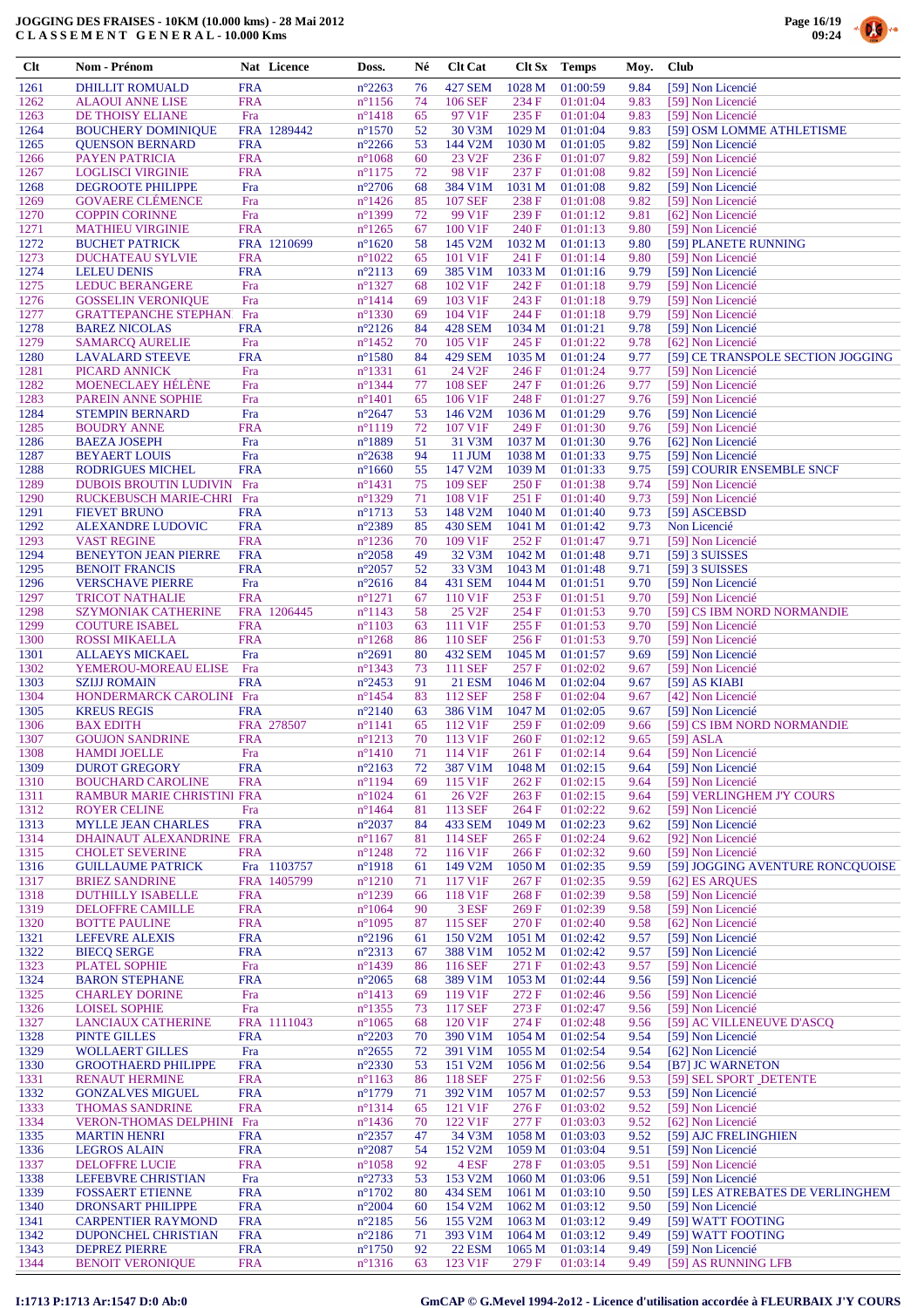

| $Cl$ t       | Nom - Prénom                                         |                          | Nat Licence | Doss.                               | Né       | <b>Clt Cat</b>                | Clt Sx            | <b>Temps</b>         | Moy.         | <b>Club</b>                                |
|--------------|------------------------------------------------------|--------------------------|-------------|-------------------------------------|----------|-------------------------------|-------------------|----------------------|--------------|--------------------------------------------|
| 1345         | <b>LEGRAND SYLVIE</b>                                | <b>FRA</b>               |             | $n^{\circ}1151$                     | 60       | 27 V <sub>2F</sub>            | 280 F             | 01:03:14             | 9.49         | [59] FOULEES SAINGHINOISES                 |
| 1346         | <b>RENIER GILLES</b>                                 | Fra                      |             | $n^{\circ}1977$                     | 59       | 156 V2M                       | 1066 M            | 01:03:15             | 9.49         | [62] Non Licencié                          |
| 1347         | <b>HAENTJENS JACQUES</b>                             | <b>FRA</b>               |             | $n^{\circ}1782$                     | 59       | 157 V2M                       | 1067 M            | 01:03:17             | 9.48         | [59] Non Licencié                          |
| 1348         | <b>VIVIER FIEVET ANNICK</b>                          | <b>FRA</b>               |             | $n^{\circ}1129$                     | 61       | 28 V <sub>2F</sub>            | 281F              | 01:03:19             | 9.48         | [59] Non Licencié                          |
| 1349<br>1350 | <b>COUSIN ISABELLE</b><br><b>VANSTEENKISTE DAVID</b> | <b>FRA</b><br><b>FRA</b> |             | $n^{\circ}1026$<br>$n^{\circ}1768$  | 66<br>76 | 124 V1F<br>435 SEM            | 282F<br>1068 M    | 01:03:20<br>01:03:20 | 9.47<br>9.47 | [62] Non Licencié<br>[59] Non Licencié     |
| 1351         | DEBEURME NATHALIE                                    | Fra                      |             | $n^{\circ}$ 1453                    | 78       | 119 SEF                       | 283F              | 01:03:21             | 9.47         | [59] Non Licencié                          |
| 1352         | ROHART JEAN MICHEL                                   | <b>FRA</b>               |             | $n^{\circ}2349$                     | 62       | 158 V2M                       | 1069 M            | 01:03:22             | 9.47         | [59] Non Licencié                          |
| 1353         | <b>DEVOS SAMIA</b>                                   | <b>FRA</b>               |             | $n^{\circ}1294$                     | 56       | 29 V <sub>2F</sub>            | 284 F             | 01:03:25             | 9.46         | Non Licencié                               |
| 1354         | DORANGEVILLE VERONIQUE Fra                           |                          |             | $n^{\circ}$ 1324                    | 71       | 125 V1F                       | 285F              | 01:03:26             | 9.46         | [62] Non Licencié                          |
| 1355         | <b>VIGNERON FRANCK</b>                               | <b>FRA</b>               |             | $n^{\circ}2454$                     | 68       | 394 V1M                       | 1070 M            | 01:03:31             | 9.45         | $[59]$ AS KIABI                            |
| 1356<br>1357 | <b>SPAGNOL CATHERINE</b><br><b>LANGER ARIELLE</b>    | <b>FRA</b><br>Fra        |             | $n^{\circ}1281$<br>$n^{\circ}$ 1379 | 64<br>84 | 126 V1F<br><b>120 SEF</b>     | 286 F<br>287F     | 01:03:32<br>01:03:32 | 9.45<br>9.44 | [59] Non Licencié<br>[59] Non Licencié     |
| 1358         | <b>FRANCOIS LAETITIA</b>                             | <b>FRA</b>               |             | $n^{\circ}1041$                     | 75       | 121 SEF                       | 288F              | 01:03:33             | 9.44         | [59] Non Licencié                          |
| 1359         | PILLOIS CLAUDE                                       | <b>FRA</b>               |             | $n^{\circ}2010$                     | 61       | 159 V2M                       | 1071 M            | 01:03:35             | 9.44         | [59] Non Licencié                          |
| 1360         | <b>SCOTTE FABIENNE</b>                               | <b>FRA</b>               |             | $n^{\circ}1033$                     | 60       | 30 V <sub>2F</sub>            | 289F              | 01:03:37             | 9.43         | $[59]$ CLIC CAP                            |
| 1361         | <b>BEDDIAF HOURIA</b>                                | <b>FRA</b>               |             | $n^{\circ}$ 1232                    | 67       | 127 V1F                       | 290F              | 01:03:38             | 9.43         | [59] Non Licencié                          |
| 1362         | <b>MARCHAND HERVE</b>                                | <b>FRA</b>               |             | $n^{\circ}2455$                     | 68       | 395 V1M                       | 1072 M            | 01:03:38             | 9.43         | $[59]$ AS KIABI                            |
| 1363<br>1364 | <b>SERRE YANNICK</b><br><b>LEVEL JEAN PIERRE</b>     | Fra                      | FRA T173067 | $n^{\circ}2577$<br>$n^{\circ}1763$  | 67<br>39 | 396 V1M<br>2 V <sub>4</sub> M | 1073 M<br>1074 M  | 01:03:39<br>01:03:42 | 9.43<br>9.42 | [59] Non Licencié<br>[59] Non Licencié     |
| 1365         | <b>GUILBERT CAROLE</b>                               | <b>FRA</b>               |             | $n^{\circ}1115$                     | 67       | 128 V1F                       | 291 F             | 01:03:42             | 9.42         | [59] Non Licencié                          |
| 1366         | <b>BUISINE MICHAËLLE</b>                             | Fra                      |             | $n^{\circ}$ 1394                    | 71       | 129 V1F                       | 292F              | 01:03:44             | 9.42         | [59] Non Licencié                          |
| 1367         | <b>GAIN EMILIE</b>                                   | Fra                      |             | $n^{\circ}$ 1437                    | 78       | <b>122 SEF</b>                | 293F              | 01:03:45             | 9.41         | [59] Non Licencié                          |
| 1368         | <b>LEURENT DELPHINE</b>                              | <b>FRA</b>               |             | $n^{\circ}1190$                     | 64       | 130 V1F                       | 294 F             | 01:03:58             | 9.38         | [59] VERLINGHEM J'Y COURS                  |
| 1369         | <b>BOULANGER QUENTIN</b>                             | <b>FRA</b>               |             | $n^{\circ}2424$                     | 95       | <b>16 CAM</b>                 | 1075 M            | 01:04:01             | 9.37         | Non Licencié                               |
| 1370         | <b>BELAIDI NADIA</b>                                 | <b>FRA</b>               |             | $n^{\circ}1223$                     | 65       | 131 V1F                       | 295F              | 01:04:02             | 9.37         | [59] Non Licencié                          |
| 1371<br>1372 | PRINCE CAMILLE<br><b>FOUQUART DIDIER</b>             | <b>FRA</b><br>Fra        |             | $n^{\circ}1235$<br>$n^{\circ}2532$  | 95<br>54 | 1 CAF<br>160 V2M              | 296F<br>1076 M    | 01:04:02<br>01:04:04 | 9.37<br>9.37 | [59] Non Licencié<br>[59] Non Licencié     |
| 1373         | <b>GRIMBERT CHRISTELLE</b>                           | <b>FRA</b>               |             | $n^{\circ}1107$                     | 67       | 132 V1F                       | 297 F             | 01:04:14             | 9.34         | [59] Non Licencié                          |
| 1374         | <b>VERMEESCH VALERIE</b>                             | <b>FRA</b>               |             | $n^{\circ}1097$                     | 77       | <b>123 SEF</b>                | 298F              | 01:04:14             | 9.34         | [59] Non Licencié                          |
| 1375         | DASSONNEVILLE MATTHIE Fra                            |                          |             | $n^{\circ}2661$                     | 80       | 436 SEM                       | 1077 M            | 01:04:14             | 9.34         | [59] Non Licencié                          |
| 1376         | <b>DELESTRE PASCAL</b>                               | <b>FRA</b>               |             | $n^{\circ}2207$                     | 73       | <b>437 SEM</b>                | 1078 M            | 01:04:17             | 9.34         | [59] Non Licencié                          |
| 1377         | <b>VANDENVORPE PASCAL</b>                            | <b>FRA</b>               |             | $n^{\circ}2320$                     | 62       | 161 V2M                       | 1079 M            | 01:04:17             | 9.34         | [59] Non Licencié                          |
| 1378         | <b>BARBEZ ANNE</b>                                   | <b>FRA</b>               |             | $n^{\circ}$ 1228                    | 80       | <b>124 SEF</b>                | 299F              | 01:04:19             | 9.33         | [59] Non Licencié                          |
| 1379<br>1380 | PECKEU VINCENT<br><b>DUFOUR SABINE</b>               | Fra<br>Fra               |             | $n^{\circ}2745$<br>$n^{\circ}$ 1459 | 70<br>61 | 397 V1M<br>31 V <sub>2F</sub> | 1080 M<br>300F    | 01:04:20<br>01:04:27 | 9.33<br>9.31 | [59] Non Licencié<br>[59] Non Licencié     |
| 1381         | <b>BOULANGERIE RAOUL</b>                             | <b>FRA</b>               |             | $n^{\circ}2423$                     | 65       | 398 V1M                       | 1081 M            | 01:04:28             | 9.31         | Non Licencié                               |
| 1382         | <b>CHARLES JOOREN SANDRII FRA</b>                    |                          |             | $n^{\circ}1313$                     | 70       | 133 V1F                       | 301 F             | 01:04:29             | 9.31         | [59] Non Licencié                          |
| 1383         | <b>GRARD CECILE</b>                                  | <b>FRA</b>               |             | $n^{\circ}1150$                     | 70       | 134 V1F                       | 302F              | 01:04:29             | 9.31         | [59] FOULEES SAINGHINOISES                 |
| 1384         | DEGUILLAGE JACQUES                                   | <b>FRA</b>               |             | $n^{\circ}2094$                     | 49       | 35 V3M                        | 1082 M            | 01:04:30             | 9.30         | [59] VERLINGHEM J Y COURS                  |
| 1385         | <b>GAILLARD CHRISTIAN</b>                            | Fra                      |             | $n^{\circ}1900$                     | 55       | 162 V2M                       | 1083 M            | 01:04:34             | 9.30         | [59] Courir au Mont des Cats               |
| 1386<br>1387 | <b>FLORENTIN HERVE</b><br><b>KAZUBEK CAMILLE</b>     | <b>FRA</b><br>Fra        |             | $n^{\circ}2189$<br>$n^{\circ}$ 1428 | 69<br>95 | 399 V1M<br>2 CAF              | 1084 M<br>303 F   | 01:04:40<br>01:04:40 | 9.28<br>9.28 | [59] OXYGENE SEQUEDIN<br>[59] Non Licencié |
| 1388         | PINET EMMANUELLE                                     | Fra                      |             | $n^{\circ}$ 1456                    | 77       | <b>125 SEF</b>                | 304 F             | 01:04:41             | 9.28         | [59] Non Licencié                          |
| 1389         | <b>VANHEULE NATHALIE</b>                             | Fra                      |             | $n^{\circ}$ 1429                    | 67       | 135 V1F                       | 305F              | 01:04:42             | 9.28         | [62] Non Licencié                          |
| 1390         | <b>VARLET HERVE</b>                                  | <b>FRA</b>               |             | $n^{\circ}2329$                     | 70       | 400 V1M                       | 1085 M            | 01:04:44             | 9.27         | [59] Non Licencié                          |
| 1391         | <b>DANJOU SEVERINE</b>                               | <b>FRA</b>               |             | $n^{\circ}1018$                     | 70       | 136 V1F                       | 306F              | 01:04:45             | 9.27         | [59] Non Licencié                          |
| 1392<br>1393 | BERTHELOOT GENEVIEVE FRA 723858                      | <b>FRA</b>               |             | $n^{\circ}1251$<br>$n^{\circ}2328$  | 52       | 6 V3F<br>163 V2M              | 307 F<br>1086 M   | 01:04:46             | 9.26         | [59] CS IBM NORD NORMANDIE                 |
| 1394         | <b>MOUGIN JACKY</b><br><b>ALANO CECILE</b>           | Fra                      |             | $n^{\circ}$ 1332                    | 57<br>71 | 137 V1F                       | 308 F             | 01:04:46<br>01:04:50 | 9.26<br>9.26 | [59] NOMAC<br>[59] Non Licencié            |
| 1395         | LEFEBVRE LUCILE                                      | <b>FRA</b>               |             | $n^{\circ}1023$                     | 61       | 32 V <sub>2F</sub>            | 309 F             | 01:04:55             | 9.24         | [59] VERLINGHEM J'Y COURS                  |
| 1396         | <b>AUNEZ MICHELE</b>                                 | <b>FRA</b>               |             | $n^{\circ}1186$                     | 58       | 33 V <sub>2F</sub>            | 310 F             | 01:04:55             | 9.24         | [59] ASCEBSD                               |
| 1397         | DELSINNE DELPHINE                                    | Fra                      |             | $n^{\circ}$ 1421                    | 75       | <b>126 SEF</b>                | 311 F             | 01:04:57             | 9.24         | [59] Non Licencié                          |
| 1398         | <b>BRUNIAU MARJORY</b>                               | Fra                      |             | $n^{\circ}$ 1392                    | 77       | <b>127 SEF</b>                | 312 F             | 01:04:57             | 9.24         | [59] Non Licencié                          |
| 1399         | <b>BERNARD SYLVIE</b>                                | <b>FRA</b>               |             | $n^{\circ}1158$                     | 66       | 138 V1F                       | 313F              | 01:04:59             | 9.23         | [59] Non Licencié<br>[59] Non Licencié     |
| 1400<br>1401 | <b>LOTA CATHERINE</b><br><b>DUBRAY FLORENT</b>       | <b>FRA</b><br><b>FRA</b> |             | $n^{\circ}1060$<br>$n^{\circ}2182$  | 72<br>64 | 139 V1F<br>401 V1M            | 314 F<br>1087 M   | 01:05:03<br>01:05:04 | 9.22<br>9.22 | [59] Non Licencié                          |
| 1402         | POTEAUX YANELE                                       | <b>FRA</b>               |             | $n^{\circ}1105$                     | 81       | <b>128 SEF</b>                | 315 F             | 01:05:04             | 9.22         | [59] Non Licencié                          |
| 1403         | PELOSIN KATALIN                                      | <b>FRA</b>               |             | $n^{\circ}1020$                     | 62       | 34 V <sub>2F</sub>            | 316F              | 01:05:07             | 9.22         | [59] Non Licencié                          |
| 1404         | <b>CAPPERE STEPHANIE</b>                             | <b>FRA</b>               |             | $n^{\circ}1088$                     | 75       | <b>129 SEF</b>                | 317 F             | 01:05:07             | 9.22         | [59] Non Licencié                          |
| 1405         | <b>SZIJJ FRANCK</b>                                  | <b>FRA</b>               |             | $n^{\circ}2050$                     | 67       | 402 V1M                       | 1088 M            | 01:05:14             | 9.20         | $[59]$ AS KIABI                            |
| 1406         | <b>BLAECKE BERENGERE</b>                             | <b>FRA</b>               |             | $n^{\circ}1117$                     | 87       | <b>130 SEF</b>                | 318 F             | 01:05:15             | 9.20         | [59] Non Licencié                          |
| 1407<br>1408 | DELOBELLE SEBASTIEN<br><b>WARTEL SOPHIE</b>          | <b>FRA</b><br>Fra        |             | $n^{\circ}2206$<br>$n^{\circ}$ 1362 | 72<br>79 | 403 V1M<br>131 SEF            | 1089 M<br>319F    | 01:05:15<br>01:05:18 | 9.20<br>9.19 | [59] Non Licencié<br>[59] Non Licencié     |
| 1409         | <b>COUTARD SOPHIE</b>                                | Fra                      |             | $n^{\circ}1373$                     | 76       | 132 SEF                       | 320 F             | 01:05:18             | 9.19         | [59] Non Licencié                          |
| 1410         | <b>CHWASTIAK AURÉLIE</b>                             | Fra                      |             | $n^{\circ}$ 1363                    | 82       | 133 SEF                       | 321 F             | 01:05:20             | 9.18         | [59] Non Licencié                          |
| 1411         | <b>DESPIERRE CLEMENT</b>                             | Fra                      |             | $n^{\circ}2680$                     | 82       | 438 SEM                       | 1090 M            | 01:05:22             | 9.18         | [59] Non Licencié                          |
| 1412         | <b>HECIAK PASCALE</b>                                | <b>FRA</b>               |             | $n^{\circ}$ 1157                    | 61       | 35 V <sub>2F</sub>            | 322 F             | 01:05:22             | 9.18         | [59] Non Licencié                          |
| 1413         | <b>HARDY THERESE</b>                                 | <b>FRA</b>               |             | $n^{\circ}1188$                     | 55       | 36 V <sub>2F</sub>            | 323 F             | 01:05:24             | 9.18         | [59] ASCEBSD                               |
| 1414<br>1415 | <b>FIEVET PAULINE</b><br><b>MOREAU JEAN PIERRE</b>   | <b>FRA</b><br><b>FRA</b> |             | $n^{\circ}1301$<br>$n^{\circ}2162$  | 84<br>44 | <b>134 SEF</b><br>36 V3M      | 324 F<br>1091 M   | 01:05:34<br>01:05:37 | 9.15<br>9.15 | [59] Non Licencié<br>$[59]$ ECLA           |
| 1416         | <b>BILLAUD ANNE</b>                                  | <b>FRA</b>               |             | $n^{\circ}1137$                     | 77       | 135 SEF                       | 325 F             | 01:05:43             | 9.13         | [59] Non Licencié                          |
| 1417         | <b>LEMILLE VIRGINIE</b>                              | Fra                      | 1459536     | $n^{\circ}1404$                     | 76       | 136 SEF                       | 326F              | 01:05:50             | 9.12         | [59] OSM LOMME ATHLETISME                  |
| 1418         | <b>KANE MARIAME</b>                                  | Fra                      | 496133      | $n^{\circ}$ 1432                    | 55       | 37 V <sub>2F</sub>            | 327 F             | 01:05:50             | 9.11         | [59] OSM LOMME ATHLETISME                  |
| 1419         | <b>GUILLOT PIERRE-HENRI</b>                          | Fra                      |             | $n^{\circ}2843$                     | 77       | 439 SEM                       | 1092 M            | 01:05:52             | 9.11         | [59] Non Licencié                          |
| 1420         | <b>DEJ VERONIQUE</b>                                 | <b>FRA</b>               |             | $n^{\circ}1094$                     | 67       | 140 V1F                       | 328 F             | 01:05:53             | 9.11         | [59] Non Licencié                          |
| 1421<br>1422 | <b>DUFOUR FLORENT</b><br><b>CARDON ISABELLE</b>      | Fra<br><b>FRA</b>        |             | $n^{\circ}2528$<br>$n^{\circ}$ 1155 | 84<br>66 | <b>440 SEM</b><br>141 V1F     | 1093 M<br>329 F   | 01:05:53<br>01:05:56 | 9.11<br>9.10 | [59] Non Licencié<br>[59] Non Licencié     |
| 1423         | <b>ACCOU THIERRY</b>                                 | Fra                      |             | $n^{\circ}2585$                     | 66       | 404 V1M                       | 1094 M            | 01:06:09             | 9.07         | [59] Non Licencié                          |
| 1424         | LELIEVRE FRÉDÉRIQUE                                  | Fra                      |             | $n^{\circ}$ 1365                    | 70       | 142 V1F                       | 330 F             | 01:06:10             | 9.07         | [62] Non Licencié                          |
| 1425         | <b>GOURMEZ MAXIME</b>                                | <b>FRA</b>               |             | $n^{\circ}1803$                     | 81       | <b>441 SEM</b>                | 1095 M            | 01:06:10             | 9.07         | [59] Non Licencié                          |
| 1426         | DELEMOTTE JACQUES                                    | <b>FRA</b>               |             | $n^{\circ}2299$                     | 69       | 405 V1M                       | 1096 <sub>M</sub> | 01:06:15             | 9.06         | [59] Non Licencié                          |
| 1427         | LEFEBVRE DELPHINE                                    |                          | FRA 1411836 | $n^{\circ}1211$                     | 68       | 143 V1F                       | 331 F             | 01:06:15             | 9.06         | [62] ES ARQUES                             |
| 1428         | <b>CRUZ VERONIQUE</b>                                | <b>FRA</b>               |             | $n^{\circ}1059$                     | 64       | 144 V1F                       | 332F              | 01:06:18             | 9.05         | [59] Non Licencié                          |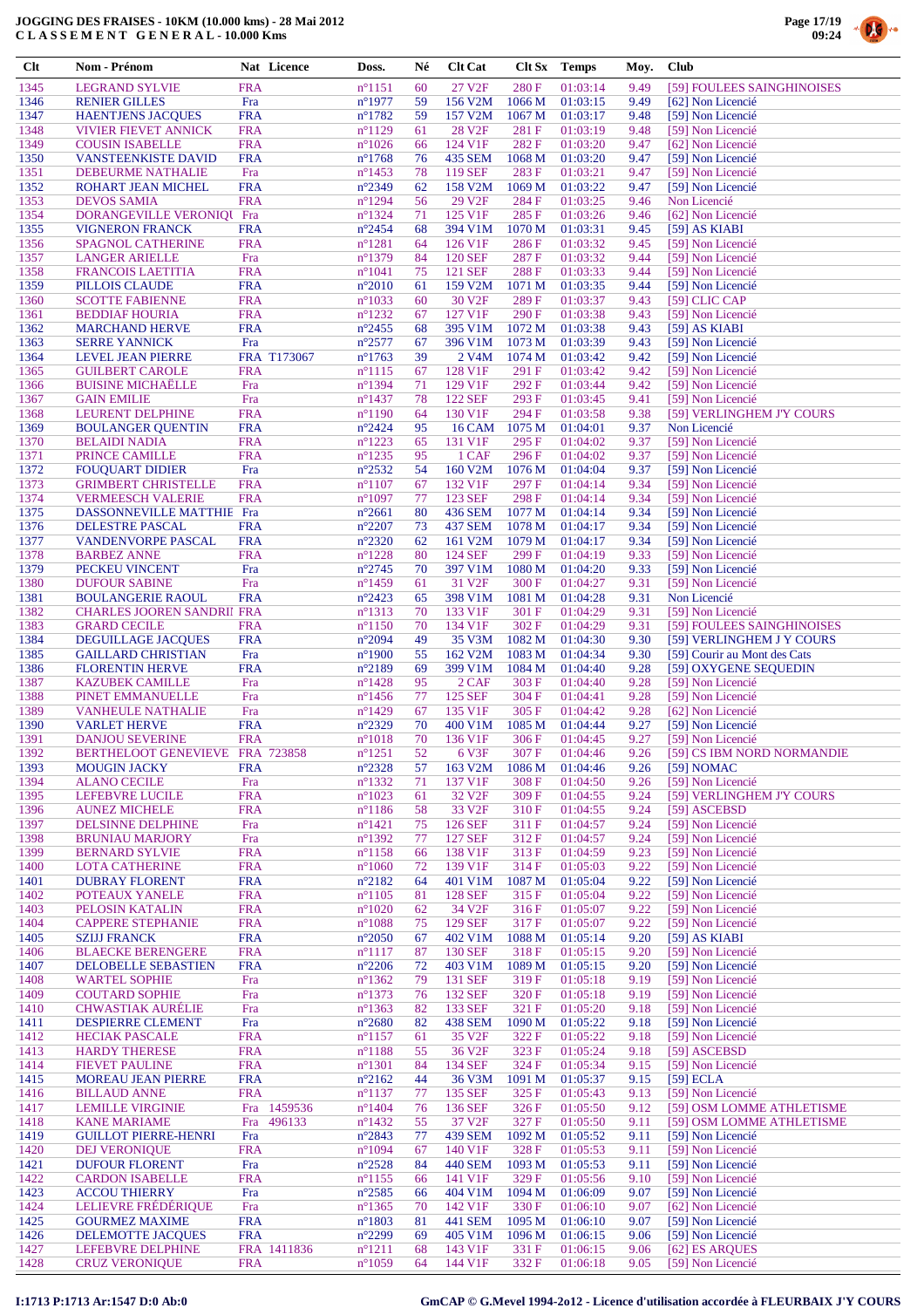

.<br>M

| $Cl$         | <b>Nom - Prénom</b>                                 | Nat Licence               | Doss.                               | Né       | <b>Clt Cat</b>                  | Clt Sx           | <b>Temps</b>         | Moy.         | <b>Club</b>                                                          |
|--------------|-----------------------------------------------------|---------------------------|-------------------------------------|----------|---------------------------------|------------------|----------------------|--------------|----------------------------------------------------------------------|
| 1429         | LION DEMEY CATHERINE                                | <b>FRA</b>                | $n^{\circ}1036$                     | 60       | 38 V <sub>2F</sub>              | 333 F            | 01:06:18             | 9.05         | [59] Non Licencié                                                    |
| 1430         | <b>GUIRAUTON PATRICE</b>                            | Fra                       | $n^{\circ}2640$                     | 82       | <b>442 SEM</b>                  | 1097 M           | 01:06:20             | 9.05         | [59] Non Licencié                                                    |
| 1431<br>1432 | PLANCQUE JOCELYNE<br><b>RIVIERE CHRISTIAN</b>       | <b>FRA</b><br>FRA 198947  | $n^{\circ}1116$<br>$n^{\circ}1646$  | 55<br>63 | 39 V <sub>2F</sub><br>406 V1M   | 334 F<br>1098 M  | 01:06:21<br>01:06:22 | 9.04<br>9.04 | [59] COURIR A COMINES AG2R LA MONDIALI<br>[59] CS IBM NORD NORMANDIE |
| 1433         | <b>LEMBRE JEAN MARIE</b>                            | <b>FRA</b>                | $n^{\circ}2174$                     | 51       | 37 V3M                          | 1099M            | 01:06:22             | 9.04         | [59] Non Licencié                                                    |
| 1434         | <b>BRESSOLES LILIAN</b>                             | <b>FRA</b>                | $n^{\circ}2201$                     | 75       | 443 SEM                         | 1100 M           | 01:06:23             | 9.04         | Non Licencié                                                         |
| 1435         | <b>LECLERCQ CECILE</b>                              | <b>FRA</b>                | $n^{\circ}1055$                     | 79       | <b>137 SEF</b>                  | 335 F            | 01:06:30             | 9.02         | [59] Non Licencié                                                    |
| 1436         | POUPARD GERALDINE                                   | <b>FRA</b>                | $n^{\circ}1273$                     | 73       | 138 SEF                         | 336F             | 01:06:35             | 9.01         | [59] Non Licencié                                                    |
| 1437<br>1438 | <b>AUDOUX ROMAIN</b><br><b>CALLOIRE LAURENCE</b>    | Fra<br><b>FRA</b>         | $n^{\circ}1954$<br>$n^{\circ}1264$  | 76<br>65 | 444 SEM<br>145 V1F              | 1101 M<br>337 F  | 01:06:37<br>01:06:39 | 9.01<br>9.00 | [59] Non Licencié<br>[59] Non Licencié                               |
| 1439         | <b>FRANCOIS LYDIE</b>                               | <b>FRA</b>                | $n^{\circ}1034$                     | 72       | 146 V1F                         | 338F             | 01:06:39             | 9.00         | [59] Non Licencié                                                    |
| 1440         | PAUWELS CHRISTELLE                                  | <b>FRA</b>                | $n^{\circ}1263$                     | 70       | 147 V1F                         | 339 F            | 01:06:40             | 9.00         | [59] Non Licencié                                                    |
| 1441         | <b>VERRIEZ MANUEL</b>                               | Fra                       | $n^{\circ}1948$                     | 82       | 445 SEM                         | 1102 M           | 01:06:45             | 8.99         | [59] Non Licencié                                                    |
| 1442         | PAILLEUX BRUNO                                      | FRA T175251               | $n^{\circ}1568$<br>$n^{\circ}2296$  | 60<br>60 | 164 V2M                         | 1103 M           | 01:06:50             | 8.98         | [59] PASS'RUNNING                                                    |
| 1443<br>1444 | DE JAEGHER YVES<br><b>CANIVET LUDIVINE</b>          | <b>FRA</b><br><b>FRA</b>  | $n^{\circ}1153$                     | 83       | 165 V <sub>2</sub> M<br>139 SEF | 1104 M<br>340 F  | 01:06:50<br>01:06:57 | 8.98<br>8.96 | [59] Non Licencié<br>[59] Non Licencié                               |
| 1445         | <b>DEBACQ CHRISTOPHE</b>                            | <b>FRA</b>                | $n^{\circ}2166$                     | 75       | 446 SEM                         | 1105 M           | 01:06:58             | 8.96         | [59] Non Licencié                                                    |
| 1446         | PROUVOST COME                                       | Fra                       | $n^{\circ}1997$                     | 95       | 17 CAM                          | 1106 M           | 01:06:59             | 8.96         | [59] Non Licencié                                                    |
| 1447         | <b>COUSTENOBLE BERNARD</b>                          | <b>FRA</b>                | $n^{\circ}2200$                     | 68       | 407 V1M                         | 1107 M           | 01:07:00             | 8.96         | [59] Non Licencié                                                    |
| 1448<br>1449 | <b>DARAUX NICOLE</b><br><b>DESCAMPS CHRISTINE</b>   | <b>FRA</b><br><b>FRA</b>  | $n^{\circ}1138$<br>$n^{\circ}1278$  | 65<br>56 | 148 V1F<br>40 V <sub>2F</sub>   | 341 F<br>342 F   | 01:07:00<br>01:07:01 | 8.96<br>8.95 | [B7] Non Licencié<br>[59] Non Licencié                               |
| 1450         | <b>GUYOT MARION</b>                                 | <b>FRA</b>                | $n^{\circ}1066$                     | 78       | <b>140 SEF</b>                  | 343 F            | 01:07:14             | 8.93         | [59] Non Licencié                                                    |
| 1451         | <b>DHAINAUT FREDERIQUE</b>                          | <b>FRA</b>                | $n^{\circ}1067$                     | 80       | 141 SEF                         | 344 F            | 01:07:14             | 8.92         | [59] Non Licencié                                                    |
| 1452         | <b>VAILLANT DAVID</b>                               | Fra                       | $n^{\circ}2757$                     | 79       | 447 SEM                         | 1108 M           | 01:07:21             | 8.91         | [59] Non Licencié                                                    |
| 1453<br>1454 | <b>MON VICHETRRA</b><br><b>BERTIN BENJAMIN</b>      | <b>FRA</b><br>Fra         | $n^{\circ}1767$<br>$n^{\circ}2507$  | 76<br>76 | 448 SEM<br>449 SEM              | 1109 M<br>1110 M | 01:07:22<br>01:07:24 | 8.91<br>8.90 | [59] Non Licencié<br>[59] Non Licencié                               |
| 1455         | <b>LEGEAY GUILAINE</b>                              | <b>FRA</b>                | $n^{\circ}1280$                     | 74       | 142 SEF                         | 345 F            | 01:07:25             | 8.90         | [59] Non Licencié                                                    |
| 1456         | <b>MELCHERS DAMIEN</b>                              | <b>FRA</b>                | $n^{\circ}2187$                     | 57       | 166 V2M                         | 1111 M           | 01:07:34             | 8.88         | [59] WATT FOOTING                                                    |
| 1457         | VANDEWINKELE BERTRAN Fra                            |                           | $n^{\circ}2795$                     | 64       | 408 V1M                         | 1112M            | 01:07:39             | 8.87         | [59] Non Licencié                                                    |
| 1458         | <b>BOUCHIND'HOMME AUDRE Fra</b>                     |                           | $n^{\circ}$ 1433                    | 83       | 143 SEF                         | 346 F            | 01:07:50             | 8.85         | [62] Non Licencié                                                    |
| 1459<br>1460 | <b>ANDRE KARINE</b><br><b>GRESS LYNDA</b>           | <b>FRA</b><br><b>FRA</b>  | $n^{\circ}1061$<br>$n^{\circ}1021$  | 72<br>71 | 149 V1F<br>150 V1F              | 347 F<br>348 F   | 01:07:51<br>01:07:55 | 8.85<br>8.83 | [59] Non Licencié<br>[59] Non Licencié                               |
| 1461         | <b>VERHAEGHE LUCIE</b>                              | <b>FRA</b>                | $n^{\circ}1184$                     | 83       | 144 SEF                         | 349 F            | 01:08:01             | 8.82         | [B7] AS RUNNING LFB                                                  |
| 1462         | <b>VERHAEGHE RACHEL</b>                             | Fra                       | $n^{\circ}$ 1395                    | 76       | 145 SEF                         | 350 F            | 01:08:05             | 8.81         | [59] Non Licencié                                                    |
| 1463         | <b>WECXSTEEN MANUELA</b>                            | <b>FRA</b>                | $n^{\circ}1285$                     | 76       | 146 SEF                         | 351 F            | 01:08:06             | 8.81         | Non Licencié                                                         |
| 1464<br>1465 | <b>GELDHOF VIRGINIE</b><br><b>ROY ANGELIQUE</b>     | Fra<br><b>FRA</b>         | $n^{\circ}$ 1470<br>$n^{\circ}1260$ | 75<br>77 | 147 SEF<br>148 SEF              | 352 F<br>353 F   | 01:08:06<br>01:08:06 | 8.81<br>8.81 | [59] Non Licencié<br>[59] Non Licencié                               |
| 1466         | <b>SOOTS LOUIS</b>                                  | <b>FRA</b>                | $n^{\circ}1766$                     | 56       | 167 V2M                         | 1113 M           | 01:08:07             | 8.81         | [59] Non Licencié                                                    |
| 1467         | <b>ROELENS JEAN</b>                                 | <b>FRA</b>                | $n^{\circ}1764$                     | 60       | 168 V <sub>2</sub> M            | 1114M            | 01:08:10             | 8.80         | [59] Non Licencié                                                    |
| 1468         | DEREGNAUCOURT ERIC                                  | <b>FRA</b>                | $n^{\circ}2408$                     | 69       | 409 V1M                         | 1115 M           | 01:08:12             | 8.80         | Non Licencié                                                         |
| 1469         | <b>RIGAUT NATHALIE</b>                              | Fra                       | $n^{\circ}$ 1351                    | 64       | 151 V1F                         | 354 F            | 01:08:12             | 8.80         | [59] Non Licencié                                                    |
| 1470<br>1471 | <b>SOUDAIN ISABELLE</b><br><b>ROFFIDAL LUCIE</b>    | <b>FRA</b><br><b>FRA</b>  | $n^{\circ}1112$<br>$n^{\circ}$ 1266 | 64<br>83 | 152 V1F<br>149 SEF              | 355F<br>356F     | 01:08:15<br>01:08:16 | 8.79<br>8.79 | [59] Non Licencié<br>[59] Non Licencié                               |
| 1472         | <b>GOURMEZ JULIETA</b>                              | <b>FRA</b>                | $n^{\circ}$ 1286                    | 79       | <b>150 SEF</b>                  | 357 F            | 01:08:22             | 8.78         | Non Licencié                                                         |
| 1473         | <b>WERBROUCK FRANCK</b>                             | <b>FRA</b>                | $n^{\circ}2353$                     | 73       | 450 SEM                         | 1116 M           | 01:08:24             | 8.77         | [B7] Non Licencié                                                    |
| 1474         | <b>SILVY LELIGOIS ALINE</b>                         | Fra                       | $n^{\circ}$ 1445                    | 81       | 151 SEF                         | 358F             | 01:08:25             | 8.77         | [59] Non Licencié                                                    |
| 1475<br>1476 | POULET ELODIE<br><b>QUENTIN JESSICA</b>             | <b>FRA</b><br><b>FRA</b>  | $n^{\circ}1035$<br>$n^{\circ}1110$  | 77<br>79 | 152 SEF<br>153 SEF              | 359F<br>360 F    | 01:08:29<br>01:08:29 | 8.76<br>8.76 | [59] Non Licencié<br>[59] Non Licencié                               |
| 1477         | POULET ELIANE                                       | Fra                       | $n^{\circ}$ 1345                    | 54       | 41 V <sub>2F</sub>              | 361 F            | 01:08:29             | 8.76         | [21] Non Licencié                                                    |
| 1478         | <b>BOURGEOIS PAULINE</b>                            | Fra                       | n°1359                              | 94       | 4 JUF                           | 362 F            | 01:08:39             | 8.74         | [59] Non Licencié                                                    |
| 1479         | <b>FLORENTIN ANNE SOPHIE</b>                        | <b>FRA</b>                | $n^{\circ}1109$                     | 70       | 153 V1F                         | 363 F            | 01:08:41             | 8.74         | [59] OXYGENE SEQUEDIN                                                |
| 1480         | <b>GLORIEUX VIOLAINE</b>                            | Fra<br>Fra                | $n^{\circ}1383$<br>$n^{\circ}1411$  | 74       | <b>154 SEF</b><br>154 V1F       | 364 F<br>365 F   | 01:09:01<br>01:09:02 | 8.70<br>8.69 | [59] Non Licencié<br>[62] Non Licencié                               |
| 1481<br>1482 | <b>LORIDAN ANNICK</b><br><b>LAHAYE ISABELLE</b>     | Fra                       | $n^{\circ}$ 1416                    | 66<br>66 | 155 V1F                         | 366 F            | 01:09:03             | 8.69         | [62] Non Licencié                                                    |
| 1483         | LUGUENOT JEAN PASCAL                                | <b>FRA</b>                | $n^{\circ}2159$                     | 66       | 410 V1M                         | 1117 M           | 01:09:05             | 8.69         | [59] Non Licencié                                                    |
| 1484         | <b>POUWELS MELANIE</b>                              | <b>FRA</b>                | $n^{\circ}1092$                     | 83       | 155 SEF                         | 367 F            | 01:09:06             | 8.68         | [59] Non Licencié                                                    |
| 1485         | <b>FARHI RABAH</b>                                  | <b>FRA</b>                | $n^{\circ}2335$                     | 76       | <b>451 SEM</b>                  | 1118 M           | 01:09:12             | 8.67         | [59] Non Licencié                                                    |
| 1486<br>1487 | <b>DUHAMEL CATHERINE</b><br><b>MENAGER DELPHINE</b> | <b>FRA</b><br>Fra         | $n^{\circ}1309$<br>$n^{\circ}$ 1385 | 70<br>79 | 156 V1F<br>156 SEF              | 368 F<br>369 F   | 01:09:15<br>01:09:15 | 8.67<br>8.67 | [62] COURS TOUJOURS LEFOREST<br>[62] Non Licencié                    |
| 1488         | <b>FRANCHOIS FABIENNE</b>                           | <b>FRA</b>                | $n^{\circ}1172$                     | 63       | 157 V1F                         | 370 F            | 01:09:23             | 8.65         | [62] Non Licencié                                                    |
| 1489         | <b>BAUM ANNE</b>                                    | <b>FRA</b>                | $n^{\circ}$ 1259                    | 69       | 158 V1F                         | 371 F            | 01:09:25             | 8.65         | [59] Non Licencié                                                    |
| 1490         | DELECROIX CHANTAL                                   | <b>FRA</b>                | $n^{\circ}1180$                     | 55       | 42 V <sub>2F</sub>              | 372 F            | 01:09:37             | 8.62         | [59] AC CHAPELOIS                                                    |
| 1491<br>1492 | DESMARETZ GUILLAUME<br><b>HANUCHE MARIE-PAULE</b>   | <b>FRA</b><br><b>FRA</b>  | $n^{\circ}2149$<br>$n^{\circ}1083$  | 83<br>60 | 452 SEM<br>43 V <sub>2F</sub>   | 1119M<br>373 F   | 01:09:41<br>01:09:42 | 8.61<br>8.61 | [59] Non Licencié<br>[59] CENTRE HOSPITALIER DE SECLIN               |
| 1493         | <b>VANDERPERRE DAVID</b>                            | FRA 426067                | $n^{\circ}1677$                     | 59       | 169 V2M                         | 1120 M           | 01:09:56             | 8.58         | $[59]$ AGM                                                           |
| 1494         | <b>DEWULF THIERRY</b>                               | <b>FRA</b>                | $n^{\circ}$ 1847                    | 56       | 170 V2M                         | 1121 M           | 01:10:11             | 8.55         | [59] Non Licencié                                                    |
| 1495         | <b>DALLENDRE NATHALIE</b>                           | <b>FRA</b>                | $n^{\circ}1170$                     | 69       | 159 V1F                         | 374 F            | 01:10:33             | 8.50         | [59] Non Licencié                                                    |
| 1496<br>1497 | <b>BOULANGER LAURENCE</b><br><b>VILLETTE HELENE</b> | <b>FRA</b><br><b>FRA</b>  | $n^{\circ}1164$<br>$n^{\circ}1275$  | 67<br>64 | 160 V1F<br>161 V1F              | 375 F<br>376 F   | 01:10:33<br>01:10:36 | 8.50<br>8.50 | [59] Non Licencié<br>[59] Non Licencié                               |
| 1498         | <b>ALLEGRAUD JULIETTE</b>                           | Fra                       | $n^{\circ}1361$                     | 87       | <b>157 SEF</b>                  | 377 F            | 01:10:43             | 8.48         | [59] Non Licencié                                                    |
| 1499         | <b>FRANCOIS CATHERINE</b>                           | <b>FRA</b>                | $n^{\circ}1154$                     | 60       | 44 V2F                          | 378F             | 01:10:44             | 8.48         | [59] Non Licencié                                                    |
| 1500         | <b>DESMIS PHILIPPE</b>                              | <b>FRA</b>                | $n^{\circ}2012$                     | 62       | 171 V2M                         | 1122M            | 01:10:46             | 8.48         | [59] Non Licencié                                                    |
| 1501         | <b>KODER CORINNE</b>                                | <b>FRA</b>                | $n^{\circ}1269$                     | 67       | 162 V1F                         | 379 F            | 01:10:47             | 8.48         | [59] LA FOULEE PONT A MARCQUOISE                                     |
| 1502<br>1503 | LE TRIONNAIRE CATHERIN Fra<br><b>DERENSY AUDREY</b> | <b>FRA</b>                | $n^{\circ}$ 1402<br>$n^{\circ}1250$ | 67<br>75 | 163 V1F<br><b>158 SEF</b>       | 380 F<br>381 F   | 01:10:47<br>01:10:49 | 8.48<br>8.47 | [59] Non Licencié<br>[62] Non Licencié                               |
| 1504         | <b>WALLART DELPHINE</b>                             | <b>FRA</b>                | $n^{\circ}1249$                     | 74       | 159 SEF                         | 382F             | 01:10:49             | 8.47         | [62] Non Licencié                                                    |
| 1505         | <b>LENNE MARIE FRANCE</b>                           | <b>FRA</b>                | $n^{\circ}1227$                     | 65       | 164 V1F                         | 383F             | 01:11:01             | 8.45         | [59] Non Licencié                                                    |
| 1506         | <b>MASSON EMILIE</b>                                | Fra                       | $n^{\circ}1377$                     | 82       | <b>160 SEF</b>                  | 384 F            | 01:11:04             | 8.44         | [59] Non Licencié                                                    |
| 1507<br>1508 | <b>LABYT GERARD</b><br><b>LEGROS MICHELE</b>        | FRA 1301577<br><b>FRA</b> | $n^{\circ}2246$<br>$n^{\circ}1062$  | 58<br>56 | 172 V <sub>2</sub> M<br>45 V2F  | 1123 M<br>385 F  | 01:11:07<br>01:11:12 | 8.44<br>8.43 | [59] VERLINGHEM J'Y COURS<br>[59] Non Licencié                       |
| 1509         | <b>WASTYN EMILIE</b>                                | <b>FRA</b>                | $n^{\circ}1222$                     | 82       | 161 SEF                         | 386 F            | 01:11:18             | 8.42         | [59] Non Licencié                                                    |
| 1510         | <b>DUSART PAULINE</b>                               | Fra                       | $n^{\circ}$ 1440                    | 85       | 162 SEF                         | 387 F            | 01:11:28             | 8.40         | [59] Non Licencié                                                    |
| 1511         | <b>LALANDE SERGE</b>                                | Fra                       | $n^{\circ}2652$                     | 55       | 173 V2M                         | 1124 M           | 01:11:30             | 8.39         | [59] Non Licencié                                                    |
| 1512         | <b>BAERT SONIA</b>                                  | <b>FRA</b>                | $n^{\circ}1243$                     | 73       | 163 SEF                         | 388 F            | 01:11:32             | 8.39         | [59] Non Licencié                                                    |